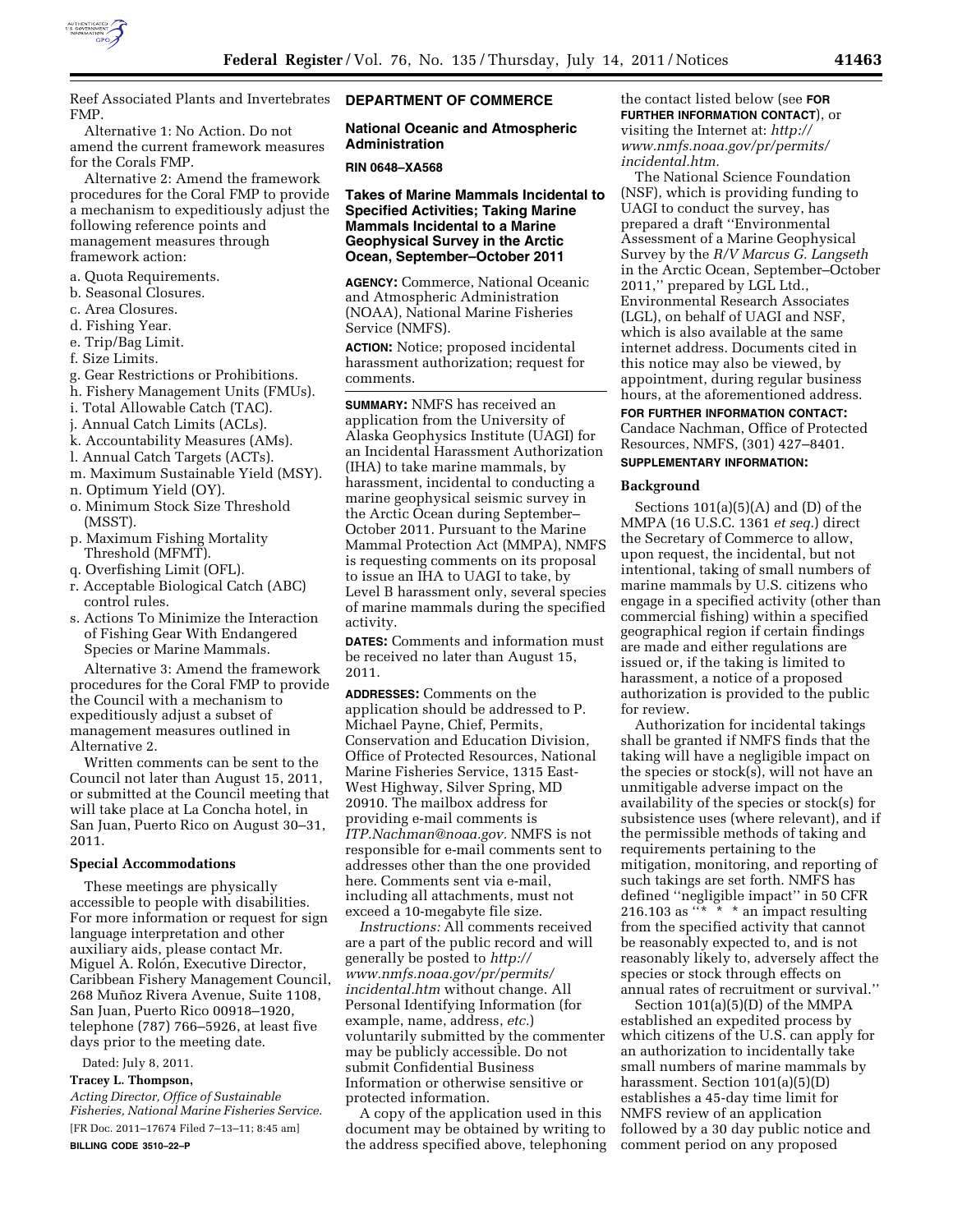authorizations for the incidental harassment of marine mammals. Within 45 days of the close of the comment period, NMFS must either issue or deny the authorization.

Except with respect to certain activities not pertinent here, the MMPA defines ''harassment'' as:

any act of pursuit, torment, or annoyance which (i) has the potential to injure a marine mammal or marine mammal stock in the wild [''Level A harassment'']; or (ii) has the potential to disturb a marine mammal or marine mammal stock in the wild by causing disruption of behavioral patterns, including, but not limited to, migration, breathing, nursing, breeding, feeding, or sheltering [''Level B harassment''].

## **Summary of Request**

NMFS received an application on March 4, 2011, from UAGI for the taking, by harassment, of marine mammals incidental to conducting a marine geophysical seismic survey in the Arctic Ocean. NMFS reviewed UAGI's application and identified a number of issues requiring further clarification. After addressing comments from NMFS, UAGI modified its application and submitted a revised application on May 10, 2011. The May 10, 2011, application is the one available for public comment (see **ADDRESSES**) and considered by NMFS for this proposed IHA.

UAGI proposes to conduct a 2D seismic survey in the Arctic Ocean, Chukchi Sea, in both international waters and within the U.S. Exclusive Economic Zone (EEZ) in water depths ranging from 30–3,800 m (98–12,467 ft). UAGI plans to conduct the proposed seismic survey from September 5 through October 9, 2011, which includes vessel transit time from Dutch Harbor.

UAGI plans to use one source vessel, the R/V *Marcus G. Langseth* (*Langseth*) and a seismic airgun array to collect seismic reflection data across the transition from the Chukchi Shelf to the Chukchi Borderland to define the apparent change in structure between two large continental blocks. In addition to the proposed operations of the seismic airgun array, UAGI intends to operate a multibeam echosounder (MBES) and a sub-bottom profiler (SBP) continuously throughout the survey. A 75-kilohertz (kHz) acoustic Doppler current profiler (ADCP) may also be used.

Acoustic stimuli (*i.e.,* increased underwater sound) generated during the operation of the seismic airgun array may have the potential to cause a shortterm behavioral disturbance for marine mammals in the proposed survey area.

This is the principal means of marine mammal taking associated with these activities, and UAGI has requested an authorization to take 11 species of marine mammals by Level B harassment. These species are: Bowhead whale; gray whale; humpback whale; minke whale; fin whale; beluga whale; killer whale; bearded seal; spotted seal; ringed seal; and ribbon seal. Take is not expected to result from the use of the MBES or SBP, for reasons discussed later in this notice; nor is take expected to result from collision with the vessel because it is a single vessel moving at a relatively slow speed during seismic acquisition within the survey, for a relatively short period of time (approximately 35 days). It is likely that any marine mammal would be able to avoid the vessel.

## **Description of the Specified Activity**

UAGI's survey is proposed to occur in the area 72.5–77° N. and 160–175° W. in international waters and within the U.S. EEZ (see Figure 1 in UAGI's application). The project is scheduled to occur from September 5–October 9, 2011. Some minor deviation from these dates is possible, depending on logistics and weather. Therefore, NMFS is proposing to make the IHA valid from September 5–October 23, 2011. The vessel will not be able to remain in the area once ice begins to form, as the *Langseth* is not an icebreaker. The *Langseth* would depart from Dutch Harbor on September 5, 2011, and sail northeast to arrive at approximately 72.5° N., 162° W., where the seismic survey will begin, more than 200 km (124 mi) from Barrow. The entire cruise would last for approximately 35 days, and it is estimated that the total seismic survey time will be approximately 25 days, depending on ice conditions. Seismic survey work is scheduled to terminate near the starting point at approximately 72.4° N., 164° W. on October 6; the vessel would then sail south to Dutch Harbor for arrival on October 9. There could be extra days of seismic shooting, if the collected data are of substandard quality.

The proposed survey will include collection of seismic reflection data across the transition from the Chukchi Shelf to the Chukchi Borderland to define the apparent change in structure between two large continental blocks. This study will test existing tectonic models and develop new constraints on the development of the Amerasian Basin and will substantially advance our understanding of the Mesozoic history of this basin. In addition, these data will enable the formulation of new tectonic models for the history of this region,

which will improve our understanding of the surrounding continents.

The survey will involve one source vessel, the *Langseth,* which is operated by Lamont-Doherty Earth Observatory (L–DEO), a part of Columbia University, under a cooperative agreement with NSF. The *Langseth* will deploy an array of 10 airguns  $(1,830 \text{ in}^3)$  as an energy source at a tow depth of 6 m (19.7 ft). The receiving system will consist of a 2 km (1.2-mi) long hydrophone streamer. As the airgun array is towed along the survey lines, the hydrophone streamer will receive the returning acoustic signals and transfer the data to the onboard processing system. In addition, at least 72 sonobuoys will be deployed in order to record seismic refraction data. The *Langseth* will be avoiding the ice edge, and an ice expert will be available to provide daily guidance and to predict ice movements.

The proposed program will consist of a total of approximately 5,502 km (3,419 mi) of survey lines, not including transits to and from the survey area when airguns will not be in use (see Figure 1 in UAGI's application). Water depths within the study area range from approximately 30–3,800 m (98–12,467). Just over half of the survey effort (55%) will occur in water 100–1,000 m (328– 3,281 ft) deep, 32% will take place in water >1,000 m (3,281 ft) deep, and 13% will occur in water depths <100 m (328) ft). There will be additional seismic operations in the survey area associated with turns, airgun testing, and repeat coverage of any areas where initial data quality is sub-standard. In addition to the operations of the airgun array, a Kongsberg EM 122 MBES and a Knudsen 320B SBP will also be operated from the *Langseth*  continuously throughout the cruise. A 75-kHz ADCP may also be used.

All planned geophysical data acquisition activities will be conducted by L–DEO with on-board assistance by the scientists who have proposed the study. The Principal Investigator is Dr. Bernard Coakley of UAGI. The vessel will be self-contained, and the crew will live aboard the vessel for the entire cruise.

### **Vessel Specifications**

The *Langseth* will tow the 10-airgun array along predetermined lines. The vessel will also tow the hydrophone streamer and deploy the sonobuoys. When the *Langseth* is towing the airgun array, as well as the hydrophone streamer, the turning rate of the vessel while the gear is deployed is limited. Thus, the maneuverability of the vessel is limited during operations with the streamer.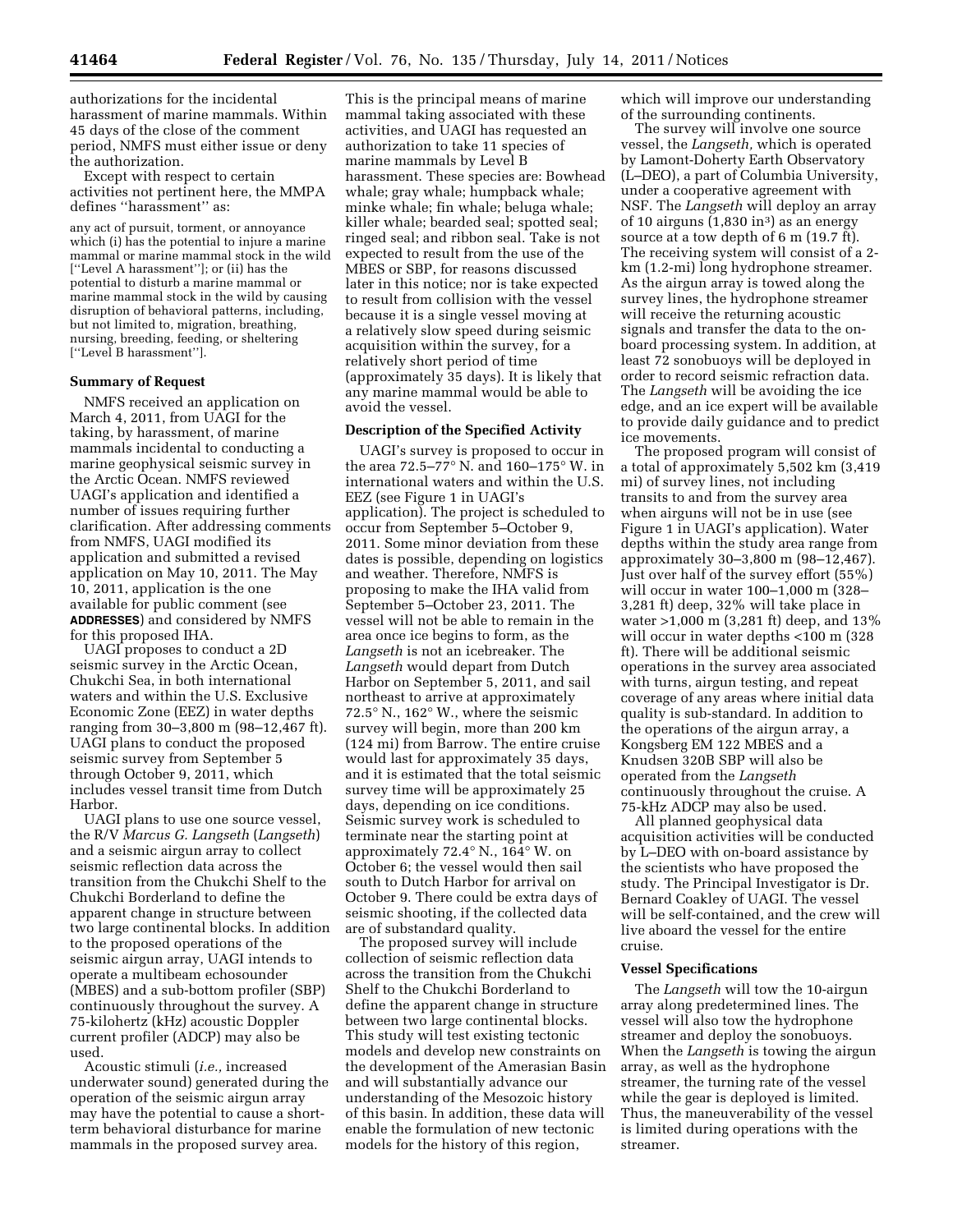The vessel has a length of 71.5 m (235 ft); a beam of 17 m (56 ft); a maximum draft of 5.9 m (19 ft); and a gross tonnage of 3,834. The *Langseth* was designed as a seismic research vessel with a propulsion system designed to be as quiet as possible to avoid interference with the seismic signals emanating from the airgun array. The ship is powered by two 3,550 horsepower (hp) Bergen BRG– 6 diesel engines which drive two propellers directly. Each propeller has four blades, and the shaft typically rotates at 750 revolutions per minute. The vessel also has an 800 hp bowthruster, which is not used during seismic acquisition. The *Langseth'*s operation speed during seismic acquisition is typically 7.4 to 9.3 km per hour (hr) (km/hr) (4 to 5 knots [kts]). When not towing seismic survey gear, the *Langseth* typically cruises at 18.5 km/hr (10 kts). The *Langseth* has a range of 25,000 km (15,534 mi) (the distance the vessel can travel without refueling).

The *Langseth* is not an icestrengthened vessel and must especially consider safety-of-operations while towing a significant amount of equipment behind the vessel; it therefore cannot operate in ice conditions that would pose serious hazards to the vessel and crew. After consideration of the operational challenges, however, NSF and L–DEO concluded that the *Langseth* would be able to support the activity if it remained in ice-free waters. An ice expert would be available to help provide guidance during any operations.

The vessel also has an observation tower from which protected species visual observers (PSVO) will watch for marine mammals before and during the proposed airgun operations. When stationed on the observation platform, the PSVO's eye level will be approximately 21.5 m (71 ft) above sea level, providing the PSVO an unobstructed view around the entire vessel.

### **Acoustic Source Specifications**

#### *(1) Airgun Array*

During the survey, the airgun array to be used will consist of 10 airguns, with a total volume of approximately 1,830 cubic inches (in3). The airgun array will consist of a mixture of Bolt 1500LL and Bolt 1900LLX airguns, set in a typical configuration of one of the *Langseth'*s four linear arrays or ''strings'' (see Figure 2 in UAGI's application); the first and last airguns in the strings are spaced 16 m (52 ft) apart. The airgun array will be towed approximately 100 m (328 ft) behind the *Langseth.* The shot interval will be 15 seconds (s). The firing

pressure of the array is 1,950 pounds per square inch. During firing, a brief (approximately 0.1 s) pulse of sound is emitted. The airguns will be silent during the intervening periods.

The tow depth of the array will be 6 m (19.7 ft). Because the actual source is a distributed sound source (10 airguns) rather than a single point source, the highest sound levels measurable at any location in the water will be less than the nominal source level. In addition, the effective source level for sound propagating in near-horizontal directions will be substantially lower than the nominal source level applicable to downward propagation because of the directional nature of the sound from the airgun array.

## *(2) MBES*

The *Langseth* will operate a Kongsberg EM 122 MBES concurrently during airgun operations to map characteristics of the ocean floor. The hull-mounted MBES emits brief pulses of sound (also called a ping) (10.5 to 13 kHz, usually 12 kHz) in a fan-shaped beam that extends downward and to the sides of the ship. The transmitting beamwidth is 1° fore-aft and 150° athwartship, and the maximum source level is 242 dB re 1 μPa (rms).

For deep-water operations, each ping consists of eight (in water greater than 1,000 m [3,281 ft]) or four (in water less than 1,000 m [3,281 ft]) successive, fanshaped transmissions, each ensonifying a sector that extends 1° fore-aft. Continuous-wave pulses increase from 2 to 15 milliseconds (ms) long in water depths up to 2,600 m (8,530.2 ft), and frequency-modulated chirp pulses up to 100 ms long are used in water greater than 2,600 m (8,530.2 ft). The successive transmissions span an overall crosstrack angular extent of about 150°, with 2 ms gaps between the pulses for successive sectors.

#### *(3) SBP*

The *Langseth* will also operate a Knudsen 320B SBP continuously throughout the cruise simultaneously with the MBES to map and provide information about the sedimentary features and bottom topography. The beam is transmitted as a 27° cone, which is directed downward by a 3.5 kHz transducer in the hull of the *Langseth.* The maximum output is 1,000 watts (204 dB re 1  $\mu$ Pa), but in practice, the output varies with water depth. The pulse interval is 1 s, but a common mode of operation is to broadcast five pings at 1-s intervals followed by a 5-s pause.

#### *(4) ADCP*

The Ocean Surveyor 75 is an ADCP operating at a frequency of 75 kHz, producing a ping every 1.4 s. The system is a four-beam phased array with a beam angle of 30°. Each beam has a width of 4°, and there is no overlap. Maximum output is 1 kilowatt, with a maximum depth range of 700 m (2,296.6 ft).

## **Metrics Used in This Document**

This section includes a brief explanation of the sound measurements frequently used in the discussions of acoustic effects in this document. Sound pressure is the sound force per unit area, and is usually measured in micropascals (μPa), where 1 pascal (Pa) is the pressure resulting from a force of one newton exerted over an area of one square meter. Sound pressure level (SPL) is expressed as the ratio of a measured sound pressure and a reference level. The commonly used reference pressure level in underwater acoustics is 1 μPa, and the units for SPLs are dB re: 1 μPa. SPL (in decibels  $[dB]$  = 20 log (pressure/reference pressure).

SPL is an instantaneous measurement and can be expressed as the peak, the peak-peak (p-p), or the root mean square (rms). Root mean square, which is the square root of the arithmetic average of the squared instantaneous pressure values, is typically used in discussions of the effects of sounds on vertebrates, and all references to SPL in this document refer to rms unless otherwise noted. SPL does not take the duration of a sound into account.

### **Predicted Sound Levels**

Received sound levels have been predicted by Marine Acoustics, Inc. (MAI), in relation to distance and direction from the airguns, for the 10 airgun array. The MAI model was site specific; sound velocity profiles, bathymetry, and bottom composition were used to model propagation at seven sites 120–2,727 m (328–8,947 ft) deep in the survey area that represented different physiographic provinces described by Jakobsson *et al.* (2003). The source model used was the CASS/ GRAB model, and propagation was modeled using the Range-Dependent Acoustic Model (RAM) (Zingarelli and King, 2005). The detailed modeling report can be found in Appendix A1 of the draft EA (see **ADDRESSES**).

Received sound levels for a single 40 in3 airgun were modeled by L–DEO. The tow depth has minimal effect on the maximum near-field output and the shape of the frequency spectrum for the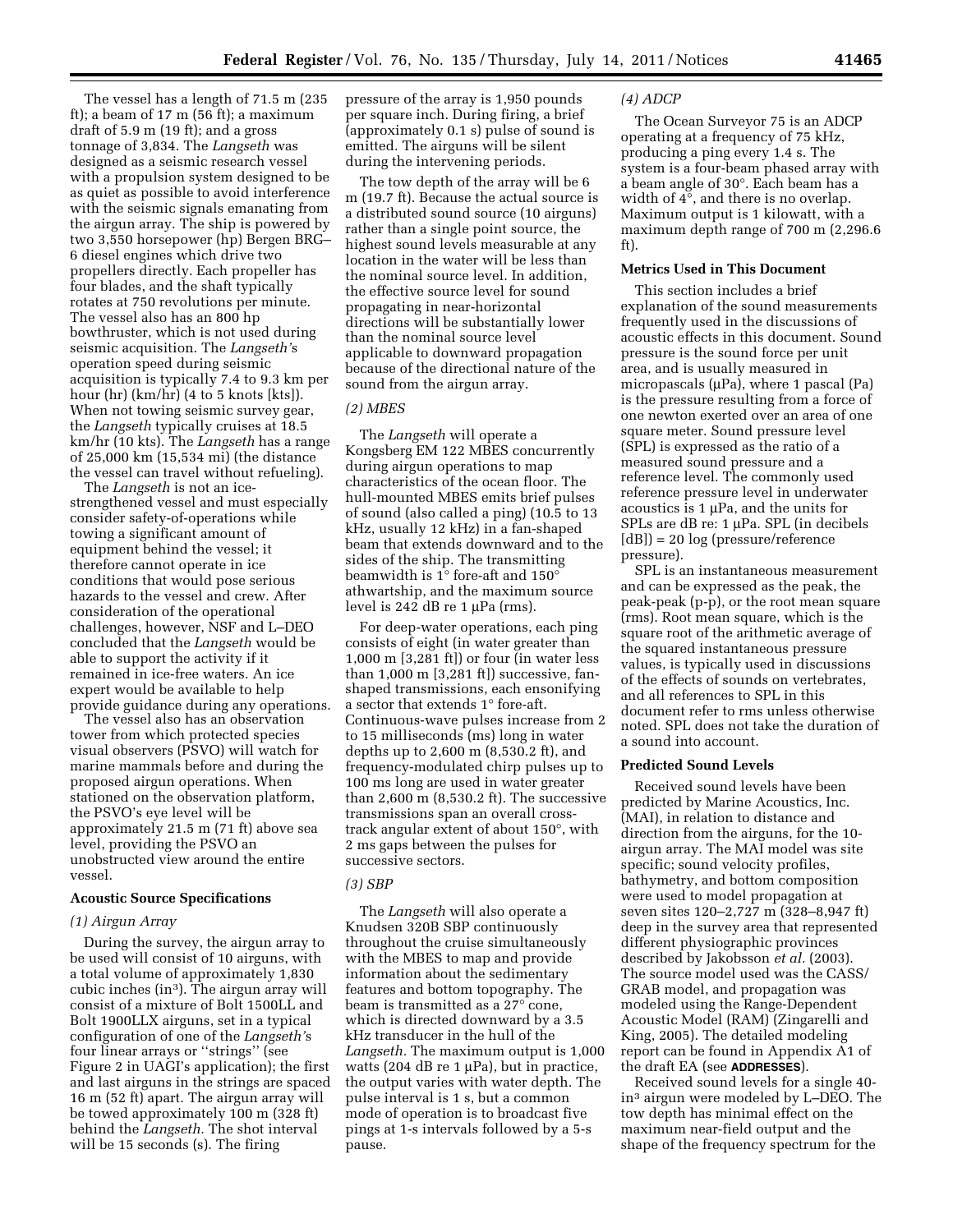single airgun; thus, the predicted exclusion zone radii are essentially the same at different tow depths. As the L– DEO model does not allow for bottom interactions, and thus is most directly applicable to deep water and to relatively short ranges, correction factors were used to estimate exclusion zone radii in shallow and intermediatedepth water as was done for previous L– DEO surveys from the *Langseth.* A detailed description of the L–DEO modeling effort is provided in Appendix A2 of the draft EA.

Table 1 in this document and Table 1 in UAGI's application show the

distances at which three rms sound levels are expected to be received from the 10-airgun array and a single airgun. For the 10-airgun array, distances were modeled at seven sites; the distances in Table 1 are the averages from the sites in each depth range.

TABLE 1—MAXIMUM PREDICTED DISTANCES TO WHICH SOUND LEVELS ≥190, 180, AND 160 DB RE 1 μPA (RMS) COULD BE RECEIVED IN VARIOUS WATER-DEPTH CATEGORIES DURING THE PROPOSED SURVEY IN THE ARCTIC OCEAN. THE DISTANCES FOR THE 10-AIRGUN ARRAY ARE THE AVERAGES OF MODELED 95% PERCENTILE DISTANCES AT MOD-ELING SITES IN EACH DEPTH RANGE

| Source and volume | Tow depth<br>(m) | Water depth | Predicted RMS radii (m) |        |        |
|-------------------|------------------|-------------|-------------------------|--------|--------|
|                   |                  |             | 190 dB                  | 180 dB | 160 dB |
|                   |                  |             |                         | 40     | 385    |
|                   | 6 I              |             | 18                      | 60     | 578    |
|                   |                  |             | 150                     | 296    | 1,050  |
|                   |                  |             | 130                     | 425    | 14,070 |
| 10 airguns        | 6 I              |             | 130                     | 1400   | 13,980 |
|                   |                  |             | 190                     | 1870   | 14.730 |

\* The tow depth has minimal effect on the maximum near-field output and the shape of the frequency spectrum for the single 40 in<sup>3</sup> airgun; thus, the predicted safety radii are essentially the same at any tow depth.

NMFS expects that acoustic stimuli resulting from the proposed operation of the single airgun or the 10 airgun array has the potential to harass marine mammals, incidental to the conduct of the proposed seismic survey. NMFS expects these disturbances to be temporary and result, at worst, in a temporary modification in behavior and/or low-level physiological effects (Level B harassment) of small numbers of certain species of marine mammals. NMFS does not expect that the movement of the *Langseth,* during the conduct of the seismic survey, has the potential to harass marine mammals because of the relatively slow operation speed of the vessel (4–5 kts [7.4 to 9.3 km/hr]) during seismic data acquisition.

## *Description of Marine Mammals in the Area of the Specified Activity*

The Chukchi Sea supports a diverse assemblage of marine mammals, including: Bowhead, gray, beluga, killer, minke, humpback, and fin whales; harbor porpoise; ringed, ribbon, spotted, and bearded seals; narwhals; polar bears; and walruses. The bowhead, humpback, and fin whales are listed as endangered, and the polar bear is listed as threatened under the U.S. Endangered Species Act of 1973 (ESA; 16 U.S.C. 1531 *et seq.*). All of these species are also considered depleted under the MMPA. On December 10, 2010, NMFS published a notification of proposed threatened status for subspecies of the ringed seal (75 FR 77476) and a notification of proposed threatened and not warranted status for subspecies and distinct population

segments of the bearded seal (75 FR 77496) in the **Federal Register.** Neither species is considered depleted under the MMPA.

The bowhead and beluga whales and the ringed and bearded seals are the marine mammal species most likely to be encountered during this survey, with the ringed seal being the most likely marine mammal species to occur throughout the proposed survey area. Although humpback and minke whales are uncommon in the Arctic Ocean, sightings of both species have occurred in the Chukchi Sea in recent years (Brueggeman, 2009; Haley *et al.,* 2010; Clarke *et al.,* 2011).

There are scattered records of narwhal in Alaskan waters, where the species is considered extralimital (Reeves *et al.,*  2002). Harbor porpoises occur mainly in shelf areas where they can dive to depths of at least 220 m (722 ft) and stay submerged for more than 5 min (Harwood and Wilson, 2001). This species prefers shallower waters, making it unlikely that harbor porpoises would be encountered during the proposed seismic survey. Because of the rarity of these two species in the proposed survey area, they are not considered further in this document. The polar bear and walrus are managed by the U.S. Fish and Wildlife Service (USFWS) and are not considered further in this proposed IHA notice.

Refer to Sections III and IV of UAGI's application for detailed information regarding the abundance and distribution, seasonal distribution, population status, and life history and behavior of these species and their

occurrence in the proposed project area. When reviewing the application, NMFS determined that the species descriptions provided by UAGI correctly characterized the abundance and distribution, seasonal distribution, population status, and life history and behavior of each species. Additional information can also be found in the NMFS Stock Assessment Reports (SAR). The 2010 Alaska Marine Mammal SAR is available on the Internet at: *[http://](http://www.nmfs.noaa.gov/pr/pdfs/sars/ak2010.pdf) [www.nmfs.noaa.gov/pr/pdfs/sars/](http://www.nmfs.noaa.gov/pr/pdfs/sars/ak2010.pdf)  [ak2010.pdf](http://www.nmfs.noaa.gov/pr/pdfs/sars/ak2010.pdf)*.

The application also presents how UAGI calculated the estimated densities for the marine mammals in the proposed survey area. NMFS has reviewed these data and determined them to be the best available scientific information for the purposes of the proposed IHA. UAGI's methodology for estimating take is described further in the ''Estimated Take by Incidental Harassment'' section found later in this document.

## *Brief Background on Marine Mammal Hearing*

When considering the influence of various kinds of sound on the marine environment, it is necessary to understand that different kinds of marine life are sensitive to different frequencies of sound. Based on available behavioral data, audiograms have been derived using auditory evoked potentials, anatomical modeling, and other data, Southall *et al.* (2007) designate ''functional hearing groups'' for marine mammals and estimate the lower and upper frequencies of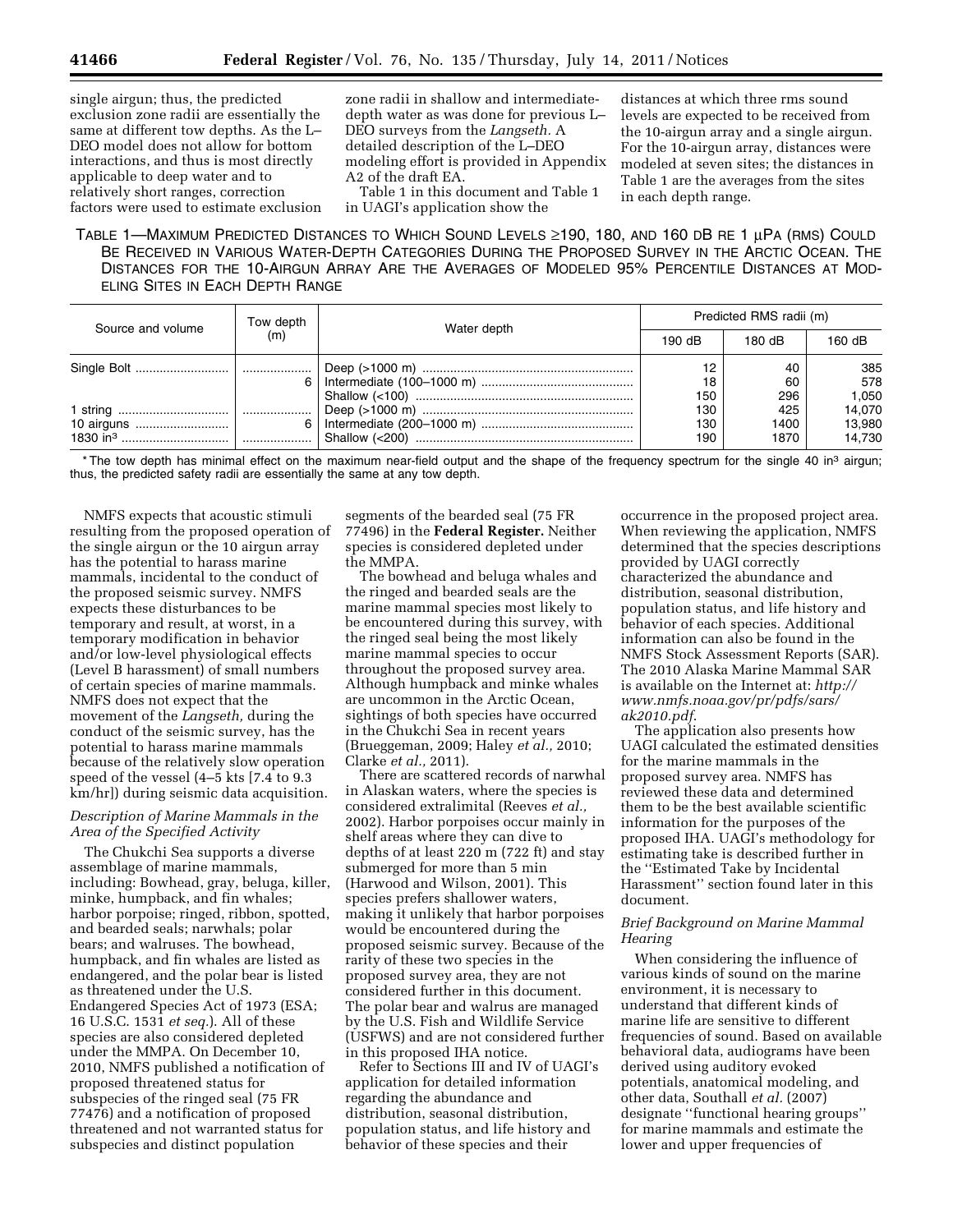functional hearing of the groups. The functional groups and the associated frequencies are indicated below (though animals are less sensitive to sounds at the outer edge of their functional range and most sensitive to sounds of frequencies within a smaller range somewhere in the middle of their functional hearing range):

• Low frequency cetaceans (13 species of mysticetes): Functional hearing is estimated to occur between approximately 7 Hz and 22 kHz (however, a study by Au *et al.* (2006) of humpback whale songs indicate that the range may extend to at least 24 kHz);

• Mid-frequency cetaceans (32) species of dolphins, six species of larger toothed whales, and 19 species of beaked and bottlenose whales): Functional hearing is estimated to occur between approximately 150 Hz and 160 kHz;

• High frequency cetaceans (eight species of true porpoises, six species of river dolphins, Kogia, the franciscana, and four species of cephalorhynchids): functional hearing is estimated to occur between approximately 200 Hz and 180 kHz; and

• Pinnipeds in Water: functional hearing is estimated to occur between approximately 75 Hz and 75 kHz, with the greatest sensitivity between approximately 700 Hz and 20 kHz.

As mentioned previously in this document, 11 marine mammal species (seven cetacean and four pinniped species) are likely to occur in the proposed survey area. Of the seven cetacean species likely to occur in UAGI's propose survey area, five are classified as low frequency cetaceans (*i.e.,* bowhead, gray, humpback, minke, and fin whales) and two are classified as mid-frequency cetaceans (*i.e.,* beluga and killer whales) (Southall *et al.,* 2007).

# *Potential Effects of the Specified Activity on Marine Mammals*

Acoustic stimuli generated by the operation of the airguns, which introduce sound into the marine environment, may have the potential to cause Level B harassment of marine mammals in the proposed survey area. The effects of sounds from airgun operations might include one or more of the following: tolerance, masking of natural sounds, behavioral disturbance, temporary or permanent hearing impairment, or non-auditory physical or physiological effects (Richardson *et al.*, 1995; Gordon *et al.*, 2004; Nowacek *et al.*, 2007; Southall *et al.*, 2007). Takes by serious injury or mortality are not anticipated to occur as a result of the proposed activities.

### **Tolerance**

Studies on marine mammals' tolerance to sound in the natural environment are relatively rare. Richardson *et al.* (1995) define tolerance as the occurrence of marine mammals in areas where they are exposed to human activities or man-made noise. In many cases, tolerance develops by the animal habituating to the stimulus (*i.e.*, the gradual waning of responses to a repeated or ongoing stimulus) (Richardson, *et al.*, 1995; Thorpe, 1963), but because of ecological or physiological requirements, many marine animals may need to remain in areas where they are exposed to chronic stimuli (Richardson, *et al.*, 1995).

Numerous studies have shown that pulsed sounds from airguns are often readily detectable in the water at distances of many kilometers. Malme *et al.*, (1985) studied the responses of humpback whales on their summer feeding grounds in southeast Alaska to seismic pulses from an airgun with a total volume of 100 in 3. They noted that the whales did not exhibit persistent avoidance when exposed to the airgun and concluded that there was no clear evidence of avoidance, despite the possibility of subtle effects, at received levels up to 172 dB re 1 μPa.

Weir (2008) observed marine mammal responses to seismic pulses from a 24 airgun array firing a total volume of either 5,085 in  $3$  or 3,147 in  $3$  in Angolan waters between August 2004 and May 2005. Weir recorded a total of 207 sightings of humpback whales  $(n = 66)$ , sperm whales  $(n = 124)$ , and Atlantic spotted dolphins  $(n = 17)$  and reported that there were no significant differences in encounter rates (sightings/hr) for humpback and sperm whales according to the airgun array's operational status (*i.e.*, active versus silent).

# **Masking**

The term masking refers to the inability of a subject to recognize the occurrence of an acoustic stimulus as a result of the interference of another acoustic stimulus (Clark *et al.*, 2009). Marine mammals are highly dependent on sound, and their ability to recognize sound signals amid other noise is important in communication, predator and prey detection, and, in the case of toothed whales, echolocation. Introduced underwater sound may, through masking, reduce the effective communication distance of a marine mammal species if the frequency of the source is close to that used as a signal by the marine mammal, and if the anthropogenic sound is present for a

significant fraction of the time (Richardson *et al.*, 1995). Even in the absence of manmade sounds, the sea is usually noisy. Background ambient noise often interferes with or masks the ability of an animal to detect a sound signal even when that signal is above its absolute hearing threshold. Natural ambient noise includes contributions from wind, waves, precipitation, other animals, and (at frequencies above 30 kHz) thermal noise resulting from molecular agitation (Richardson *et al.*, 1995). Background noise also can include sounds from human activities. Masking of natural sounds can result when human activities produce high levels of background noise. Conversely, if the background level of underwater noise is high (*e.g.*, on a day with strong wind and high waves), an anthropogenic noise source will not be detectable as far away as would be possible under quieter conditions and will itself be masked.

Masking effects of pulsed sounds (even from large arrays of airguns) on marine mammal calls and other natural sounds are expected to be limited. Because of the intermittent nature and low duty cycle of seismic airgun pulses, animals can emit and receive sounds in the relatively quiet intervals between pulses. However, in some situations, reverberation occurs for much or the entire interval between pulses (*e.g.*, Simard *et al.*, 2005; Clark and Gagnon, 2006), which could mask calls. Some baleen and toothed whales are known to continue calling in the presence of seismic pulses, and their calls can usually be heard between the seismic pulses (*e.g.*, Richardson *et al.*, 1986; McDonald *et al.*, 1995; Greene *et al.*, 1999; Nieukirk *et al.*, 2004; Smultea *et al.*, 2004; Holst *et al.*, 2005a,b, 2006; and Dunn and Hernandez, 2009). However, Clark and Gagnon (2006) reported that fin whales in the northeast Pacific Ocean went silent for an extended period starting soon after the onset of a seismic survey in the area. Similarly, there has been one report that sperm whales ceased calling when exposed to pulses from a very distant seismic ship (Bowles *et al.*, 1994). However, more recent studies found that they continued calling in the presence of seismic pulses (Madsen *et al.*, 2002; Tyack *et al.*, 2003; Smultea *et al.*, 2004; Holst *et al.,* 2006; and Jochens *et al.,* 2008). Dolphins and porpoises commonly are heard calling while airguns are operating (e.g., Gordon *et al.*, 2004; Smultea *et al.*, 2004; Holst *et al.*, 2005a,b; and Potter *et al.*, 2007). The sounds important to small odontocetes are predominantly at much higher frequencies than are the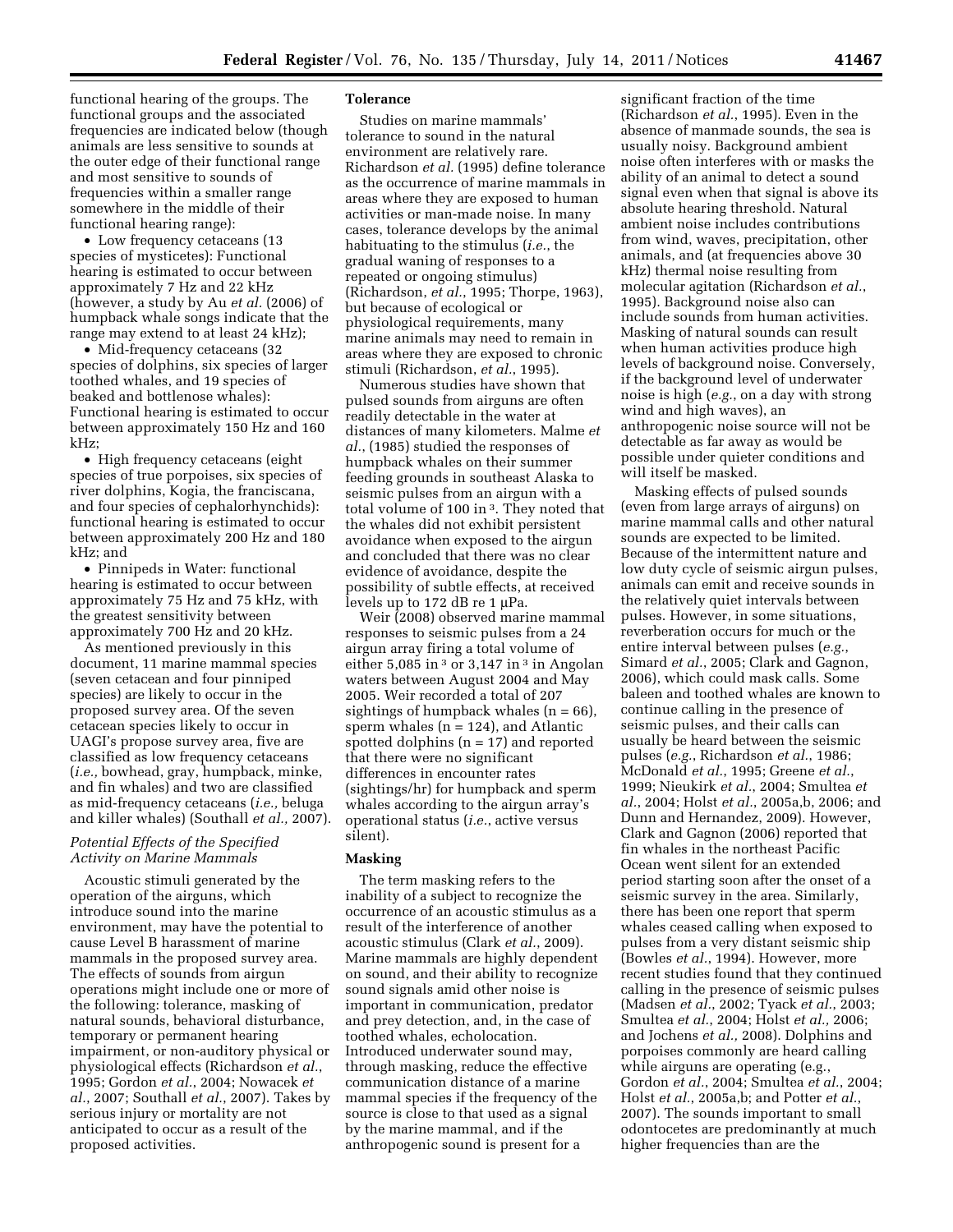dominant components of airgun sounds, thus limiting the potential for masking.

Although some degree of masking is inevitable when high levels of manmade broadband sounds are introduced into the sea, marine mammals have evolved systems and behavior that function to reduce the impacts of masking. Structured signals, such as the echolocation click sequences of small toothed whales, may be readily detected even in the presence of strong background noise because their frequency content and temporal features usually differ strongly from those of the background noise (Au and Moore, 1988, 1990). The components of background noise that are similar in frequency to the sound signal in question primarily determine the degree of masking of that signal.

There is evidence of other marine mammal species continuing to call in the presence of industrial activity. For example, bowhead whale calls are frequently detected in the presence of seismic pulses, although the number of calls detected may sometimes be reduced (Richardson *et al.*, 1986; Greene *et al.*, 1999; Blackwell *et al.*, 2009). Additionally, annual acoustical monitoring near BP's Northstar production facility during the fall bowhead migration westward through the Beaufort Sea has recorded thousands of calls each year (for examples, see Richardson *et al.*, 2007; Aerts and Richardson, 2008). Construction, maintenance, and operational activities have been occurring from this facility for more than 10 years. To compensate and reduce masking, some mysticetes may alter the frequencies of their communication sounds (Richardson *et al.*, 1995a; Parks *et al.*, 2007). Masking processes in baleen whales are not amenable to laboratory study, and no direct measurements on hearing sensitivity are available for these species. It is not currently possible to determine with precision the potential consequences of temporary or local background noise levels. However, Parks *et al.* (2007) found that right whales altered their vocalizations, possibly in response to background noise levels. For species that can hear over a relatively broad frequency range, as is presumed to be the case for mysticetes, a narrow band source may only cause partial masking. Richardson *et al.* (1995a) note that a bowhead whale 20 km (12.4 mi) from a human sound source, such as that produced during oil and gas industry activities, might hear strong calls from other whales within approximately 20 km (12.4 mi), and a whale 5 km (3.1 mi) from the source might hear strong calls from whales

within approximately 5 km (3.1 mi). Additionally, masking is more likely to occur closer to a sound source, and distant anthropogenic sound is less likely to mask short-distance acoustic communication (Richardson *et al.*, 1995a).

Redundancy and context can also facilitate detection of weak signals. These phenomena may help marine mammals detect weak sounds in the presence of natural or manmade noise. Most masking studies in marine mammals present the test signal and the masking noise from the same direction. The sound localization abilities of marine mammals suggest that, if signal and noise come from different directions, masking would not be as severe as the usual types of masking studies might suggest (Richardson *et al.*, 1995). The dominant background noise may be highly directional if it comes from a particular anthropogenic source such as a ship or industrial site. Directional hearing may significantly reduce the masking effects of these noises by improving the effective signalto-noise ratio. In the cases of highfrequency hearing by the bottlenose dolphin, beluga whale, and killer whale, empirical evidence confirms that masking depends strongly on the relative directions of arrival of sound signals and the masking noise (Penner *et al.*, 1986; Dubrovskiy, 1990; Bain *et al.*, 1993; Bain and Dahlheim, 1994). Toothed whales, and probably other marine mammals as well, have additional capabilities besides directional hearing that can facilitate detection of sounds in the presence of background noise. There is evidence that some toothed whales can shift the dominant frequencies of their echolocation signals from a frequency range with a lot of ambient noise toward frequencies with less noise (Au *et al.*, 1974, 1985; Moore and Pawloski, 1990; Thomas and Turl, 1990; Romanenko and Kitain, 1992; Lesage *et al.*, 1999). A few marine mammal species are known to increase the source levels or alter the frequency of their calls in the presence of elevated sound levels (Dahlheim, 1987; Au, 1993; Lesage *et al.*, 1993, 1999; Terhune, 1999; Foote *et al.*, 2004; Parks *et al.*, 2007, 2009; Di Iorio and Clark, 2009; Holt *et al.*, 2009).

These data demonstrating adaptations for reduced masking pertain mainly to the very high frequency echolocation signals of toothed whales. There is less information about the existence of corresponding mechanisms at moderate or low frequencies or in other types of marine mammals. For example, Zaitseva *et al.* (1980) found that, for the bottlenose dolphin, the angular

separation between a sound source and a masking noise source had little effect on the degree of masking when the sound frequency was 18 kHz, in contrast to the pronounced effect at higher frequencies. Directional hearing has been demonstrated at frequencies as low as 0.5–2 kHz in several marine mammals, including killer whales (Richardson *et al.*, 1995). This ability may be useful in reducing masking at these frequencies. In summary, high levels of noise generated by anthropogenic activities may act to mask the detection of weaker biologically important sounds by some marine mammals. This masking may be more prominent for lower frequencies. For higher frequencies, such as that used in echolocation by toothed whales, several mechanisms are available that may allow them to reduce the effects of such masking.

In general, NMFS expects the masking effects of seismic pulses to be minor, given the normally intermittent nature of seismic pulses. Refer to Appendix B (4) of the draft EA for a more detailed discussion of masking effects on marine mammals.

#### **Behavioral Disturbance**

Disturbance includes a variety of effects, including subtle to conspicuous changes in behavior, movement, and displacement. Reactions to sound, if any, depend on species, state of maturity, experience, current activity, reproductive state, time of day, and many other factors (Richardson *et al.*, 1995; Wartzok *et al.*, 2004; Southall *et al.*, 2007; Weilgart, 2007). If a marine mammal does react briefly to an underwater sound by changing its behavior or moving a small distance, the impacts of the change are unlikely to be significant to the individual, let alone the stock or population. However, if a sound source displaces marine mammals from an important feeding or breeding area for a prolonged period, impacts on individuals and populations could be significant (*e.g.*, Lusseau and Bejder, 2007; Weilgart, 2007). Given the many uncertainties in predicting the quantity and types of impacts of noise on marine mammals, it is common practice to estimate how many mammals would be present within a particular distance of industrial activities and/or exposed to a particular level of industrial sound. In most cases, this approach likely overestimates the numbers of marine mammals that would be affected in some biologicallyimportant manner.

The sound criteria used to estimate how many marine mammals might be disturbed to some biologically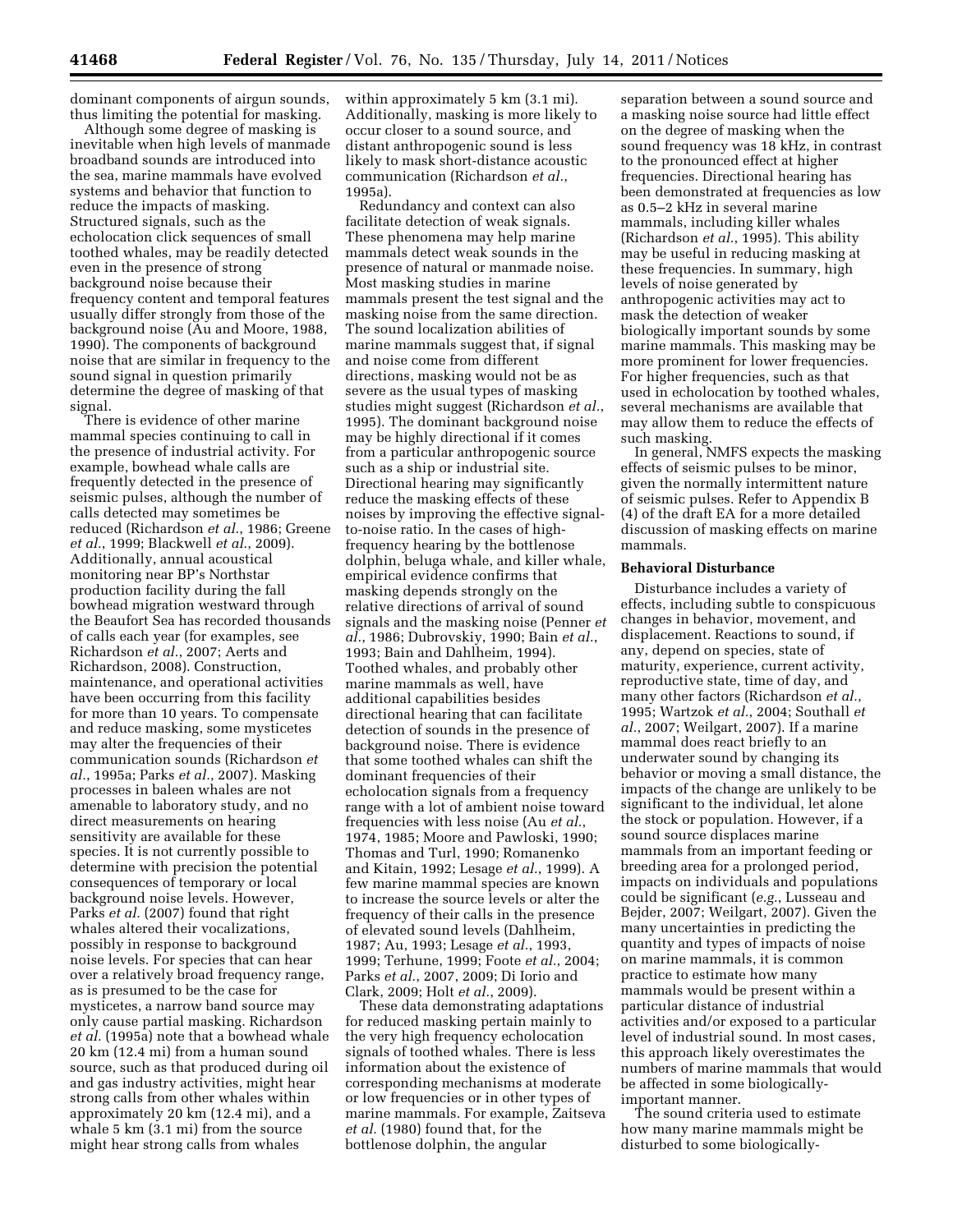important degree by a seismic program are based primarily on behavioral observations of a few species. Scientists have conducted detailed studies on humpback, gray, bowhead, and sperm whales. Less detailed data are available for some other species of baleen whales, small toothed whales, and sea otters, but for many species there are no data on responses to marine seismic surveys.

*Baleen Whales*—Baleen whales generally tend to avoid operating airguns, but avoidance radii are quite variable (reviewed in Richardson *et al.*, 1995). Whales are often reported to show no overt reactions to pulses from large arrays of airguns at distances beyond a few kilometers, even though the airgun pulses remain well above ambient noise levels out to much longer distances. However, as reviewed in Appendix B (5) of NSF's EA, baleen whales exposed to strong noise pulses from airguns often react by deviating from their normal migration route and/ or interrupting their feeding and moving away. In the cases of migrating gray and bowhead whales, the observed changes in behavior appeared to be of little or no biological consequence to the animals (Richardson *et al.*, 1995). They simply avoided the sound source by displacing their migration route to varying degrees but within the natural boundaries of the migration corridors.

Studies of gray, bowhead, and humpback whales have shown that seismic pulses with received levels of 160 to 170 dB re 1 μPa (rms) seem to cause obvious avoidance behavior in a substantial fraction of the animals exposed (Malme et al., 1986, 1988; Richardson *et al.*, 1995). In many areas, seismic pulses from large arrays of airguns diminish to those levels at distances ranging from 4–15 km (2.5–9.3 mi) from the source. A substantial proportion of the baleen whales within those distances may show avoidance or other strong behavioral reactions to the airgun array. Subtle behavioral changes sometimes become evident at somewhat lower received levels, and studies summarized in Appendix B (5) of NSF's EA have shown that some species of baleen whales, notably bowhead and humpback whales, at times, show strong avoidance at received levels lower than 160 to 170 dB re 1 μPa (rms).

McCauley *et al.* (1998, 2000a) studied the responses of humpback whales off western Australia to a full-scale seismic survey with a 16 airgun array (2,678 in 3) and to a single airgun  $(20 \text{ in}^3)$  with a source level of 227 dB re 1 μPa (p-p). In the 1998 study, they documented that avoidance reactions began at 5–8 km (3.1–5 mi) from the array, and that those reactions kept most pods approximately

3–4 km (1.9–2.5 mi) from the operating seismic boat. In the 2000 study, McCauley *et al.* (2000a) noted localized displacement during migration of 4–5 km (2.5–3.1 mi) by traveling pods and 7–12 km (4.3–7.5 mi) by more sensitive resting pods of cow-calf pairs. Avoidance distances with respect to the single airgun were smaller but consistent with the results from the full array in terms of the received sound levels. The mean received level for initial avoidance of an approaching airgun was 140 dB re 1 μPa for humpback pods containing females, and, at the mean closest point of approach distance, the received level was 143 dB re 1 μPa. The initial avoidance response generally occurred at distances of 5–8 km (3.1–5 mi) from the airgun array and 2 km (1.2 mi) from the single airgun. However, some individual humpback whales, especially males, approached within distances of 100–400 m (328–1,312 ft), where the maximum received level was 179 dB re 1 μPa.

Data collected by observers during several seismic surveys in the Northwest Atlantic showed that sighting rates of humpback whales were significantly greater during periods of no seismic compared with periods when a full array was operating (Moulton and Holst, 2010). In addition, humpback whales were more likely to swim away and less likely to swim towards a vessel during seismic vs. non-seismic periods (Moulton and Holst, 2010).

Humpback whales on their summer feeding grounds in southeast Alaska did not exhibit persistent avoidance when exposed to seismic pulses from a 100 in 3 airgun (Malme *et al.*, 1985). Some humpbacks seemed ''startled'' at received levels of 150 to 169 dB re 1 μPa. Malme *et al.* (1985) concluded that there was no clear evidence of avoidance, despite the possibility of subtle effects, at received levels up to 172 dB re 1 μPa (rms).

Studies have suggested that south Atlantic humpback whales wintering off Brazil may be displaced or even strand upon exposure to seismic surveys (Engel *et al.*, 2004). The evidence for this was circumstantial and subject to alternative explanations (IAGC, 2004). Also, the evidence was not consistent with subsequent results from the same area of Brazil (Parente *et al.*, 2006) or with direct studies of humpbacks exposed to seismic surveys in other areas and seasons. After allowance for data from subsequent years, there was no observable direct correlation between strandings and seismic surveys (IWC, 2007:236).

Studies of the bowhead whale show that their responsiveness to seismic surveys can be quite variable depending on their activity (migrating vs. feeding). Bowhead whales migrating west across the Alaskan Beaufort Sea in autumn, in particular, are unusually responsive, with substantial avoidance occurring out to distances of 20–30 km (12.4–18.6 mi) from a medium-sized airgun source at received sound levels of around 120 to 130 dB re 1 μPa (Miller *et al.*, 1999; Richardson *et al.*, 1999; see Appendix B (5) of NSF's EA). However, more recent research on bowhead whales (Miller *et al.*, 2005; Harris *et al.*, 2007) corroborates earlier evidence that, during the summer feeding season, bowheads are not as sensitive to seismic sources. Nonetheless, subtle but statistically significant changes in surfacing–respiration–dive cycles were evident upon statistical analysis (Richardson *et al.*, 1986). In the summer, bowheads typically begin to show avoidance reactions at received levels of about 152 to 178 dB re 1 μPa (Richardson *et al.*, 1986, 1995; Ljungblad *et al.*, 1988; Miller *et al.*, 2005).

Reactions of migrating and feeding (but not wintering) gray whales to seismic surveys have been studied. Malme *et al.* (1986, 1988) studied the responses of feeding eastern Pacific gray whales to pulses from a single 100 in <sup>3</sup> airgun off St. Lawrence Island in the northern Bering Sea. They estimated, based on small sample sizes, that 50% of feeding gray whales stopped feeding at an average received pressure level of 173 dB re 1 μPa on an (approximate) rms basis, and that 10% of feeding whales interrupted feeding at received levels of 163 dB re 1 μPa. Those findings were generally consistent with the results of experiments conducted on larger numbers of gray whales that were migrating along the California coast (Malme *et al.*, 1984; Malme and Miles, 1985), and western Pacific gray whales feeding off Sakhalin Island, Russia (Wursig *et al.*, 1999; Gailey *et al.*, 2007; Johnson *et al.*, 2007; Yazvenko *et al.*, 2007a, b), along with data on gray whales off British Columbia (Bain and Williams, 2006).

Various species of *Balaenoptera* (blue, sei, fin, and minke whales) have occasionally been seen in areas ensonified by airgun pulses (Stone, 2003; MacLean and Haley, 2004; Stone and Tasker, 2006), and calls from blue and fin whales have been localized in areas with airgun operations (e.g., McDonald *et al.*, 1995; Dunn and Hernandez, 2009, Castellote *et al.*, 2010). Sightings by observers on seismic vessels off the United Kingdom from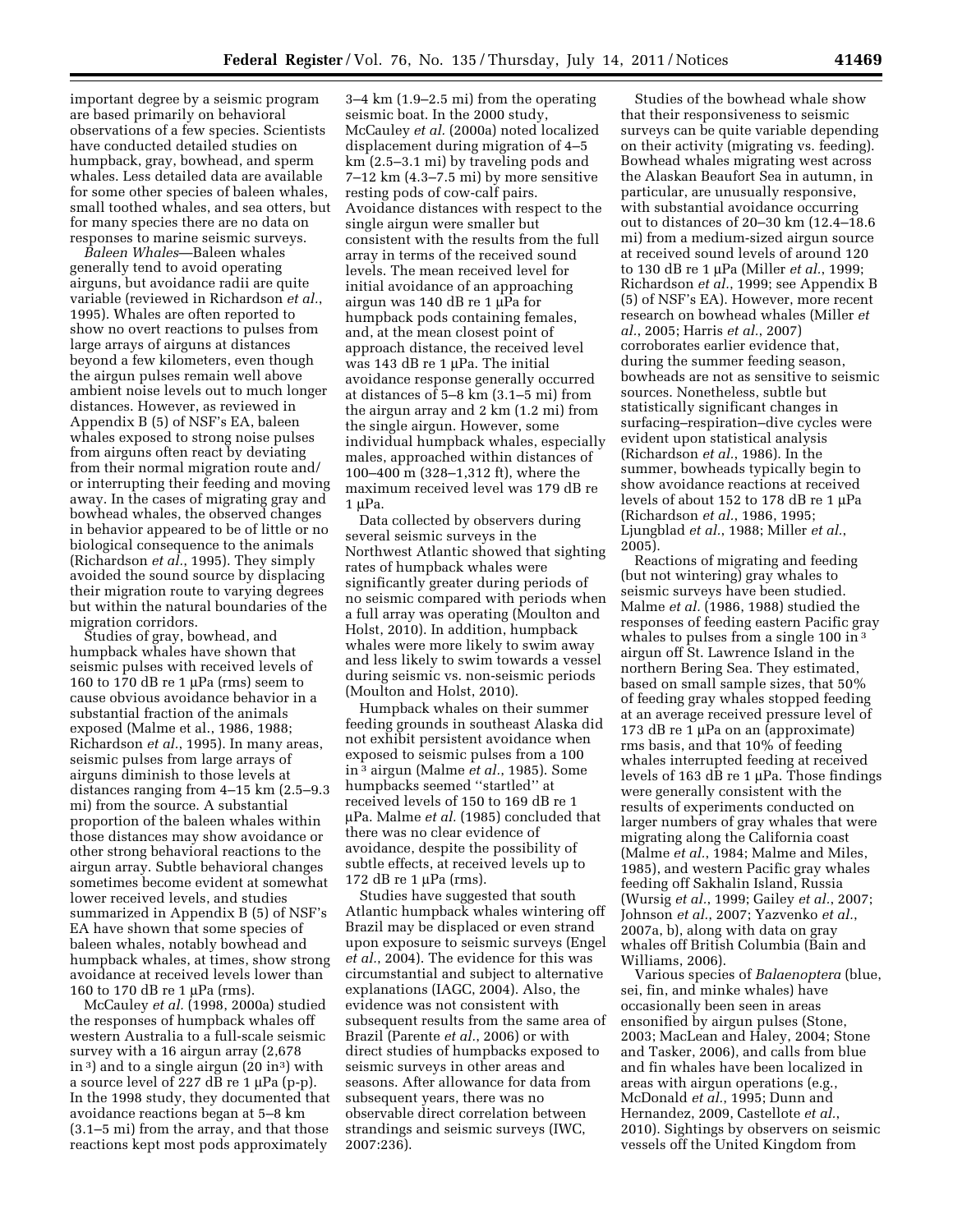1997 to 2000 suggest that, during times of good sightability, sighting rates for mysticetes (mainly fin and sei whales) were similar when large arrays of airguns were shooting vs. silent (Stone, 2003; Stone and Tasker, 2006). However, these whales tended to exhibit localized avoidance, remaining significantly further (on average) from the airgun array during seismic operations compared with non-seismic periods (Stone and Tasker, 2006). In a study off of Nova Scotia, Moulton and Miller (2005) found little difference in sighting rates (after accounting for water depth) and initial sighting distances of balaenopterid whales when airguns were operating vs. silent. However, there were indications that these whales were more likely to be moving away when seen during airgun operations. Similarly, ship-based monitoring studies of blue, fin, sei and minke whales offshore of Newfoundland (Orphan Basin and Laurentian Subbasin) found no more than small differences in sighting rates and swim directions during seismic versus nonseismic periods (Moulton *et al.*, 2005, 2006a,b). Castellote *et al.* (2010) reported that singing fin whales in the Mediterranean moved away from an operating airgun array.

Ship-based monitoring studies of baleen whales (including blue, fin, sei, minke, and humpback whales) in the Northwest Atlantic found that, overall, this group had lower sighting rates during seismic vs. non-seismic periods (Moulton and Holst, 2010). Baleen whales as a group were also seen significantly farther from the vessel during seismic compared with nonseismic periods, and they were more often seen to be swimming away from the operating seismic vessel (Moulton and Holst, 2010). Blue and minke whales were initially sighted significantly farther from the vessel during seismic operations compared to non-seismic periods; the same trend was observed for fin whales (Moulton and Holst, 2010). Minke whales were most often observed to be swimming away from the vessel when seismic operations were underway (Moulton and Holst, 2010).

Data on short-term reactions by cetaceans to impulsive noises are not necessarily indicative of long-term or biologically significant effects. It is not known whether impulsive sounds affect reproductive rate or distribution and habitat use in subsequent days or years. However, gray whales have continued to migrate annually along the west coast of North America with substantial increases in the population over recent years, despite intermittent seismic

exploration (and much ship traffic) in that area for decades (Appendix A in Malme *et al.*, 1984; Richardson *et al.*, 1995; Allen and Angliss, 2010). The western Pacific gray whale population did not seem affected by a seismic survey in its feeding ground during a previous year (Johnson *et al.*, 2007). Similarly, bowhead whales have continued to travel to the eastern Beaufort Sea each summer, and their numbers have increased notably, despite seismic exploration in their summer and autumn range for many years (Richardson *et al.*, 1987; Allen and Angliss, 2010).

*Toothed Whales*—Little systematic information is available about reactions of toothed whales to noise pulses. Few studies similar to the more extensive baleen whale/seismic pulse work summarized above and (in more detail) in Appendix B of NSF's EA have been reported for toothed whales. However, there are recent systematic studies on sperm whales (e.g., Gordon *et al.*, 2006; Madsen *et al.*, 2006; Winsor and Mate, 2006; Jochens *et al.*, 2008; Miller *et al.*, 2009). There is an increasing amount of information about responses of various odontocetes to seismic surveys based on monitoring studies (e.g., Stone, 2003; Smultea *et al.*, 2004; Moulton and Miller, 2005; Bain and Williams, 2006; Holst *et al.*, 2006; Stone and Tasker, 2006; Potter *et al.*, 2007; Hauser *et al.*, 2008; Holst and Smultea, 2008; Weir, 2008; Barkaszi *et al.*, 2009; Richardson *et al.*, 2009, Moulton and Holst, 2010).

Seismic operators and marine mammal observers on seismic vessels regularly see dolphins and other small toothed whales near operating airgun arrays, but, in general, there is a tendency for most delphinids to show some avoidance of operating seismic vessels (*e.g.*, Goold, 1996a,b,c; Calambokidis and Osmek, 1998; Stone, 2003; Moulton and Miller, 2005; Holst *et al.*, 2006; Stone and Tasker, 2006; Weir, 2008; Richardson *et al.*, 2009; Barkaszi *et al.*, 2009, Moulton and Holst, 2010). Some dolphins seem to be attracted to the seismic vessel and floats, and some ride the bow wave of the seismic vessel even when large arrays of airguns are firing (*e.g.*, Moulton and Miller, 2005). Nonetheless, small toothed whales more often tend to head away, or to maintain a somewhat greater distance from the vessel, when a large array of airguns is operating than when it is silent (*e.g.*, Stone and Tasker, 2006; Weir, 2008, Barry *et al.*, 2010, Moulton and Holst, 2010). In most cases, the avoidance radii for delphinids appear to be small, on the order of 1 km (0.6 mi) or less, and some individuals show no apparent avoidance. The

beluga whale is a species that (at least at times) shows long-distance avoidance of seismic vessels. Aerial surveys conducted in the southeastern Beaufort Sea during summer found that sighting rates of beluga whales were significantly lower at distances 10–20 km (6.2–12.4 mi) compared with 20–30 km (12.4–18.6 mi) from an operating airgun array, and observers on seismic boats in that area rarely saw belugas (Miller *et al.*, 2005; Harris *et al.*, 2007).

Captive bottlenose dolphins and beluga whales exhibited changes in behavior when exposed to strong pulsed sounds similar in duration to those typically used in seismic surveys (Finneran *et al.*, 2000, 2002, 2005). However, the animals tolerated high received levels of sound before exhibiting aversive behaviors.

Results for porpoises depend on species. The limited available data suggest that harbor porpoises show stronger avoidance of seismic operations than do Dall's porpoises (Stone, 2003; MacLean and Koski, 2005; Bain and Williams, 2006; Stone and Tasker, 2006). Dall's porpoises seem relatively tolerant of airgun operations (MacLean and Koski, 2005; Bain and Williams, 2006), although they too have been observed to avoid large arrays of operating airguns (Calambokidis and Osmek, 1998; Bain and Williams, 2006). This apparent difference in responsiveness of these two porpoise species is consistent with their relative responsiveness to boat traffic and some other acoustic sources (Richardson *et al.*, 1995; Southall *et al.*, 2007).

Most studies of sperm whales exposed to airgun sounds indicate that the sperm whale shows considerable tolerance of airgun pulses (*e.g.*, Stone, 2003; Moulton *et al.*, 2005, 2006a; Stone and Tasker, 2006; Weir, 2008). In most cases the whales do not show strong avoidance, and they continue to call (see Appendix B of NSF's EA for a review). However, controlled exposure experiments in the Gulf of Mexico indicate that foraging behavior was altered upon exposure to airgun sound (Jochens *et al.*, 2008; Miller *et al.*, 2009; Tyack, 2009).

There are almost no specific data on the behavioral reactions of beaked whales to seismic surveys. However, some northern bottlenose whales remained in the general area and continued to produce high-frequency clicks when exposed to sound pulses from distant seismic surveys (Gosselin and Lawson, 2004; Laurinolli and Cochrane, 2005; Simard *et al.*, 2005). Most beaked whales tend to avoid approaching vessels of other types (*e.g.*, Wursig *et al.*, 1998). They may also dive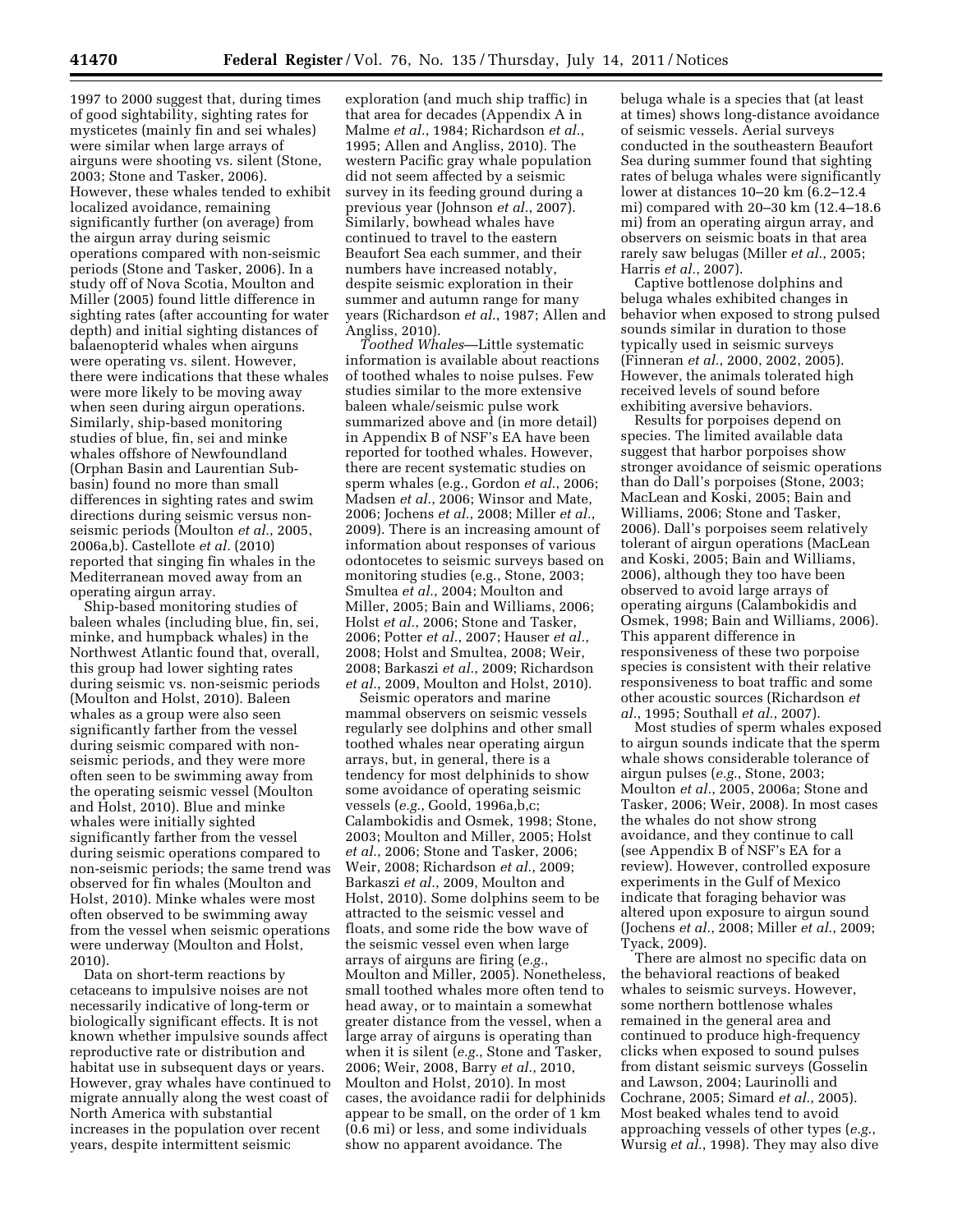for an extended period when approached by a vessel (*e.g.*, Kasuya, 1986), although it is uncertain how much longer such dives may be as compared to dives by undisturbed beaked whales, which also are often quite long (Baird *et al.*, 2006; Tyack *et al.*, 2006). Based on a single observation, Aguilar-Soto *et al.* (2006) suggested that foraging efficiency of Cuvier's beaked whales may be reduced by close approach of vessels. In any event, it is likely that most beaked whales would also show strong avoidance of an approaching seismic vessel, although this has not been documented explicitly. In fact, Moulton and Holst (2010) reported 15 sightings of beaked whales during seismic studies in the Northwest Atlantic; seven of those sightings were made at times when at least one airgun was operating. There was little evidence to indicate that beaked whale behavior was affected by airgun operations; sighting rates and distances were similar during seismic and non-seismic periods (Moulton and Holst, 2010). However, no beaked whale species are known to occur in the proposed project area.

Odontocete reactions to large arrays of airguns are variable and, at least for delphinids and Dall's porpoises, seem to be confined to a smaller radius than has been observed for the more responsive of the mysticetes, belugas, and harbor porpoises (see Appendix B of NSF's EA for more information).

*Pinnipeds*—Pinnipeds are not likely to show a strong avoidance reaction to the airgun array. Pinnipeds generally seem to be less responsive to exposure to industrial sound than most cetaceans. Responses by pinnipeds to underwater sound from some types of industrial activities such as seismic exploration appear to be temporary and localized (Harris *et al.,* 2001; Reiser *et al.,* 2009).

Visual monitoring from seismic vessels has shown only slight (if any) avoidance of airguns by pinnipeds, and only slight (if any) changes in behavior, see Appendix B(5) of NSF's EA. In the Beaufort Sea, some ringed seals avoided an area of 100 m (328 ft) to (at most) a few hundred meters around seismic vessels, but many seals remained within 100–200 m (328–656 ft) of the trackline as the operating airgun array passed by (*e.g.,* Harris *et al.,* 2001; Moulton and Lawson, 2002; Miller *et al.,* 2005). Ringed seal sightings averaged somewhat farther away from the seismic vessel when the airguns were operating than when they were not, but the difference was small (Moulton and Lawson, 2002). Similarly, in Puget Sound, sighting distances for harbor seals and California sea lions tended to

be larger when airguns were operating (Calambokidis and Osmek, 1998). Previous telemetry work suggests that avoidance and other behavioral reactions may be stronger than evident to date from visual studies (Thompson *et al.,* 1998).

## **Hearing Impairment and Other Physical Effects**

Temporary or permanent hearing impairment is a possibility when marine mammals are exposed to very strong sounds. Non-auditory physical effects might also occur in marine mammals exposed to strong underwater sound. Possible types of non-auditory physical effects or injuries that theoretically might occur in mammals close to a strong sound source include stress, neurological effects, bubble formation, and other types of organ or tissue damage. It is possible that some marine mammal species (*i.e.,* beaked whales) may be especially susceptible to injury and/or stranding when exposed to strong pulsed sounds. However, as discussed later in this document, there is no definitive evidence that any of these effects occur even for marine mammals in close proximity to industrial sound sources, and beaked whales do not occur in the proposed activity area.

Factors that influence the amount of threshold shift include the amplitude, duration, frequency content, temporal pattern, and energy distribution of noise exposure. The magnitude of hearing threshold shift normally decreases over time following cessation of the noise exposure. The amount of threshold shift just after exposure is called the initial threshold shift. If the threshold shift eventually returns to zero (*i.e.,* the threshold returns to the pre-exposure value), it is called temporary threshold shift (TTS) (Southall *et al.,* 2007). Researchers have studied TTS in certain captive odontocetes and pinnipeds exposed to strong sounds (reviewed in Southall *et al.,* 2007). However, there has been no specific documentation of TTS let alone permanent hearing damage, i.e., permanent threshold shift (PTS), in free-ranging marine mammals exposed to sequences of airgun pulses during realistic field conditions. The following subsections discuss in somewhat more detail the possibilities of TTS, PTS, and non-auditory physical effects.

*Temporary Threshold Shift*—TTS is the mildest form of hearing impairment that can occur during exposure to a strong sound (Kryter, 1985). While experiencing TTS, the hearing threshold rises, and a sound must be stronger in order to be heard. At least in terrestrial

mammals, TTS can last from minutes or hours to (in cases of strong TTS) days. For sound exposures at or somewhat above the TTS threshold, hearing sensitivity in both terrestrial and marine mammals recovers rapidly after exposure to the noise ends. Few data on sound levels and durations necessary to elicit mild TTS have been obtained for marine mammals, and none of the published data concern TTS elicited by exposure to multiple pulses of sound. Available data on TTS in marine mammals are summarized in Southall *et al.* (2007). Table 1 (found earlier in this document and Table 1 in UAGI's application) presents the distances from the *Langseth'*s 10-airgun array at which the received energy level (per pulse, flat-weighted) would be expected to be greater than or equal to 180 and 190 dB re 1 μPa (rms). As shown in the table, these distances vary with depth.

Researchers have derived TTS information for odontocetes from studies on the bottlenose dolphin and beluga. For the one harbor porpoise tested, the received level of airgun sound that elicited onset of TTS was lower (Lucke *et al.,* 2009). If these results from a single animal are representative, it is inappropriate to assume that onset of TTS occurs at similar received levels in all odontocetes (*cf.* Southall *et al.,* 2007). Some cetaceans apparently can incur TTS at considerably lower sound exposures than are necessary to elicit TTS in the beluga or bottlenose dolphin.

For baleen whales, there are no data, direct or indirect, on levels or properties of sound that are required to induce TTS. The frequencies to which baleen whales are most sensitive are assumed to be lower than those to which odontocetes are most sensitive, and natural background noise levels at those low frequencies tend to be higher. As a result, auditory thresholds of baleen whales within their frequency band of best hearing are believed to be higher (less sensitive) than are those of odontocetes at their best frequencies (Clark and Ellison, 2004), meaning that baleen whales require sounds to be louder (*i.e.,* higher dB levels) than odontocetes in the frequency ranges at which each group hears the best. From this, it is suspected that received levels causing TTS onset may also be higher in baleen whales (Southall *et al.,* 2007). Since current NMFS practice assumes the same thresholds for the onset of hearing impairment in both odontocetes and mysticetes, NMFS' onset of TTS threshold is likely conservative for mysticetes. For this proposed study, UAGI expects no cases of TTS given the strong likelihood that baleen whales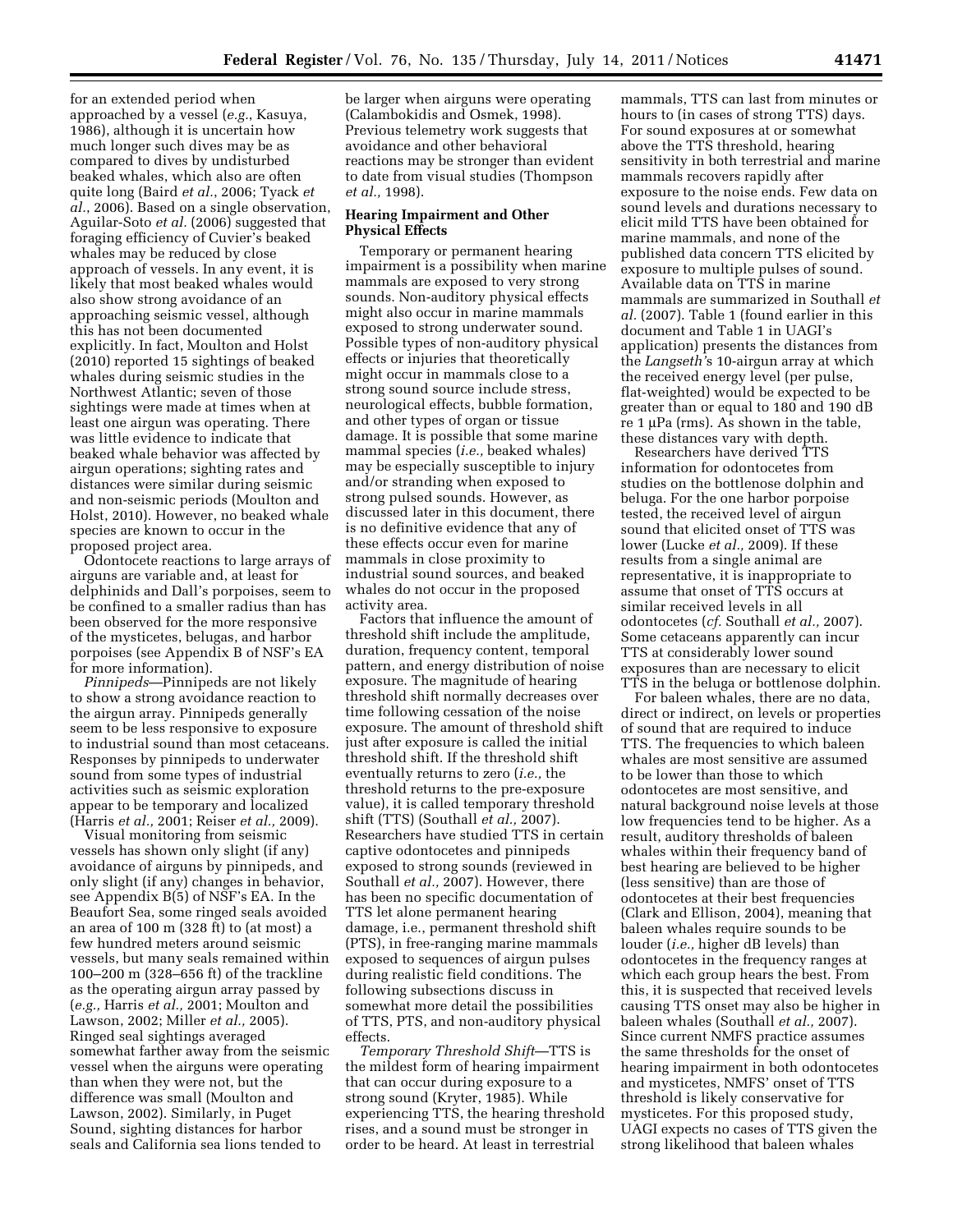would avoid the approaching airguns (or vessel) before being exposed to levels high enough for TTS to occur.

In pinnipeds, TTS thresholds associated with exposure to brief pulses (single or multiple) of underwater sound have not been measured. Initial evidence from more prolonged (nonpulse) exposures suggested that some pinnipeds (harbor seals in particular) incur TTS at somewhat lower received levels than do small odontocetes exposed for similar durations (Kastak *et al.,* 1999, 2005; Ketten *et al.,* 2001). The TTS threshold for pulsed sounds has been indirectly estimated as being a sound exposure level (SEL) of approximately 171 dB re 1 μPa2·s (Southall *et al.,* 2007) which would be equivalent to a single pulse with a received level of approximately 181 to 186 dB re 1 μPa (rms), or a series of pulses for which the highest rms values are a few dB lower. Corresponding values for California sea lions and northern elephant seals are likely to be higher (Kastak *et al.,* 2005).

NMFS has established acoustic thresholds that identify the received sound levels above which hearing impairment or other injury could potentially occur, which are 180 and 190 dB re 1 μPa (rms) for cetaceans and pinnipeds, respectively (NMFS 1995, 2000). The established 180- and 190-dB re 1 μPa (rms) criteria are the received levels above which, in the view of a panel of bioacoustics specialists convened by NMFS before additional TTS measurements for marine mammals became available, one could not be certain that there would be no injurious effects, auditory or otherwise, to marine mammals. TTS is considered by NMFS to be a type of Level B (non-injurious) harassment. The 180- and 190-dB levels are shutdown criteria applicable to cetaceans and pinnipeds, respectively, as specified by NMFS (2000); these levels were used to establish the exclusion zones (EZs) described later in this document.

*Permanent Threshold Shift*—When PTS occurs, there is physical damage to the sound receptors in the ear. In severe cases, there can be total or partial deafness, whereas in other cases, the animal has an impaired ability to hear sounds in specific frequency ranges (Kryter, 1985). There is no specific evidence that exposure to pulses of airgun sound can cause PTS in any marine mammal (see Southall *et al.,*  2007), even with large arrays of airguns. However, given the possibility that mammals close to an airgun array might incur at least mild TTS, there has been further speculation about the possibility that some individuals occurring very

close to airguns might incur PTS (e.g., Richardson *et al.,* 1995, p. 372*ff;*  Gedamke *et al.,* 2008). Single or occasional occurrences of mild TTS are not indicative of permanent auditory damage, but repeated or (in some cases) single exposures to a level well above that causing TTS onset might elicit PTS.

Relationships between TTS and PTS thresholds have not been studied in marine mammals but are assumed to be similar to those in humans and other terrestrial mammals. PTS might occur at a received sound level at least several dB above that inducing mild TTS if the animal were exposed to strong sound pulses with rapid rise time—see Appendix B (6) of NSF's EA. Based on data from terrestrial mammals, a precautionary assumption is that the PTS threshold for impulse sounds (such as airgun pulses as received close to the source) is at least 6 dB higher than the TTS threshold on a peak-pressure basis and probably greater than 6 dB (Southall *et al.,* 2007).

Given the higher level of sound necessary to cause PTS as compared with TTS, it is considerably less likely that PTS would occur. Baleen whales generally avoid the immediate area around operating seismic vessels, as do some other marine mammals.

*Non-auditory Physiological Effects*— Non-auditory physiological effects or injuries that theoretically might occur in marine mammals exposed to strong underwater sound include stress, neurological effects, bubble formation, resonance, and other types of organ or tissue damage (Cox *et al.,* 2006; Southall *et al.,* 2007). Studies examining such effects are limited. However, resonance effects (Gentry, 2002) and direct noiseinduced bubble formations (Crum *et al.,*  2005) are implausible in the case of exposure to an impulsive broadband source like an airgun array. If seismic surveys disrupt diving patterns of deepdiving species, this might perhaps result in bubble formation and a form of the bends, as speculated to occur in beaked whales exposed to sonar. However, there is no specific evidence of this upon exposure to airgun pulses. Additionally, no beaked whale species occur in the proposed project area.

In general, very little is known about the potential for seismic survey sounds (or other types of strong underwater sounds) to cause non-auditory physical effects in marine mammals. Such effects, if they occur at all, would presumably be limited to short distances and to activities that extend over a prolonged period. The available data do not allow identification of a specific exposure level above which nonauditory effects can be expected

(Southall *et al.,* 2007) or any meaningful quantitative predictions of the numbers (if any) of marine mammals that might be affected in those ways. Marine mammals that show behavioral avoidance of seismic vessels, including most baleen whales and some odontocetes, are especially unlikely to incur non-auditory physical effects.

### **Stranding and Mortality**

Marine mammals close to underwater detonations of high explosives can be killed or severely injured, and the auditory organs are especially susceptible to injury (Ketten *et al.,* 1993; Ketten, 1995). However, explosives are no longer used for marine waters for commercial seismic surveys or (with rare exceptions) for seismic research; they have been replaced entirely by airguns or related non-explosive pulse generators. Airgun pulses are less energetic and have slower rise times, and there is no specific evidence that they can cause serious injury, death, or stranding even in the case of large airgun arrays. However, the association of strandings of beaked whales with naval exercises involving mid-frequency active sonar and, in one case, a L–DEO seismic survey (Malakoff, 2002; Cox *et al.,* 2006), has raised the possibility that beaked whales exposed to strong ''pulsed'' sounds may be especially susceptible to injury and/or behavioral reactions that can lead to stranding (*e.g.,*  Hildebrand, 2005; Southall *et al.,* 2007). Appendix B (6) of NSF's EA provides additional details.

Specific sound-related processes that lead to strandings and mortality are not well documented, but may include:

(1) Swimming in avoidance of a sound into shallow water;

(2) A change in behavior (such as a change in diving behavior) that might contribute to tissue damage, gas bubble formation, hypoxia, cardiac arrhythmia, hypertensive hemorrhage or other forms of trauma;

(3) A physiological change, such as a vestibular response leading to a behavioral change or stress-induced hemorrhagic diathesis, leading in turn to tissue damage; and

(4) Tissue damage directly from sound exposure, such as through acousticallymediated bubble formation and growth or acoustic resonance of tissues.

Some of these mechanisms are unlikely to apply in the case of impulse sounds. However, there are indications that gas-bubble disease (analogous to ''the bends''), induced in supersaturated tissue by a behavioral response to acoustic exposure, could be a pathologic mechanism for the strandings and mortality of some deep-diving cetaceans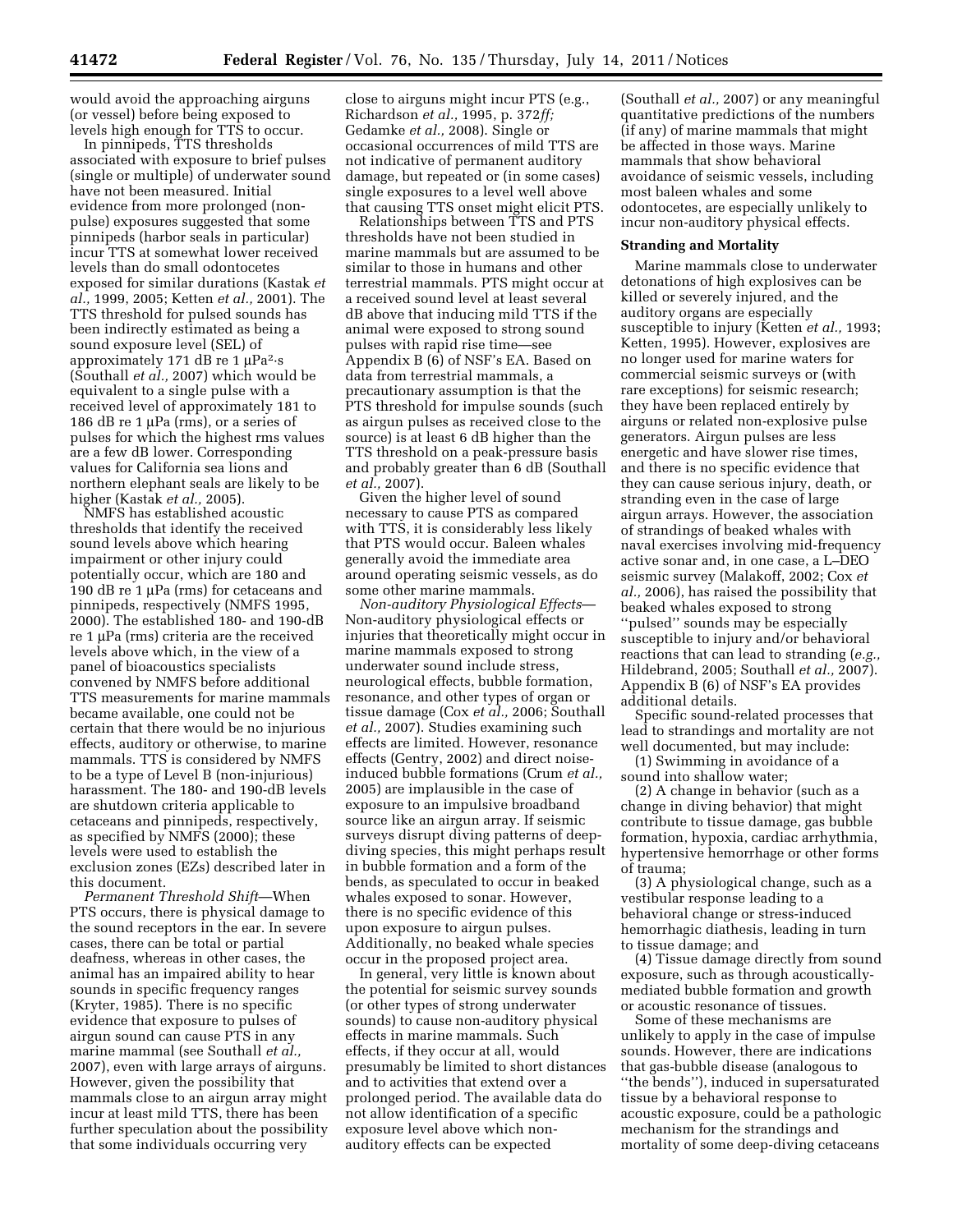exposed to sonar. However, the evidence for this remains circumstantial and is associated with exposure to naval mid-frequency sonar, not seismic surveys (Cox *et al.,* 2006; Southall *et al.,*  2007).

Seismic pulses and mid-frequency sonar signals are quite different, and some mechanisms by which sonar sounds have been hypothesized to affect beaked whales are unlikely to apply to airgun pulses. Sounds produced by airgun arrays are broadband impulses with most of the energy below 1 kHz. Typical military mid-frequency sonar emits non-impulse sounds at frequencies of 2–10 kHz, generally with a relatively narrow bandwidth at any one time. A further difference between seismic surveys and naval exercises is that naval exercises can involve sound sources on more than one vessel. Thus, it is not appropriate to assume that there is a direct connection between the effects of military sonar and seismic surveys on marine mammals. However, evidence that sonar signals can, in special circumstances, lead (at least indirectly) to physical damage and mortality (*e.g.,* Balcomb and Claridge, 2001; NOAA and USN, 2001; Jepson *et al.,* 2003; Ferna´ndez *et al.,* 2004, 2005; Hildebrand, 2005; Cox *et al.,* 2006) suggests that caution is warranted when dealing with exposure of marine mammals to any high-intensity "pulsed" sound.

There is no conclusive evidence of cetacean strandings or deaths at sea as a result of exposure to seismic surveys, but a few cases of strandings in the general area where a seismic survey was ongoing have led to speculation concerning a possible link between seismic surveys and strandings. Suggestions that there was a link between seismic surveys and strandings of humpback whales in Brazil (Engel *et al.,* 2004) were not well founded (IAGC, 2004; IWC, 2007). In September 2002, there was a stranding of two Cuvier's beaked whales in the Gulf of California, Mexico, when the L–DEO vessel R/V *Maurice Ewing* was operating a 20 airgun  $(8,490 \text{ in}^3)$  array in the general area. The link between the stranding and the seismic surveys was inconclusive and not based on any physical evidence (Hogarth, 2002; Yoder, 2002). Nonetheless, the Gulf of California incident, plus the beaked whale strandings near naval exercises involving use of mid-frequency sonar, suggests a need for caution in conducting seismic surveys in areas occupied by beaked whales until more is known about effects of seismic surveys on those species (Hildebrand, 2005). No injuries of beaked whales are

anticipated during the proposed study because none occur in the proposed project area.

## **Potential Effects on Marine Mammals of Other Acoustic Devices**

## *(1) MBES*

UAGI intends to operate the Kongsberg EM 122 MBES from the source vessel during the proposed study. Sounds from the MBES are very short pings, occurring for 2–15 ms once every 5–20 s, depending on water depth. Most of the energy in the sound pulses emitted by this MBES is at frequencies near 12 kHz, and the maximum source level is 242 dB re 1 μPa (rms). The beam is narrow  $(1-2^{\circ})$  in fore-aft extent and wide (150°) in the cross-track extent. Each ping consists of eight (in water greater than 1,000 m [3,280 ft] deep) or four (in water less than 1,000 m [3,280 ft] deep) successive fan-shaped transmissions (segments) at different cross-track angles. Any given mammal at depth near the trackline would be in the main beam for only one or two of the nine segments. Also, marine mammals that encounter the Kongsberg EM 122 are unlikely to be subjected to repeated pulses because of the narrow fore-aft width of the beam and will receive only limited amounts of pulse energy because of the short pulses. Animals close to the ship (where the beam is narrowest) are especially unlikely to be ensonified for more than one 2–15 ms pulse (or two pulses if in the overlap area). Similarly, Kremser *et al.* (2005) noted that the probability of a cetacean swimming through the area of exposure when a MBES emits a pulse is small. The animal would have to pass the transducer at close range and be swimming at speeds similar to the vessel in order to receive the multiple pulses that might result in sufficient exposure to cause TTS.

Navy sonars that have been linked to avoidance reactions and stranding of cetaceans: (1) Generally have longer pulse duration than the Kongsberg EM 122; and (2) are often directed close to horizontally versus more downward for the MBES. The area of possible influence of the MBES is much smaller—a narrow band below the source vessel. Also, the duration of exposure for a given marine mammal can be much longer for naval sonar. During operation of this MBES for this proposed seismic survey, the individual pulses will be very short, and a given mammal would not receive many of the downward-directed pulses as the vessel passes by. Possible effects of a MBES on marine mammals are discussed next.

*Masking*—Marine mammal communications will not be masked appreciably by the MBES signals given the low duty cycle of the echosounder and the brief period when an individual mammal is likely to be within its beam. Furthermore, in the case of baleen whales, the MBES signals (12 kHz) do not overlap with the predominant frequencies in the calls, which would avoid any significant masking.

*Behavioral Responses*—Behavioral reactions of free-ranging marine mammals to sonars, echosounders, and other sound sources appear to vary by species and circumstance. Observed reactions have included silencing and dispersal by sperm whales (Watkins *et al.,* 1985), increased vocalizations and no dispersal by pilot whales (Rendell and Gordon, 1999), and the previouslymentioned beachings by beaked whales. During exposure to a 21–25 kHz ''whalefinding'' sonar with a source level of 215 dB re 1 μPa, gray whales reacted by orienting slightly away from the source and being deflected from their course by approximately 200 m (656 ft) (Frankel, 2005). When a 38 kHz echosounder and a 150 kHz ADCP were transmitting during studies in the Eastern Tropical Pacific, baleen whales showed no significant responses, while spotted and spinner dolphins were detected slightly more often and beaked whales less often during visual surveys (Gerrodette and Pettis, 2005).

Captive bottlenose dolphins and a beluga whale exhibited changes in behavior when exposed to 1 s tonal signals at frequencies similar to those that will be emitted by the MBES used by UAGI and L–DEO (the ship operator), and to shorter broadband pulsed signals. Behavioral changes typically involved what appeared to be deliberate attempts to avoid the sound exposure (Schlundt *et al.,* 2000; Finneran *et al.,* 2002; Finneran and Schlundt, 2004). The relevance of those data to free-ranging odontocetes is uncertain, and in any case, the test sounds were quite different in duration as compared with those from a MBES.

Very few data are available on the reactions of pinnipeds to echosounder sounds at frequencies similar to those used during seismic operations. Hastie and Janik (2007) conducted a series of behavioral response tests on two captive gray seals to determine their reactions to underwater operation of a 375 kHz multibeam imaging echosounder that included significant signal components down to 6 kHz. Results indicated that the two seals reacted to the signal by significantly increasing their dive durations. Because of the likely brevity of exposure to the MBES sounds,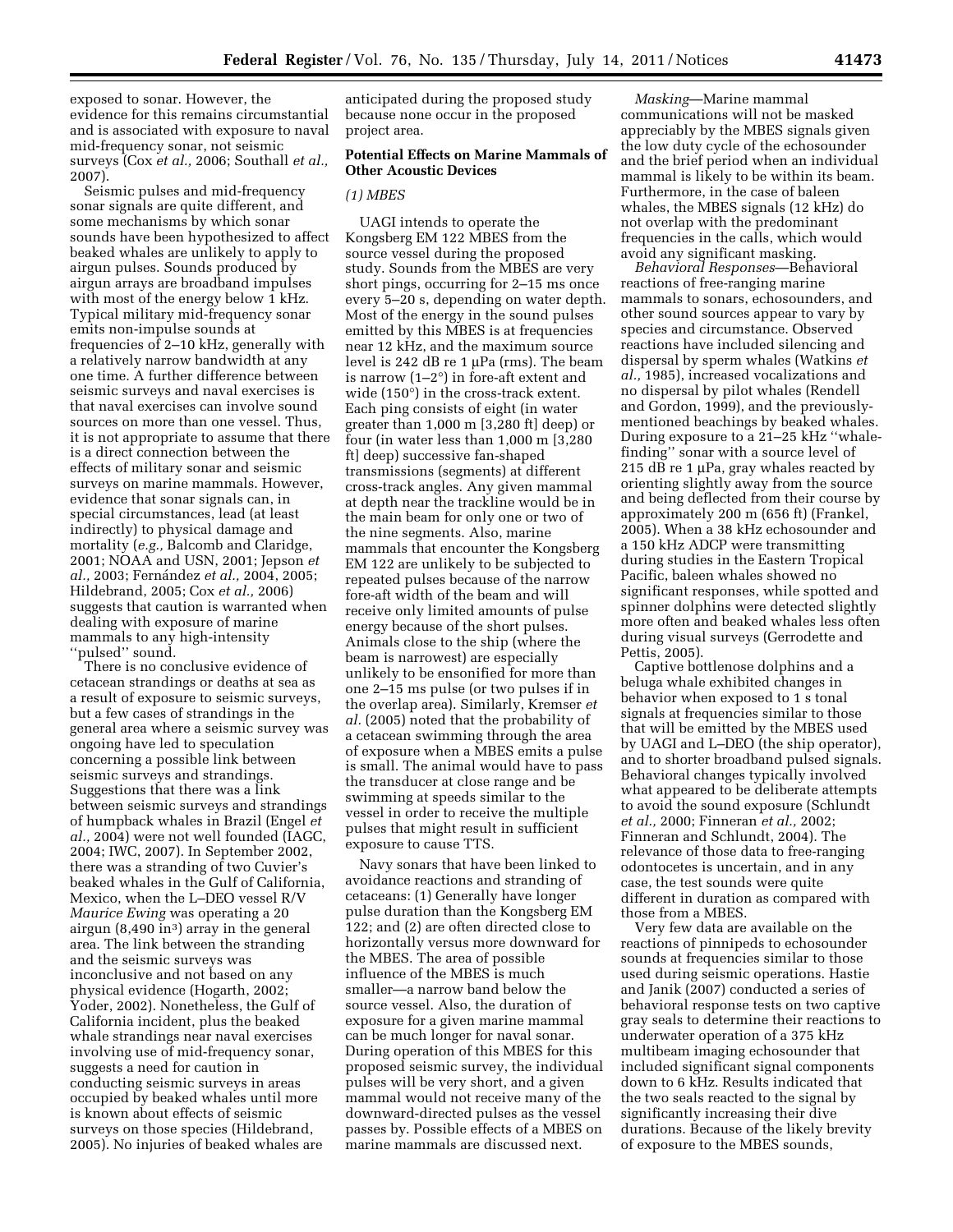pinniped reactions are expected to be limited to startle or otherwise brief responses of no lasting consequences to the animals.

*Hearing Impairment and Other Physical Effects*—Given recent stranding events that have been associated with the operation of naval sonar, there is concern that mid-frequency sonar sounds can cause serious impacts to marine mammals (see above). However, the MBES proposed for use during UAGI's proposed seismic survey is quite different than sonar used for Navy operations. Pulse duration of the MBES is very short relative to the naval sonar. Also, at any given location, an individual marine mammal would be in the beam of the MBES for much less time given the generally downward orientation of the beam and its narrow fore-aft beamwidth; Navy sonar often uses near-horizontally-directed sound. Those factors would all reduce the sound energy received from the MBES rather drastically relative to that from naval sonar. As noted by Burkhardt *et al.* (2008), cetaceans are very unlikely to incur PTS from operation of scientific sonars on a ship that is underway.

NMFS believes that the brief exposure of marine mammals to one pulse, or small numbers of signals, from the MBES is not likely to result in the harassment of marine mammals.

## *(2) SBP*

UAGI also intends to operate a SBP from the source vessel during the proposed survey. Sounds from the SBP are very short pulses, occurring for 1– 4 ms once every second. Most of the energy in the sound pulses emitted by the SBP is at 3.5 kHz, and the beam is directed downward. The SBP on the *Langseth* has a maximum source level of 204 dB re 1 μPa.

Kremser *et al.* (2005) noted that the probability of a cetacean swimming through the area of exposure when a bottom profiler emits a pulse is small even for a SBP more powerful than that on the *Langseth*—if the animal was in the area, it would have to pass the transducer at close range in order to be subjected to sound levels that could cause TTS.

*Masking*—Marine mammal communications will not be masked appreciably by the SBP signals given the directionality of the signal and the brief period when an individual mammal is likely to be within its beam. Furthermore, in the case of most baleen whales, the SBP signals do not overlap with the predominant frequencies in the calls, which would avoid significant masking.

*Behavioral Responses*—Marine mammal behavioral reactions to other pulsed sound sources are discussed above, and responses to the SBP are likely to be similar to those for other pulsed sources if received at the same levels. However, the pulsed signals from the SBP are considerably weaker than those from the MBES. Therefore, behavioral responses are not expected unless marine mammals are very close to the source.

*Hearing Impairment and Other Physical Effects*—It is unlikely that the SBP produces pulse levels strong enough to cause hearing impairment or other physical injuries even in an animal that is (briefly) in a position near the source. The SBP is usually operated simultaneously with other higher-power acoustic sources, including airguns. Many marine mammals are anticipated to move away in response to the approaching higher-power sources or the vessel itself before the mammals would be close enough for there to be any possibility of effects from the less intense sounds from the SBP.

# *(3) ADCP*

UAGI intends to operate an ADCP during the proposed seismic survey. Sounds from the ADCP are very short, occurring every 0.65–1.4 ms. Most of the energy in the sound emitted is at high frequencies (approximately 75 kHz). The ADCP produces sounds that are within the range of frequencies used by odontocetes that may occur in the proposed project area; however, it is outside the hearing range of mysticetes and at the extreme upper end of the hearing range for pinnipeds.

*Masking*—Whereas the ADCP produces sounds within the frequency range used by odontocetes that may be present in the proposed survey area, marine mammal communications are not anticipated to be masked appreciably by the signals. This is a consequence of the relatively low power output, low duty cycle, and brief period when an individual mammal is likely to be within the area of potential effects. In the case of mysticetes and pinnipeds, the pulses do not overlap with the predominant frequencies in the calls, thus avoiding significant masking impacts.

*Behavioral Responses*—When a 38 kHz echosounder and a 150-kHz ADCP were transmitting during studies in the Eastern Tropical Pacific, baleen whales showed no significant responses, while spotted and spinner dolphins were detected slightly more often and beaked whales less often during visual surveys (Gerrodette and Pettis, 2005). Marine mammal behavioral reactions to other

sound sources are discussed above. Responses to the ADCP are likely to be similar to those for other sources if received at the same levels. The signals from the ADCP are weaker than those from the echosounders and the airguns. Therefore, behavioral responses are not expected unless marine mammals are very close to the source.

*Hearing Impairment and Other Physical Effects*—Source levels of the ADCP are lower than those of the airguns, which are discussed above. It is unlikely that the ADCP produces sound levels strong enough to cause TTS or (especially) PTS or other physical injuries even in marine mammals that are (briefly) in a position near the source.

The potential effects to marine mammals from the acoustic sources described in this section of the document do not take into consideration the proposed monitoring and mitigation measures described later in this document (see the ''Proposed Mitigation'' and ''Proposed Monitoring and Reporting'' sections), which, as noted, are designed to ensure the least practicable impact on affected marine mammal species and stocks.

#### Anticipated Effects on Habitat

The proposed seismic survey is not anticipated to have any permanent impact on habitats used by the marine mammals in the proposed survey area, including the food sources they use (*i.e.,*  fish and invertebrates). Additionally, no physical damage to any habitat is anticipated as a result of conducting the proposed seismic survey. While it is anticipated that the specified activity may result in marine mammals avoiding certain areas due to temporary ensonification, this impact to habitat is temporary and reversible and was considered in further detail earlier in this document, as behavioral modification. The main impact associated with the proposed activity will be temporarily elevated noise levels and the associated direct effects on marine mammals, previously discussed in this notice. This section discusses the potential impacts of anthropogenic sound sources on common marine mammal prey in the proposed survey area (*i.e.*, fish and invertebrates).

#### **Effects on Fish**

One reason for the adoption of airguns as the standard energy source for marine seismic surveys is that, unlike explosives, they have not been associated with large-scale fish kills. However, existing information on the impacts of seismic surveys on marine fish populations is limited (see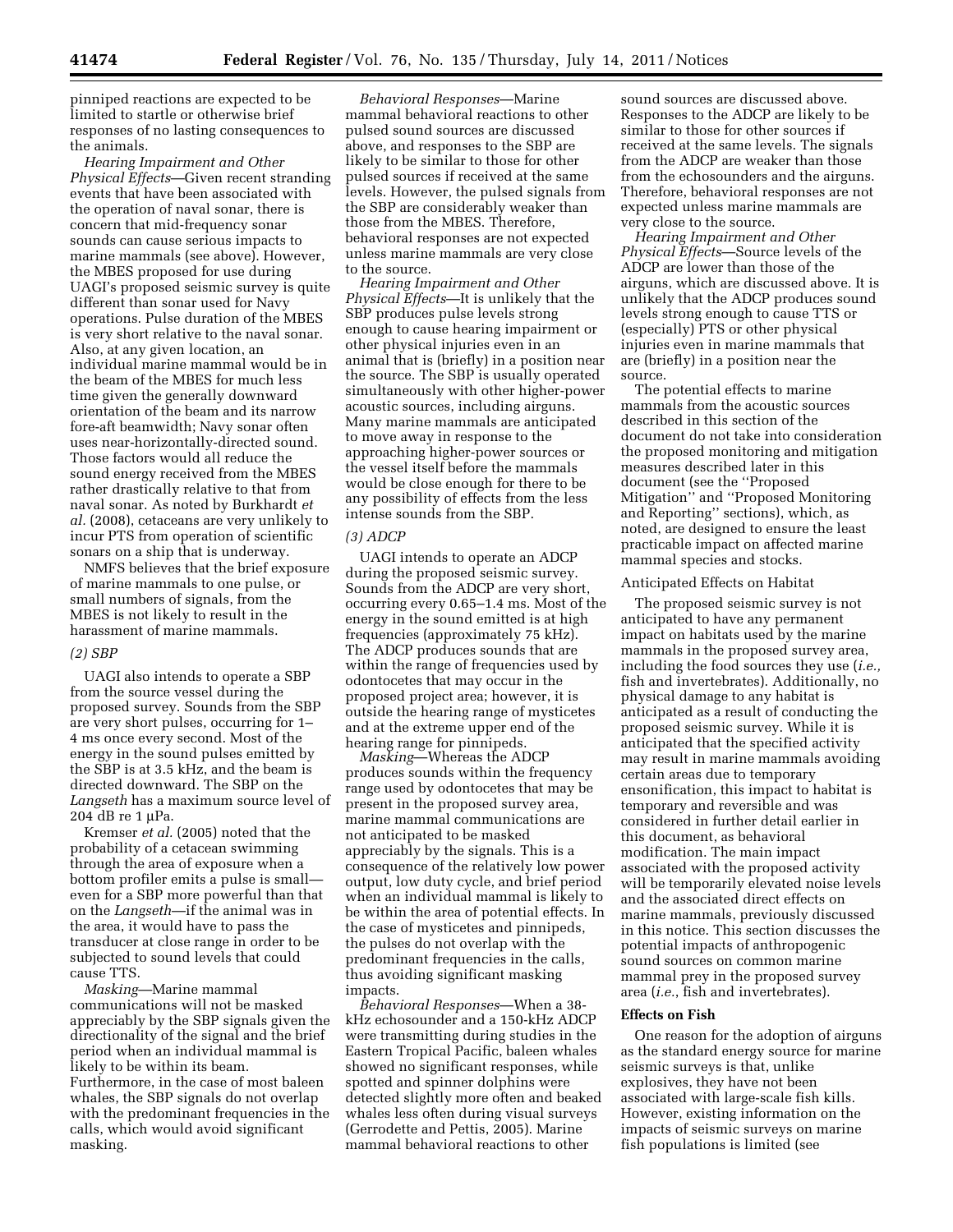Appendix C of NSF's EA). There are three types of potential effects of exposure to seismic surveys: (1) Pathological; (2) physiological; and (3) behavioral. Pathological effects involve lethal and temporary or permanent sublethal injury. Physiological effects involve temporary and permanent primary and secondary stress responses, such as changes in levels of enzymes and proteins. Behavioral effects refer to temporary and (if they occur) permanent changes in exhibited behavior (*e.g.,*  startle and avoidance behavior). The three categories are interrelated in complex ways. For example, it is possible that certain physiological and behavioral changes could potentially lead to an ultimate pathological effect on individuals (*i.e.,* mortality).

The specific received sound levels at which permanent adverse effects to fish potentially could occur are little studied and largely unknown. Furthermore, the available information on the impacts of seismic surveys on marine fish is from studies of individuals or portions of a population; there have been no studies at the population scale. The studies of individual fish have often been on caged fish that were exposed to airgun pulses in situations not representative of an actual seismic survey. Thus, available information provides limited insight on possible real-world effects at the ocean or population scale.

Hastings and Popper (2005), Popper (2009), and Popper and Hastings (2009a,b) provided recent critical reviews of the known effects of sound on fish. The following sections provide a general synopsis of the available information on the effects of exposure to seismic and other anthropogenic sound as relevant to fish. The information comprises results from scientific studies of varying degrees of rigor plus some anecdotal information. Some of the data sources may have serious shortcomings in methods, analysis, interpretation, and reproducibility that must be considered when interpreting their results (see Hastings and Popper, 2005). Potential adverse effects of the program's sound sources on marine fish are noted.

*Pathological Effects*—The potential for pathological damage to hearing structures in fish depends on the energy level of the received sound and the physiology and hearing capability of the species in question (see Appendix C of NSF's EA). For a given sound to result in hearing loss, the sound must exceed, by some substantial amount, the hearing threshold of the fish for that sound (Popper, 2005). The consequences of temporary or permanent hearing loss in individual fish on a fish population are unknown; however, they likely depend

on the number of individuals affected and whether critical behaviors involving sound (*e.g.,* predator avoidance, prey capture, orientation and navigation, reproduction, *etc.*) are adversely affected.

Little is known about the mechanisms and characteristics of damage to fish that may be inflicted by exposure to seismic survey sounds. Few data have been presented in the peer-reviewed scientific literature. As far as UAGI and NMFS know, there are only two papers with proper experimental methods, controls, and careful pathological investigation implicating sounds produced by actual seismic survey airguns in causing adverse anatomical effects. One such study indicated anatomical damage, and the second indicated TTS in fish hearing. The anatomical case is McCauley *et al.*  (2003), who found that exposure to airgun sound caused observable anatomical damage to the auditory maculae of pink snapper (*Pagrus auratus*). This damage in the ears had not been repaired in fish sacrificed and examined almost two months after exposure. On the other hand, Popper *et al.* (2005) documented only TTS (as determined by auditory brainstem response testing) in two of three fish species from the Mackenzie River Delta. This study found that broad whitefish (*Coregonus nasus*) exposed to airgun shots at a SEL of 177 dB re 1 μPa<sup>2</sup>•s showed no hearing loss. During both studies, the repetitive exposure to sound was greater than would have occurred during a typical seismic survey. However, the substantial low-frequency energy produced by the airguns [less than 400 Hz in the study by McCauley *et al.* (2003) and less than approximately 200 Hz in Popper *et al.*  (2005)] likely did not propagate to the fish because the water in the study areas was very shallow (approximately 9 m [29.5 ft] in the former case and less than 2 m [6.6 ft] in the latter). Water depth sets a lower limit on the lowest sound frequency that will propagate (the ''cutoff frequency'') at about one-quarter wavelength (Urick, 1983; Rogers and Cox, 1988).

Wardle *et al.* (2001) suggested that in water, acute injury and death of organisms exposed to seismic energy depends primarily on two features of the sound source: (1) The received peak pressure and (2) the time required for the pressure to rise and decay. Generally, as received pressure increases, the period for the pressure to rise and decay decreases, and the chance of acute pathological effects increases. According to Buchanan *et al.*  (2004), for the types of seismic airguns

and arrays involved with the proposed program, the pathological (mortality) zone for fish would be expected to be within a few meters of the seismic source. Numerous other studies provide examples of no fish mortality upon exposure to seismic sources (Falk and Lawrence, 1973; Holliday *et al.,* 1987; La Bella *et al.,* 1996; Santulli *et al.,*  1999; McCauley *et al.,* 2000a,b, 2003; Bjarti, 2002; Thomsen, 2002; Hassel *et al.,* 2003; Popper *et al.,* 2005; Boeger *et al.,* 2006).

Some studies have reported, some equivocally, that mortality of fish, fish eggs, or larvae can occur close to seismic sources (Kostyuchenko, 1973; Dalen and Knutsen, 1986; Booman *et al.,* 1996; Dalen *et al.,* 1996). Some of the reports claimed seismic effects from treatments quite different from actual seismic survey sounds or even reasonable surrogates. However, Payne *et al.* (2009) reported no statistical differences in mortality/morbidity between control and exposed groups of capelin eggs or monkfish larvae. Saetre and Ona (1996) applied a 'worst-case scenario' mathematical model to investigate the effects of seismic energy on fish eggs and larvae. They concluded that mortality rates caused by exposure to seismic surveys are so low, as compared to natural mortality rates, that the impact of seismic surveying on recruitment to a fish stock must be regarded as insignificant.

*Physiological Effects*—Physiological effects refer to cellular and/or biochemical responses of fish to acoustic stress. Such stress potentially could affect fish populations by increasing mortality or reducing reproductive success. Primary and secondary stress responses of fish after exposure to seismic survey sound appear to be temporary in all studies done to date (Sverdrup *et al.,* 1994; Santulli *et al.,* 1999; McCauley *et al.,*  2000a,b). The periods necessary for the biochemical changes to return to normal are variable and depend on numerous aspects of the biology of the species and of the sound stimulus (see Appendix C of NSF's EA).

*Behavioral Effects*—Behavioral effects include changes in the distribution, migration, mating, and catchability of fish populations. Studies investigating the possible effects of sound (including seismic survey sound) on fish behavior have been conducted on both uncaged and caged individuals (e.g., Chapman and Hawkins, 1969; Pearson *et al.,* 1992; Santulli *et al.,* 1999; Wardle *et al.,* 2001; Hassel *et al.,* 2003). Typically, in these studies, fish exhibited a sharp startle response at the onset of a sound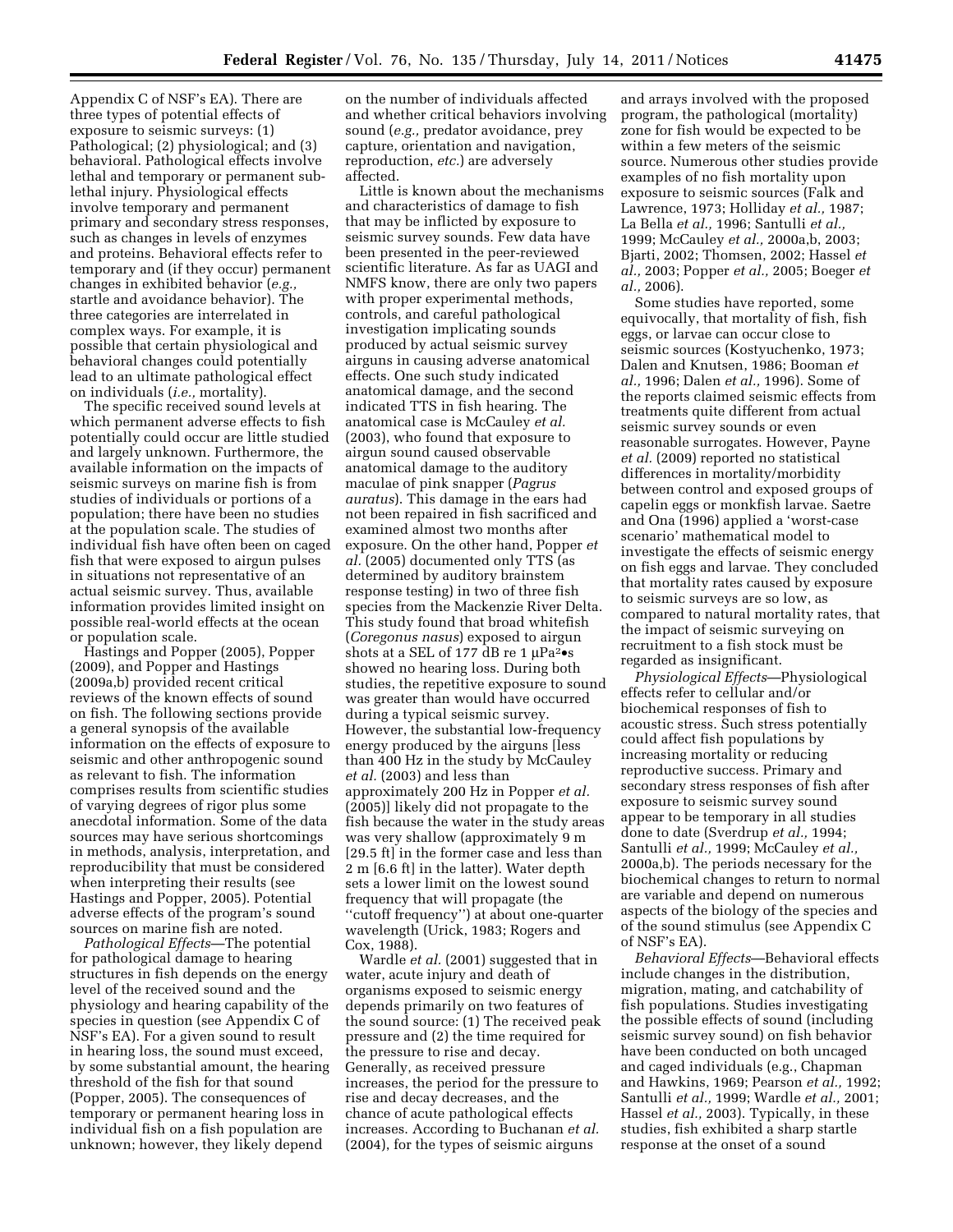followed by habituation and a return to normal behavior after the sound ceased.

There is general concern about potential adverse effects of seismic operations on fisheries, namely a potential reduction in the ''catchability'' of fish involved in fisheries. Although reduced catch rates have been observed in some marine fisheries during seismic testing, in a number of cases the findings are confounded by other sources of disturbance (Dalen and Raknes, 1985; Dalen and Knutsen, 1986; Lokkeborg, 1991; Skalski *et al.,* 1992; Engas *et al.,* 1996). In other airgun experiments, there was no change in catch per unit effort of fish when airgun pulses were emitted, particularly in the immediate vicinity of the seismic survey (Pickett *et al.,* 1994; La Bella *et al.,*  1996). For some species, reductions in catch may have resulted from a change in behavior of the fish, *e.g.,* a change in vertical or horizontal distribution, as reported in Slotte *et al.* (2004).

In general, any adverse effects on fish behavior or fisheries attributable to seismic testing may depend on the species in question and the nature of the fishery (season, duration, fishing method). They may also depend on the age of the fish, its motivational state, its size, and numerous other factors that are difficult, if not impossible, to quantify at this point, given such limited data on effects of airguns on fish, particularly under realistic at-sea conditions.

### **Anticipated Effects on Invertebrates**

The existing body of information on the impacts of seismic survey sound on marine invertebrates is very limited. However, there is some unpublished and very limited evidence of the potential for adverse effects on invertebrates, thereby justifying further discussion and analysis of this issue. The three types of potential effects of exposure to seismic surveys on marine invertebrates are pathological, physiological, and behavioral. Based on the physical structure of their sensory organs, marine invertebrates appear to be specialized to respond to particle displacement components of an impinging sound field and not to the pressure component (Popper *et al.,*  2001; see also Appendix D of NSF's EA).

The only information available on the impacts of seismic surveys on marine invertebrates involves studies of individuals; there have been no studies at the population scale. Thus, available information provides limited insight on possible real-world effects at the regional or ocean scale. The most important aspect of potential impacts concerns how exposure to seismic survey sound ultimately affects

invertebrate populations and their viability, including availability to fisheries.

Literature reviews of the effects of seismic and other underwater sound on invertebrates were provided by Moriyasu *et al.* (2004) and Payne *et al.*  (2008). The following sections provide a synopsis of available information on the effects of exposure to seismic survey sound on species of decapod crustaceans and cephalopods, the two taxonomic groups of invertebrates on which most such studies have been conducted. The available information is from studies with variable degrees of scientific soundness and from anecdotal information. A more detailed review of the literature on the effects of seismic survey sound on invertebrates is provided in Appendix D of NSF's EA.

*Pathological Effects*—In water, lethal and sub-lethal injury to organisms exposed to seismic survey sound appears to depend on at least two features of the sound source: (1) The received peak pressure; and (2) the time required for the pressure to rise and decay. Generally, as received pressure increases, the period for the pressure to rise and decay decreases, and the chance of acute pathological effects increases. For the type of airgun array planned for the proposed program, the pathological (mortality) zone for crustaceans and cephalopods is expected to be within a few meters of the seismic source, at most; however, very few specific data are available on levels of seismic signals that might damage these animals. This premise is based on the peak pressure and rise/ decay time characteristics of seismic airgun arrays currently in use around the world.

Some studies have suggested that seismic survey sound has a limited pathological impact on early developmental stages of crustaceans (Pearson *et al.,* 1994; Christian *et al.,*  2003; DFO, 2004). However, the impacts appear to be either temporary or insignificant compared to what occurs under natural conditions. Controlled field experiments on adult crustaceans (Christian *et al.,* 2003, 2004; DFO, 2004) and adult cephalopods (McCauley *et al.,*  2000a,b) exposed to seismic survey sound have not resulted in any significant pathological impacts on the animals. It has been suggested that exposure to commercial seismic survey activities has injured giant squid (Guerra *et al.,* 2004), but the article provides little evidence to support this claim.

*Physiological Effects*—Physiological effects refer mainly to biochemical responses by marine invertebrates to

acoustic stress. Such stress potentially could affect invertebrate populations by increasing mortality or reducing reproductive success. Primary and secondary stress responses (*i.e.,* changes in haemolymph levels of enzymes, proteins, etc.) of crustaceans have been noted several days or months after exposure to seismic survey sounds (Payne *et al.,* 2007). The periods necessary for these biochemical changes to return to normal are variable and depend on numerous aspects of the biology of the species and of the sound stimulus.

*Behavioral Effects*—There is increasing interest in assessing the possible direct and indirect effects of seismic and other sounds on invertebrate behavior, particularly in relation to the consequences for fisheries. Changes in behavior could potentially affect such aspects as reproductive success, distribution, susceptibility to predation, and catchability by fisheries. Studies investigating the possible behavioral effects of exposure to seismic survey sound on crustaceans and cephalopods have been conducted on both uncaged and caged animals. In some cases, invertebrates exhibited startle responses (*e.g.,* squid in McCauley *et al.,* 2000a,b). In other cases, no behavioral impacts were noted (*e.g.,* crustaceans in Christian *et al.,* 2003, 2004; DFO 2004). There have been anecdotal reports of reduced catch rates of shrimp shortly after exposure to seismic surveys; however, other studies have not observed any significant changes in shrimp catch rate (Andriguetto-Filho *et al.,* 2005). Similarly, Parry and Gason (2006) did not find any evidence that lobster catch rates were affected by seismic surveys. Any adverse effects on crustacean and cephalopod behavior or fisheries attributable to seismic survey sound depend on the species in question and the nature of the fishery (season, duration, fishing method).

In conclusion, NMFS has preliminarily determined that UAGI's proposed marine seismic survey is not expected to have any habitat-related effects that could cause significant or long-term consequences for individual marine mammals or on the food sources that they utilize.

#### **Proposed Mitigation**

In order to issue an incidental take authorization (ITA) under section 101(a)(5)(D) of the MMPA, NMFS must, where applicable, set forth the permissible methods of taking pursuant to such activity, and other means of effecting the least practicable impact on such species or stock and its habitat,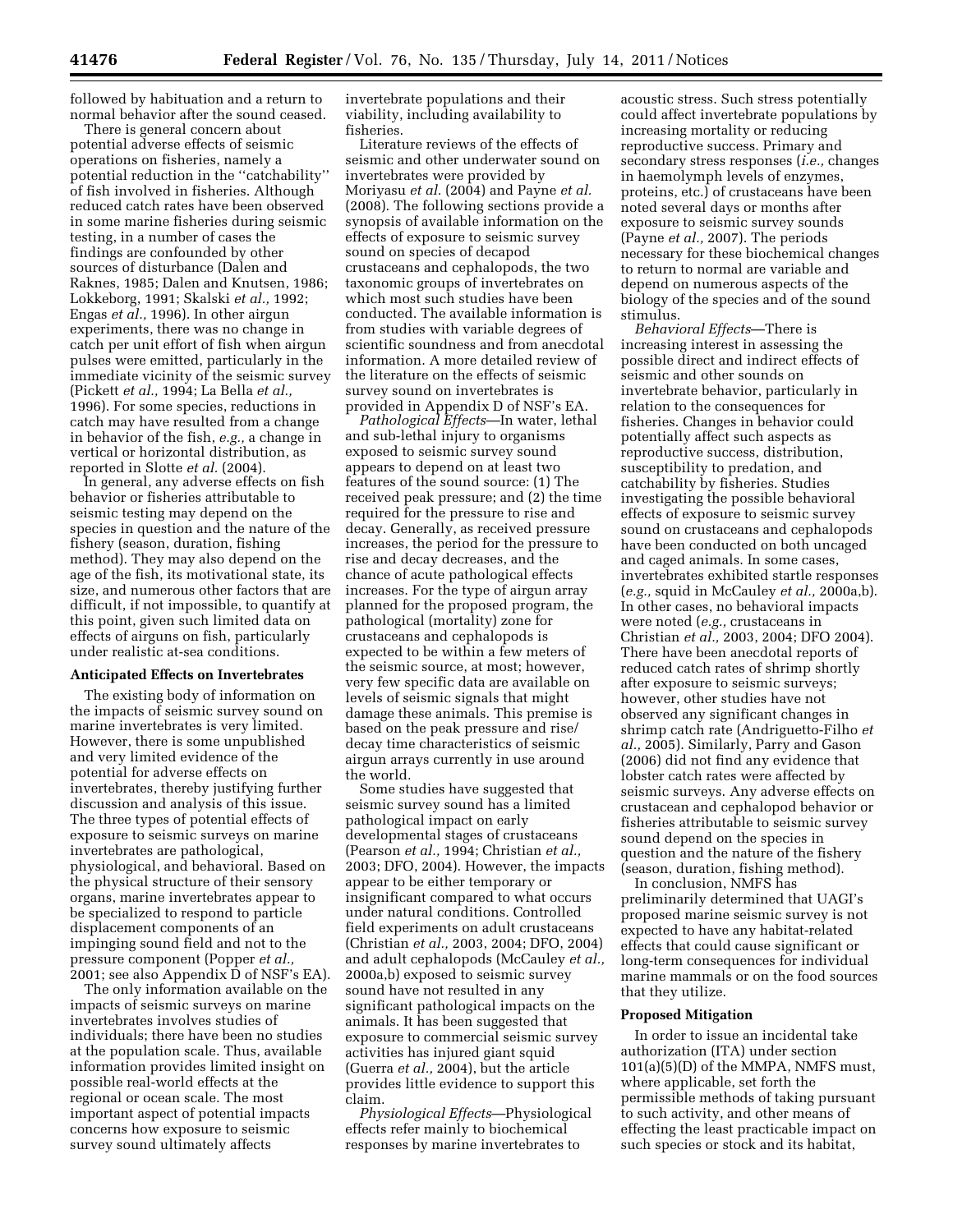paying particular attention to rookeries, mating grounds, and areas of similar significance, and on the availability of such species or stock for taking for subsistence uses (where relevant).

UAGI and L–DEO have based the proposed mitigation measures described herein, to be implemented for the proposed seismic survey, on the following:

(1) Protocols used during previous L–DEO seismic research cruises as approved by NMFS; and

(2) Recommended best practices in Richardson *et al.* (1995), Pierson *et al.*  (1998), and Weir and Dolman (2007).

To reduce the potential for disturbance from acoustic stimuli associated with the proposed activities, UAGI and/or its designees has proposed to implement the following mitigation measures for marine mammals:

- (1) Proposed exclusion zones;
- (2) Power-down procedures;
- (3) Shut-down procedures; and
- (4) Ramp-up procedures.

### **Planning Phase**

Prior to submitting a final MMPA ITA request to NMFS, NSF works with the scientists that propose studies to determine when to conduct the research study. Dr. Coakley worked with L–DEO and NSF to identify potential time periods to carry out the proposed survey, taking into consideration key factors such as environmental conditions (*i.e.,* ice conditions, the seasonal presence of marine mammals and sea birds), weather conditions, and equipment. The project's proposed timeframe avoids the eastward (spring) bowhead migration but overlaps with that of the westward fall migration and the subsistence bowhead hunt along the north shore of Alaska near Barrow. To avoid disturbance, the seismic survey has been scheduled to depart from Dutch Harbor in early September and remain at least 200 km (124 mi) from Barrow during transit to and from the survey area, which is approximately 250–800 km (155–497 mi) northwest of Barrow. Also, to reduce potential effects, the size of the energy source was reduced from the *Langseth's* 36-airgun, 6600-in<sup>3</sup> array to a 10-airgun,  $1830$ -in<sup>3</sup> array.

#### **Proposed Exclusion Zones**

Received sound levels for the 10 airgun array have been predicted by MAI in relation to distance and direction from the airguns, and received sound levels for a single 40-in3 mitigation airgun have been predicted by L–DEO. Table 1 shows the distances at which three rms sound levels are expected to be received from the 10-

airgun array and a single airgun at shallow, intermediate, and deep water depths. The 180- and 190-dB levels are shut-down criteria applicable to cetaceans and pinnipeds, respectively, as specified by NMFS (2000); these levels were used to establish the EZs. For the 10-airgun array, the 180-dB radius for each of the three water depth categories is as follows: 425 m (0.26 mi) in deep water; 1,400 m (0.87 mi) in intermediate water; and 1,870 m (1.16 mi) in shallow water. For the 10-airgun array, the 190-dB radius for each of the three water depth categories is as follows: 130 m (426.5 ft) in deep water; 130 m (426.5 ft) in intermediate water; and 190 m (623.4 ft) in shallow water. If the protected species visual observer (PSVO) detects marine mammal(s) within or about to enter the appropriate EZ, the airguns will be powered down (or shut down if necessary) immediately (described next).

# **Power-Down Procedures**

A power-down involves decreasing the number of airguns in use such that the radius of the 180 dB (or 190 dB) zone is decreased to the extent that marine mammals are no longer in or about to enter the EZ. A power-down of the airgun array can also occur when the vessel is moving from one seismic line to another. During a power-down for mitigation, UAGI and L–DEO will operate one airgun. The continued operation of one airgun is intended to alert marine mammals to the presence of the seismic vessel in the area. In contrast, a shut-down occurs when the *Langseth* suspends all airgun activity.

If the PSVO detects a marine mammal outside the EZ, but it is likely to enter the EZ, the airguns will be powereddown before the animal is within the applicable EZ (dependent upon species). Likewise, if a marine mammal is already within the EZ when first detected, UAGI and L–DEO will powerdown the airguns immediately. During a power-down of the airgun array, USGS will also operate the 40 in<sup>3</sup> airgun. If a marine mammal is detected within or near the smaller EZ around that single airgun (Table 1), UAGI and L–DEO will shut-down the airgun (see next section).

Following a power-down, airgun activity will not resume until the marine mammal has cleared the EZ. UAGI and L–DEO will consider the animal to have cleared the EZ if:

• A PSVO has visually observed the animal leave the EZ, or

• A PSVO has not sighted the animal within the EZ for 15 min for species with shorter dive durations (*i.e.,* small odontocetes or pinnipeds), or 30 min for species with longer dive durations (*i.e.,* 

mysticetes; no large odontocetes, such as sperm whales, or beaked whales occur in the proposed survey area).

The airgun array will be ramped up gradually after the marine mammal has cleared the EZ (see *Ramp-up Procedures*).

# **Shut-Down Procedures**

UAGI and L–DEO will shut down the operating airgun(s) if a marine mammal is seen within or approaching the EZ for the single airgun. A shut-down shall be implemented:

(1) If an animal enters the EZ of the single airgun after a power-down has been initiated; or

(2) If an animal is initially seen within the EZ of the single airgun when more than one airgun (typically the full airgun array) is operating.

UAGI and L–DEO shall not resume airgun activity until the marine mammal has cleared the EZ or until the PSVO is confident that the animal has left the vicinity of the vessel. Criteria for judging that the animal has cleared the EZ will be as described in the preceding section regarding a power-down.

### **Ramp-Up Procedures**

UAGI and L–DEO shall follow a rampup procedure when the airgun array begins operating after a specified period without airgun operations or when a power-down has exceeded that period. UAGI proposes that, for the present cruise, this period would be approximately 8 min. L–DEO has used similar periods (approximately 8 to 10 min) during previous L–DEO surveys.

Ramp-up will begin with the smallest airgun in the array (40 in3). Airguns will be added in a sequence such that the source level of the array will increase in steps not exceeding 6 dB per 5 min period over a total duration of approximately 15–20 min. During rampup, the PSVOs will monitor the EZ, and if marine mammals are sighted, UAGI and L–DEO will implement a powerdown or shut-down as though the full airgun array were operational.

If the complete EZ has not been visible for at least 30 min prior to the start of operations in either daylight or nighttime, ramp-up shall not commence unless at least one airgun (40 in3 or similar) has been operating during the interruption of seismic survey operations. Given these provisions, it is likely that the airgun array will not be ramped-up from a complete shut-down at night or in thick fog, because the outer part of the safety zone for that array will not be visible during those conditions. If one airgun has operated during a power-down period, ramp-up to full power will be permissible at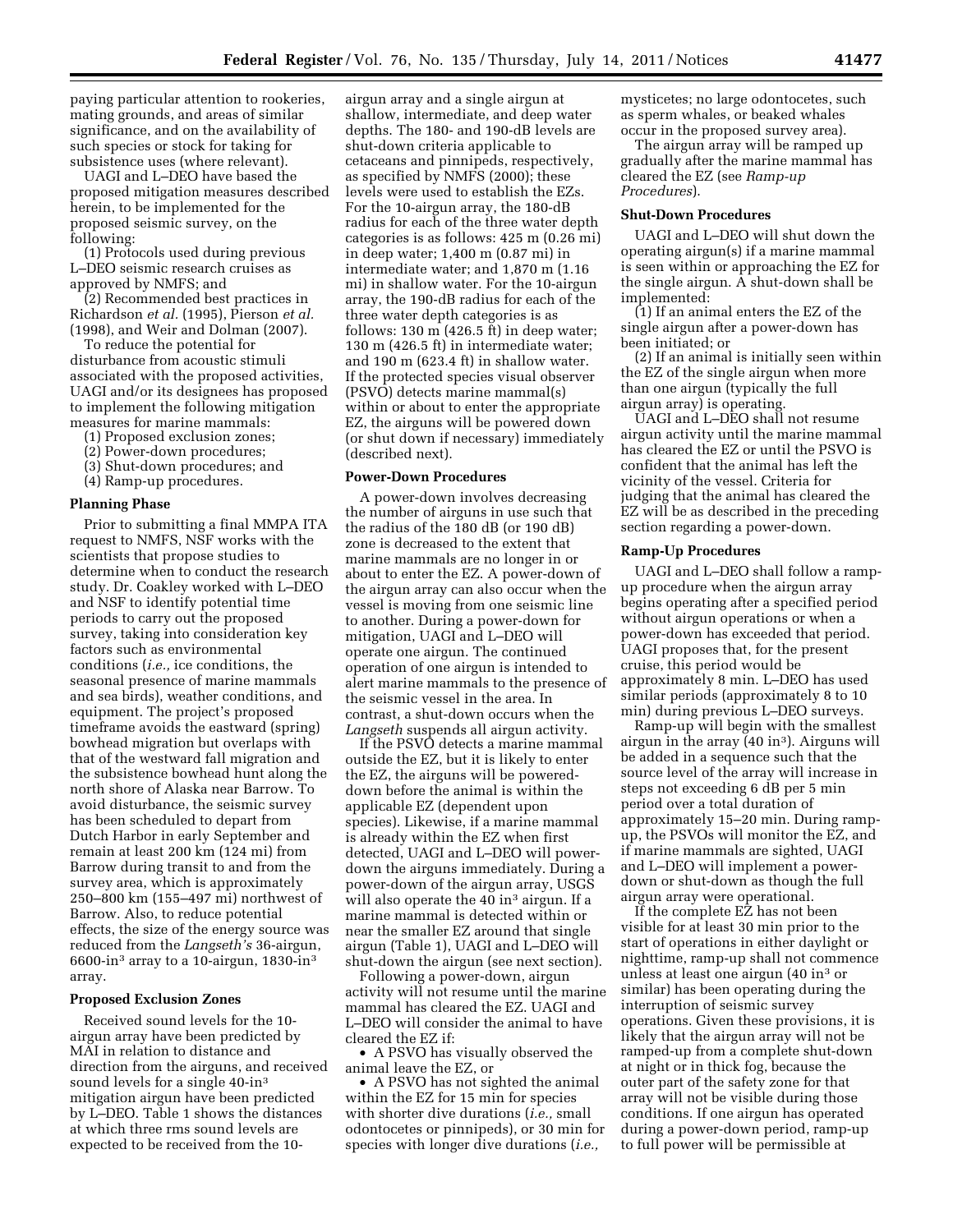night or in poor visibility, on the assumption that marine mammals will be alerted to the approaching seismic vessel by the sounds from the single airgun and could move away. UAGI and L–DEO shall not initiate a ramp-up of the airguns if a marine mammal is sighted within or near the applicable EZs during the day or night.

## **Mitigation Conclusions**

NMFS has carefully evaluated the applicant's proposed mitigation measures and considered a range of other measures in the context of ensuring that NMFS prescribes the means of effecting the least practicable impact on the affected marine mammal species and stocks and their habitat. Our evaluation of potential measures included consideration of the following factors in relation to one another:

• The manner in which, and the degree to which, the successful implementation of the measure is expected to minimize adverse impacts to marine mammals;

• The proven or likely efficacy of the specific measure to minimize adverse impacts as planned; and

• The practicability of the measure for applicant implementation.

Based on our evaluation of the applicant's proposed measures, NMFS has preliminarily determined that the mitigation measures proposed above provide the means of effecting the least practicable impact on marine mammal species or stocks and their habitat, paying particular attention to rookeries, mating grounds, and areas of similar significance. Proposed measures to ensure availability of such species or stock for taking for certain subsistence uses is discussed later in this document (see ''Impact on Availability of Affected Species or Stock for Taking for Subsistence Uses'' section).

# *Proposed Monitoring and Reporting*

In order to issue an ITA for an activity, section 101(a)(5)(A) of the MMPA states that NMFS must, where applicable, set forth ''requirements pertaining to the monitoring and reporting of such taking.'' The MMPA implementing regulations at 50 CFR 216.104 (a)(13) indicate that requests for ITAs must include the suggested means of accomplishing the necessary monitoring and reporting that will result in increased knowledge of the species and of the level of taking or impacts on populations of marine mammals that are expected to be present in the proposed action area.

UAGI proposes to sponsor marine mammal monitoring during the proposed project, in order to implement

the proposed mitigation measures that require real-time monitoring and to satisfy the anticipated monitoring requirements of the IHA (if issued). UAGI's proposed Monitoring Plan is described next. UAGI understands that this monitoring plan will be subject to review by NMFS (as well as the public), and that refinements may be required. The monitoring work described here has been planned as a self-contained project independent of any other related monitoring projects that may be occurring simultaneously in the same regions. UAGI is prepared to discuss coordination of its monitoring program with any related work that might be done by other groups insofar as this is practical and desirable.

## **Vessel-Based Visual Monitoring**

PSVOs will be based aboard the seismic source vessel and will watch for marine mammals near the vessel during daytime airgun operations and during any ramp-ups at night. PSVOs will also watch for marine mammals near the seismic vessel for at least 30 min prior to the start of airgun operations after an extended shut-down (as described in the ''Proposed Mitigation'' section earlier in this document). PSVOs will conduct observations during daytime periods when the seismic system is not operating for comparison of sighting rates and behavior with and without airgun operations and between acquisition periods. Based on PSVO observations, the airguns will be powered-down or shut-down when marine mammals are observed within or about to enter a designated EZ.

During seismic operations in the Arctic Ocean, at least five PSOs will be based aboard the *Langseth.* L–DEO will appoint the PSOs with NMFS' concurrence. Observations will take place during ongoing daytime operations and nighttime ramp-ups of the airguns. During the majority of seismic operations, two PSVOs will be on duty from the observation tower to monitor marine mammals near the seismic vessel. Use of two simultaneous PSVOs will increase the effectiveness of detecting animals near the source vessel. However, during meal times and bathroom breaks, it is sometimes difficult to have two PSVOs on effort, but at least one PSVO will be on duty. PSVO(s) will be on duty in shifts of duration no longer than 4 hr.

Two PSVOs will also be on visual watch during all nighttime ramp-ups of the seismic airguns. A third PSO will monitor the passive acoustic monitoring (PAM) equipment 24 hours a day to detect vocalizing marine mammals present in the action area. In summary,

a typical daytime cruise would have scheduled two PSVOs on duty from the observation tower, and a third PSO on PAM. Other crew will also be instructed to assist in detecting marine mammals and implementing mitigation requirements (if practical). Before the start of the seismic survey, the crew will be given additional instruction on how to do so.

The *Langseth* is a suitable platform for marine mammal observations. When stationed on the observation platform, the eye level will be approximately 21.5 m (70.5 ft) above sea level, and the PSVO will have a good view around the entire vessel. During daytime, the PSVOs will scan the area around the vessel systematically with reticle binoculars (e.g., 7 x 50 Fujinon), Big-eye binoculars (25 x 150), and with the naked eye. During darkness, night vision devices (NVDs) will be available (ITT F500 Series Generation 3 binocular-image intensifier or equivalent), when required. Laser rangefinding binoculars (Leica LRF 1200 laser rangefinder or equivalent) will be available to assist with distance estimation. Those are useful in training observers to estimate distances visually, but are generally not useful in measuring distances to animals directly; that is done primarily with the reticles in the binoculars.

When marine mammals are detected within or about to enter the designated EZ, the airguns will immediately be powered-down or shut-down if necessary. The PSO(s) will continue to maintain watch to determine when the animal(s) are outside the EZ by visual confirmation. Airgun operations will not resume until the animal is confirmed to have left the EZ, or if not observed after 15 min for species with shorter dive durations (small odontocetes and pinnipeds) or 30 min for species with longer dive durations (mysticetes).

#### **Passive Acoustic Monitoring (PAM)**

PAM will complement the visual monitoring program, when practicable. Visual monitoring typically is not effective during periods of poor visibility or at night, and even with good visibility, is unable to detect marine mammals when they are below the surface or beyond visual range.

Besides the three PSVOs, an additional Protected Species Acoustic Observer (PSAO) with primary responsibility for PAM will also be aboard the vessel. UAGI and L–DEO can use acoustic monitoring in addition to visual observations to improve detection, identification, and localization of marine mammals. The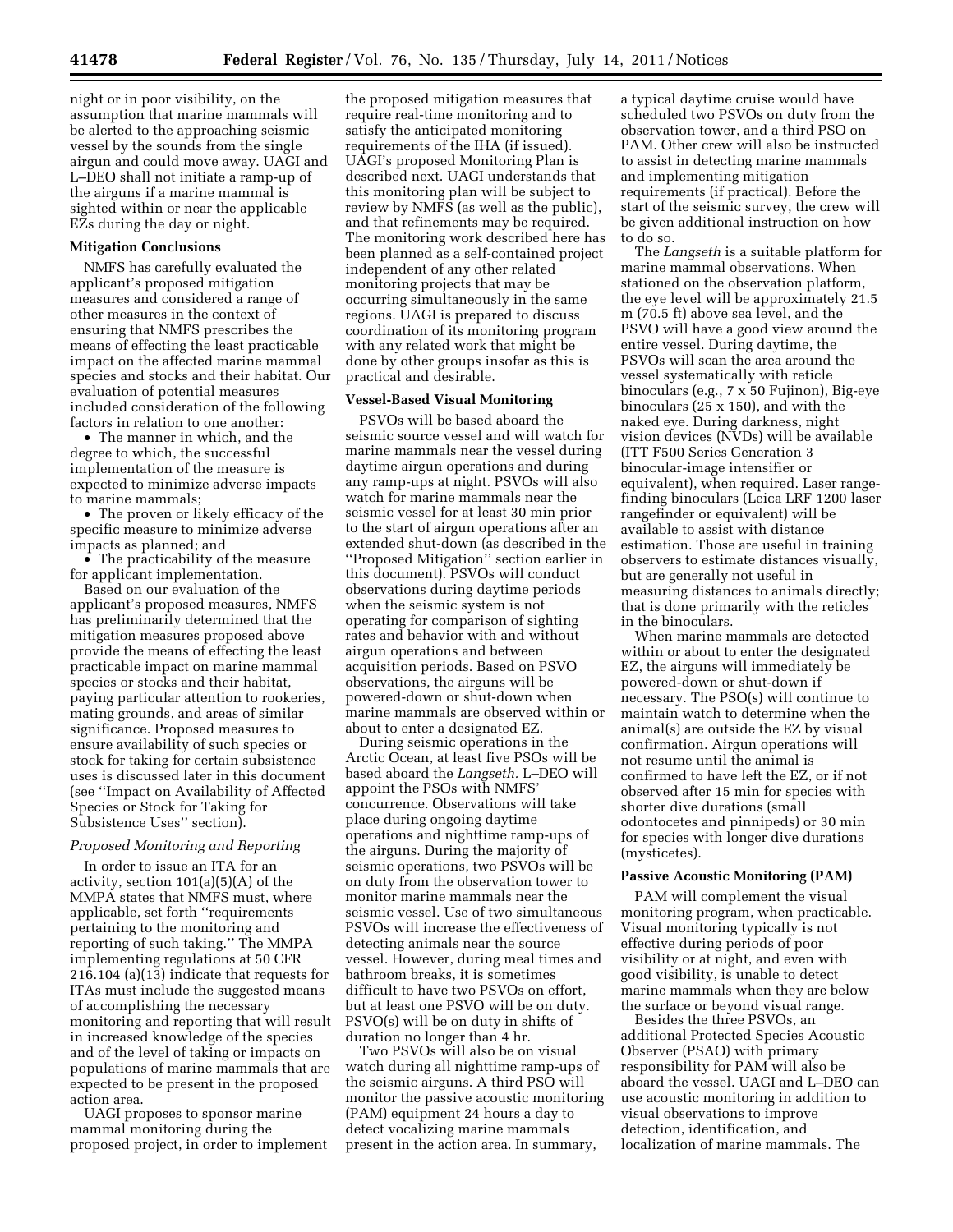acoustic monitoring will serve to alert visual observers (if on duty) when vocalizing marine mammals are detected. It is only useful when marine mammals call, but it can be effective either by day or by night and does not depend on good visibility. It will be monitored in real time so that the PSVOs can be advised when animals are detected acoustically. When bearings (primary and mirror-image) to calling animal(s) are determined, the bearings will be relayed to the visual observer to help him/her sight the calling animal(s).

The PAM system consists of hardware (*i.e.,* hydrophones) and software. The 'wet end'' of the system consists of a towed hydrophone array that is connected to the vessel by a tow cable. The array will be deployed from a winch located on the back deck. A deck cable will connect from the winch to the main computer laboratory where the acoustic station and signal conditioning and processing system will be located. The digitized signal and PAM system is monitored by PSAOs at a station in the main laboratory. The hydrophone array is typically towed at depths of less than 20 m (66 ft).

Ideally, the PSAO will monitor the towed hydrophones 24 hr per day at the seismic survey area during airgun operations and during most periods when the *Langseth* is underway while the airguns are not operating. However, PAM may not be possible if damage occurs to both the primary and back-up hydrophone arrays during operations. The primary PAM streamer on the *Langseth* is a digital hydrophone streamer. Should the digital streamer fail, back-up systems should include an analog spare streamer and a hullmounted hydrophone. Every effort would be made to have a working PAM system during the cruise. In the unlikely event that all three of these systems were to fail, UAGI would continue science acquisition with the visualbased observer program. The PAM system is a supplementary enhancement to the visual monitoring program. If weather conditions were to prevent the use of PAM, then conditions would also likely prevent the use of the airgun array.

One PSAO will monitor the acoustic detection system at any one time, by listening to the signals from two channels via headphones and/or speakers and watching the real-time spectrographic display for frequency ranges produced by marine mammals. PSAOs monitoring the acoustical data will be on shift for 1–6 hours at a time. Besides the PSVO, an additional PSAO with primary responsibility for PAM will also be aboard the source vessel.

All PSVOs are expected to rotate through the PAM position, although the most experienced with acoustics will be on PAM duty more frequently.

When a vocalization is detected while visual observations are in progress, the PSAO will contact the PSVO immediately, to alert him/her to the presence of marine mammals (if they have not already been seen), and to allow a power-down or shut-down to be initiated, if required. The information regarding the call will be entered into a database. Data entry will include an acoustic encounter identification number, whether it was linked with a visual sighting, date, time when first and last heard and whenever any additional information was recorded, position and water depth when first detected, bearing if determinable, species or species group (*e.g.,*  unidentified dolphin, sperm whale), types and nature of sounds heard (*e.g.,*  clicks, continuous, sporadic, whistles, creaks, burst pulses, strength of signal, *etc.*), and any other notable information. The acoustic detection can also be recorded for further analysis.

### **PSVO Data and Documentation**

PSVOs will record data to estimate the numbers of marine mammals exposed to various received sound levels and to document apparent disturbance reactions or lack thereof. Data will be used to estimate numbers of animals potentially 'taken' by harassment (as defined in the MMPA). They will also provide information needed to order a power-down or shutdown of the airguns when a marine mammal is within or near the EZ. Observations will also be made during daytime periods when the *Langseth* is underway without seismic operations.

When a sighting is made, the following information about the sighting will be recorded:

1. Species, group size, age/size/sex categories (if determinable), behavior when first sighted and after initial sighting, heading (if consistent), bearing and distance from seismic vessel, sighting cue, apparent reaction to the airguns or vessel (*e.g.,* none, avoidance, approach, paralleling, *etc.*), and behavioral pace.

2. Time, location, heading, speed, activity of the vessel, sea state, visibility, and sun glare.

The data listed under (2) will also be recorded at the start and end of each observation watch and during a watch whenever there is a change in one or more of the variables.

All observations and power-downs or shut-downs will be recorded in a standardized format. Data will be

entered into an electronic database. The accuracy of the data entry will be verified by computerized data validity checks as the data are entered and by subsequent manual checking of the database. These procedures will allow initial summaries of data to be prepared during and shortly after the field program and will facilitate transfer of the data to statistical, graphical, and other programs for further processing and archiving.

Results from the vessel-based observations will provide:

1. The basis for real-time mitigation (airgun power-down or shut-down).

2. Information needed to estimate the number of marine mammals potentially taken by harassment, which must be reported to NMFS.

3. Data on the occurrence, distribution, and activities of marine mammals in the area where the seismic study is conducted.

4. Information to compare the distance and distribution of marine mammals relative to the source vessel at times with and without seismic activity.

5. Data on the behavior and movement patterns of marine mammals seen at times with and without seismic activity.

UAGI will submit a report to NMFS and NSF within 90 days after the end of the cruise. The report will describe the operations that were conducted and sightings of marine mammals near the operations. The report will provide full documentation of methods, results, and interpretation pertaining to all monitoring. The 90-day report will summarize the dates and locations of seismic operations and all marine mammal sightings (dates, times, locations, activities, associated seismic survey activities). The report will also include estimates of the number and nature of exposures that could result in ''takes'' of marine mammals by harassment or in other ways.

In the unanticipated event that the specified activity clearly causes the take of a marine mammal in a manner prohibited by the IHA (if issued), such as an injury (Level A harassment), serious injury or mortality (*e.g.,* shipstrike, gear interaction, and/or entanglement), UAGI and L–DEO will immediately cease the specified activities and immediately report the incident to the Chief of the Permits, Conservation, and Education Division, Office of Protected Resources, NMFS, and the Alaska Regional Stranding Coordinators. The report must include the following information:

• Time, date, and location (latitude/ longitude) of the incident; • Name and type of vessel involved;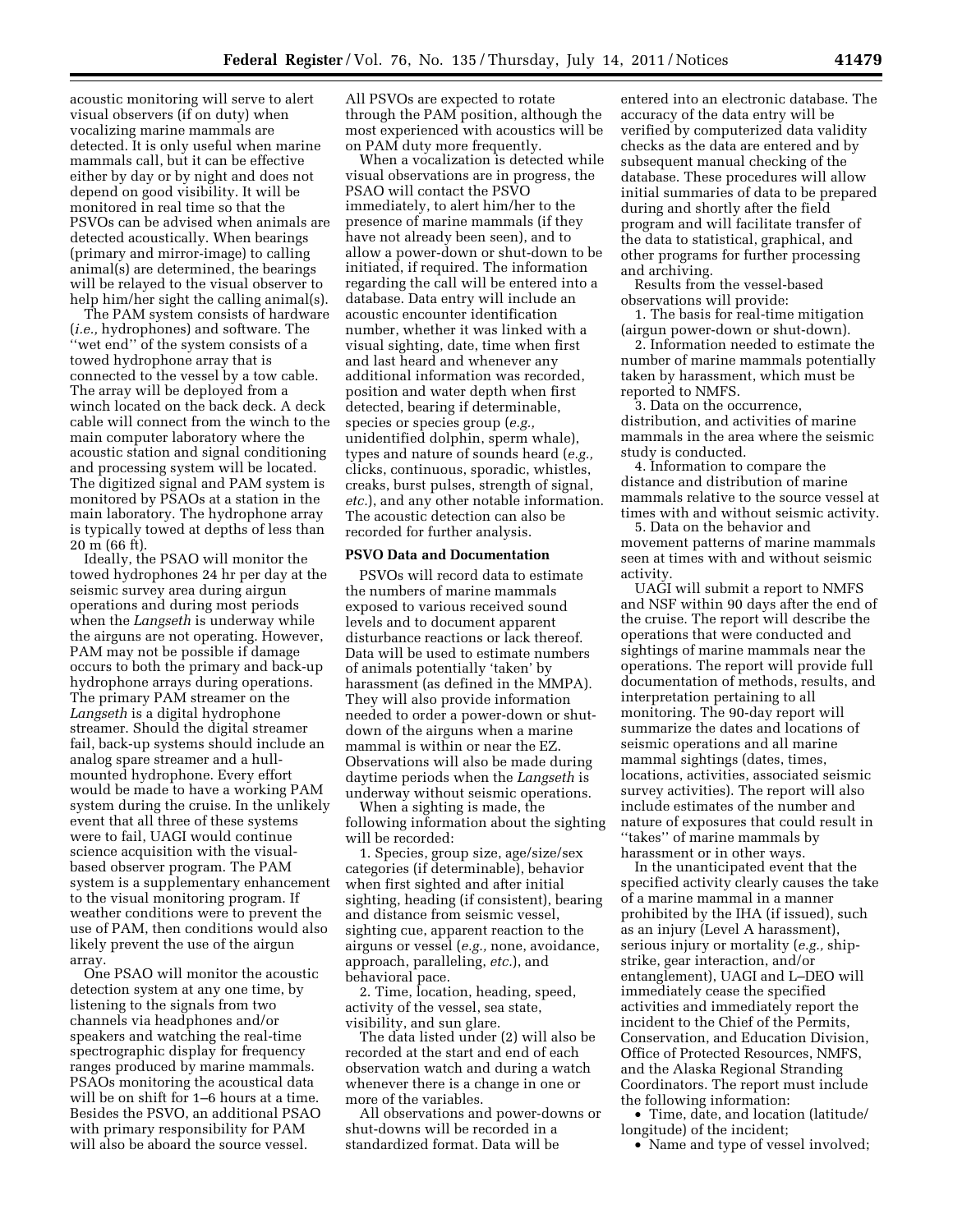• Vessel's speed during and leading up to the incident;

• Description of the incident;

• Status of all sound source use in the 24 hours preceding the incident;

• Water depth;

• Environmental conditions (*e.g.,*  wind speed and direction, Beaufort sea state, cloud cover, and visibility);

• Description of all marine mammal observations in the 24 hours preceding the incident;

• Species identification or

description of the animal(s) involved; • Fate of the animal(s); and

• Photographs or video footage of the

animal(s) (if equipment is available). Activities will not resume until NMFS is able to review the circumstances of the prohibited take. NMFS will work with UAGI to determine what is necessary to minimize the likelihood of further prohibited take and ensure

MMPA compliance. UAGI may not resume their activities until notified by NMFS via letter, e-mail, or telephone. In the event that UAGI discovers an

injured or dead marine mammal, and the lead PSO determines that the cause of the injury or death is unknown and the death is relatively recent (*i.e.,* in less than a moderate state of decomposition as described in the next paragraph), UAGI will immediately report the incident to the Chief of the Permits, Conservation, and Education Division, Office of Protected Resources, NMFS, and the NMFS Alaska Stranding Hotline and/or by e-mail to the Alaska Regional Stranding Coordinators. The report must include the same information identified in the paragraph above. Activities may continue while NMFS reviews the circumstances of the incident. NMFS will work with UAGI to determine whether modifications in the activities are appropriate.

In the event that UAGI discovers an injured or dead marine mammal, and the lead PSO determines that the injury or death is not associated with or related to the activities authorized in the IHA (*e.g.,* previously wounded animal, carcass with moderate to advanced decomposition, or scavenger damage), UAGI will report the incident to the Chief of the Permits, Conservation, and Education Division, Office of Protected Resources, NMFS, and the NMFS Alaska Stranding Hotline and/or by email to the Alaska Regional Stranding Coordinators, within 24 hours of the discovery. UAGI will provide photographs or video footage (if available) or other documentation of the stranded animal sighting to NMFS and the Marine Mammal Stranding Network.

## *Estimated Take by Incidental Harassment*

Except with respect to certain activities not pertinent here, the MMPA defines ''harassment'' as: ''any act of pursuit, torment, or annoyance which (i) Has the potential to injure a marine mammal or marine mammal stock in the wild [Level A harassment]; or (ii) has the potential to disturb a marine mammal or marine mammal stock in the wild by causing disruption of behavioral patterns, including, but not limited to, migration, breathing, nursing, breeding, feeding, or sheltering [Level B harassment].'' Only take by Level B harassment is anticipated and proposed to be authorized as a result of the proposed marine seismic survey in the Arctic Ocean. Acoustic stimuli (*i.e.,*  increased underwater sound) generated during the operation of the seismic airgun array may have the potential to cause marine mammals in the survey area to be exposed to sounds at or greater than 160 dB or cause temporary, short-term changes in behavior. NMFS also assumes that marine mammals exposed to levels exceeding 160 dB re 1 μPa (rms) may experience Level B harassment. The use of the ADCP is not anticipated to result in the take of lowfrequency cetaceans or pinnipeds, as the frequency for this device is outside of or at the extreme upper end of the hearing ranges of these species. There is no evidence that the planned activities could result in injury, serious injury, or mortality within the specified geographic area for which UAGI seeks the IHA. The proposed mitigation and monitoring measures will minimize any potential risk for injury, serious injury, or mortality.

The following sections describe UAGI's methods to estimate take by incidental harassment and present the applicant's estimates of the numbers of marine mammals that could be affected during the proposed seismic program. The estimates are based on a consideration of the number of marine mammals that could be disturbed appreciably by operations with the 10 airgun array to be used during approximately 5,500 km (3,417.5 mi) of survey lines in the Arctic Ocean.

The anticipated radii of influence of the MBES, SBP, and ADCP are less than those for the airgun array. UAGI assumes that, during simultaneous operations of the airgun array and the other sources, any marine mammals close enough to be affected by the MBES, SBP, and ADCP would already be affected by the airguns. However, whether or not the airguns are operating simultaneously with the other sources,

marine mammals are expected to exhibit no more than short-term and inconsequential responses to the MBES, SBP, and ADCP given their characteristics (*e.g.,* narrow, downwarddirected beam) and other considerations described previously. Therefore, UAGI provides no additional allowance for animals that could be affected by sound sources other than airguns.

UAGI calculated densities using data from the Chukchi Sea for the fall in depth strata 35–50 m (115–164 ft), 51– 200 m (167–656 ft), and greater than 200 m (656 ft), mean group sizes from the Beaufort Whale Aerial Survey Project (BWASP) database, and values for trackline detection probability bias and availability bias, *f*(0) and *g*(0), from Harwood *et al.* (1996) for belugas, Thomas *et al.* (2002) for bowhead whales, and Forney and Barlow (1998) for gray whales. Based on the lack of any beluga whale sightings and very low densities of bowheads (0.0003–0.0044/ km 2) and gray whales (0.0026–0.0042/ km 2) during non-seismic periods of industry vessel operations in the Chukchi Sea in September–October 2006–2008 (Haley *et al.* 2010), and the lack of beluga, bowhead, or gray whale sightings during arctic cruises by the Healy in August–September 2005 or July–August 2006 (Haley 2006; Haley and Ireland 2006), the calculated densities are possibly overestimates. Accordingly, they were reduced by an order of magnitude. Densities were calculated for depths greater than 200 m (656 ft) and less than 200 m (656 ft); in the latter case, the densities were effortweighted averages of the 35–50 m (115– 164 ft) and 51–200 m (167–656 ft) densities.

There is evidence of the occasional occurrence of humpback, minke, fin, and killer whales in the northern Chukchi Sea, but because they occur so infrequently in the Chukchi Sea, little to no data are available for the calculation of densities. Minimal densities have therefore been assigned to these species to allow for chance encounters.

Four species of pinnipeds under NMFS jurisdiction could be encountered in the proposed seismic survey area: ringed seal, bearded seal, ribbon seal, and spotted seal. Bengtson *et al.* (2005) reported ringed and bearded seal densities in nearshore fast ice and pack ice and offshore pack ice based on aerial surveys in May–June 1999 and May 2000; ringed seal but not bearded seal densities were corrected for haulout behavior. UAGI used densities from the offshore stratum (12P). Bearded seal densities were used for water depths less than 200 m (656 ft) and were assumed to be zero in water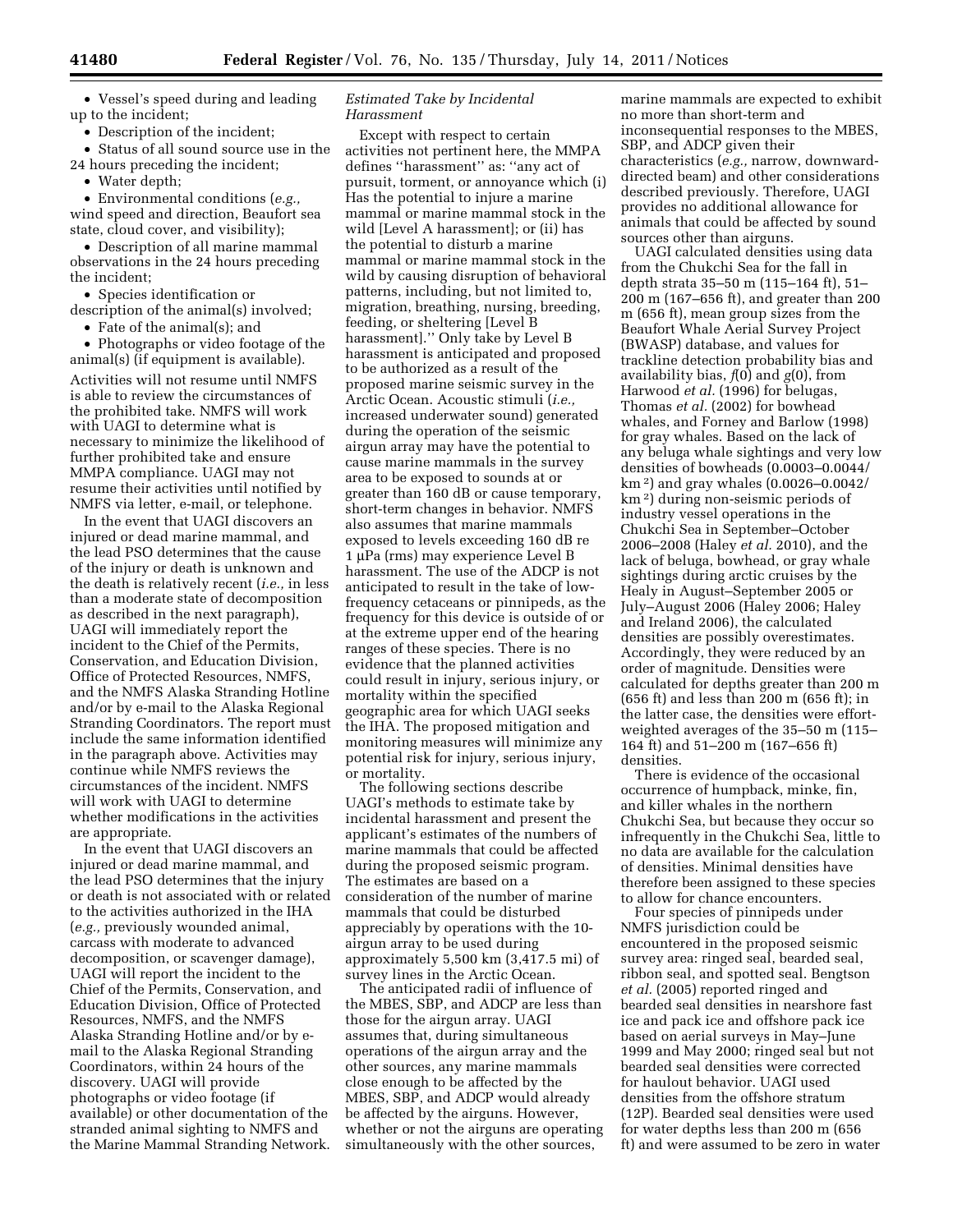depths greater than 200 m (656 ft) because they are predominantly benthic feeders. The fall densities of ringed seals in the open water of the offshore survey area have been estimated as 1/10 of the spring pack ice densities because ringed seals are strongly associated with sea ice and begin to reoccupy nearshore fast ice areas as it forms in the fall. The resulting densities (.081/km 2 in 1999 and .023/km 2 in 2000) are similar to ringed seal density estimates (0.016/  $km^2$  to 0.069/km<sup>2</sup>) from industry vessel operations during summer 2006–2008 (Haley *et al.*, 2010).

Little information is available on spotted seal or ribbon seal densities in offshore areas of the Chukchi Sea. Spotted seal density in the summer was estimated by multiplying the ringed seal density by 0.02. This calculation was

based on the ratio of the estimated Chukchi populations of the two species: 8% of the Alaskan population of spotted seals is present in the Chukchi Sea during the summer and fall (Rugh *et al.,*  1997); the Alaskan population of spotted seals is 59,214 (Allen and Angliss, 2010); and the population of ringed seals in the Alaskan Chukchi Sea is greater than 208,000 (Bengtson *et al.,*  2005). The ribbon seal density used is based on two ribbon seal sightings reported during industry vessel operations in the Chukchi Sea in 2006– 2008 (Haley *et al.,* 2010).

Table 2 in this document (and Table 3 in UAGI's application) provides the estimated densities of marine mammals expected to occur in the proposed survey area. As noted previously, there is some uncertainty about the

representativeness of the data and assumptions used in the calculations. Because few data were available for the survey area, UAGI calculated densities based on densities observed in adjacent areas of the northern Chukchi Sea, adjusted downward by various assumed factors (see above and UAGI's application). For species seen only rarely in the northern Chukchi Sea, UAGI assigned low densities. It is not known how closely the densities that were used reflect the actual densities that will be encountered; however, the approach used here is believed to be the best available at this time. The estimated numbers of individuals potentially exposed are presented below based on the 160-dB re 1 μParms criterion for all marine mammals.

TABLE 2—EXPECTED DENSITIES OF MARINE MAMMALS IN THE OFFSHORE SURVEY AREA OF THE ARCTIC OCEAN NORTH OF THE CHUKCHI SEA IN SEPTEMBER–OCTOBER 2011. CETACEAN DENSITIES ARE CORRECTED FOR F(0) AND G(0) BI-ASES. SPECIES LISTED AS ENDANGERED ARE IN ITALICS

| Species      | Density<br>(#/1000 km <sup>2</sup> )<br>in depths <200 m | Density<br>$(\frac{\text{#}}{1000 \text{ km}^2})$<br>$in$ depths $>200$ m |
|--------------|----------------------------------------------------------|---------------------------------------------------------------------------|
| Mysticetes:  |                                                          |                                                                           |
|              | 1.87                                                     |                                                                           |
|              | 1.48                                                     |                                                                           |
|              | 0.01                                                     | 0.01                                                                      |
|              | 0.01                                                     | 0.01                                                                      |
|              | 0.01                                                     | 0.01                                                                      |
| Odontocetes: |                                                          |                                                                           |
|              | 1.65                                                     | 6.78                                                                      |
|              | 0.01                                                     | 0.01                                                                      |
| Pinnipeds:   |                                                          |                                                                           |
|              | 14.18                                                    | n                                                                         |
|              | 0.98                                                     | 0.98                                                                      |
|              | 48.92                                                    | 48.92                                                                     |
| Ribbon Seal  | 0.27                                                     | 0.27                                                                      |

UAGI's estimates of exposures to various sound levels assume that the proposed survey will be fully completed; in fact, the ensonified areas calculated using the planned number of line-kilometers have been increased by 25% to accommodate turns, lines that may need to be repeated, equipment testing, etc. As is typical during offshore ship surveys, inclement weather and equipment malfunctions are likely to cause delays and may limit the number of useful line-kilometers of seismic operations that can be undertaken. The *Langseth* is not ice-strengthened and will completely avoid ice, so it is very likely that the survey will not be completed because ice likely will be present. Furthermore, any marine mammal sightings within or near the designated EZ will result in the shutdown of seismic operations as a mitigation measure. Thus, the following estimates of the numbers of marine

mammals potentially exposed to 160 dB (rms) sounds are precautionary, and probably overestimate the actual numbers of marine mammals that might be involved. These estimates assume that there will be no ice, weather, equipment, or mitigation delays, which is highly unlikely.

UAGI estimated the number of different individuals that may be exposed to airgun sounds with received levels greater than or equal to 160 dB re 1 μPa (rms) on one or more occasions by considering the total marine area that would be within the 160 dB radius around the operating airgun array on at least one occasion and the expected density of marine mammals. The number of possible exposures (including repeated exposures of the same individuals) can be estimated by considering the total marine area that would be within the 160 dB radius around the operating airguns, including

areas of overlap. In the proposed survey, the seismic lines are widely spaced in the survey area, so few individual marine mammals would be exposed more than once during the survey. The area including overlap is only 1.3 times the area excluding overlap. Moreover, it is unlikely that a particular animal would stay in the area during the entire survey. The number of different individuals potentially exposed to received levels greater than or equal to 160 re 1 μPa (rms) was calculated by multiplying:

(1) The expected species density, times.

(2) The anticipated area to be ensonified to that level during airgun operations in each depth stratum, excluding overlap.

The area expected to be ensonified was determined by entering the planned survey lines into a MapInfo GIS, using the GIS to identify the relevant areas by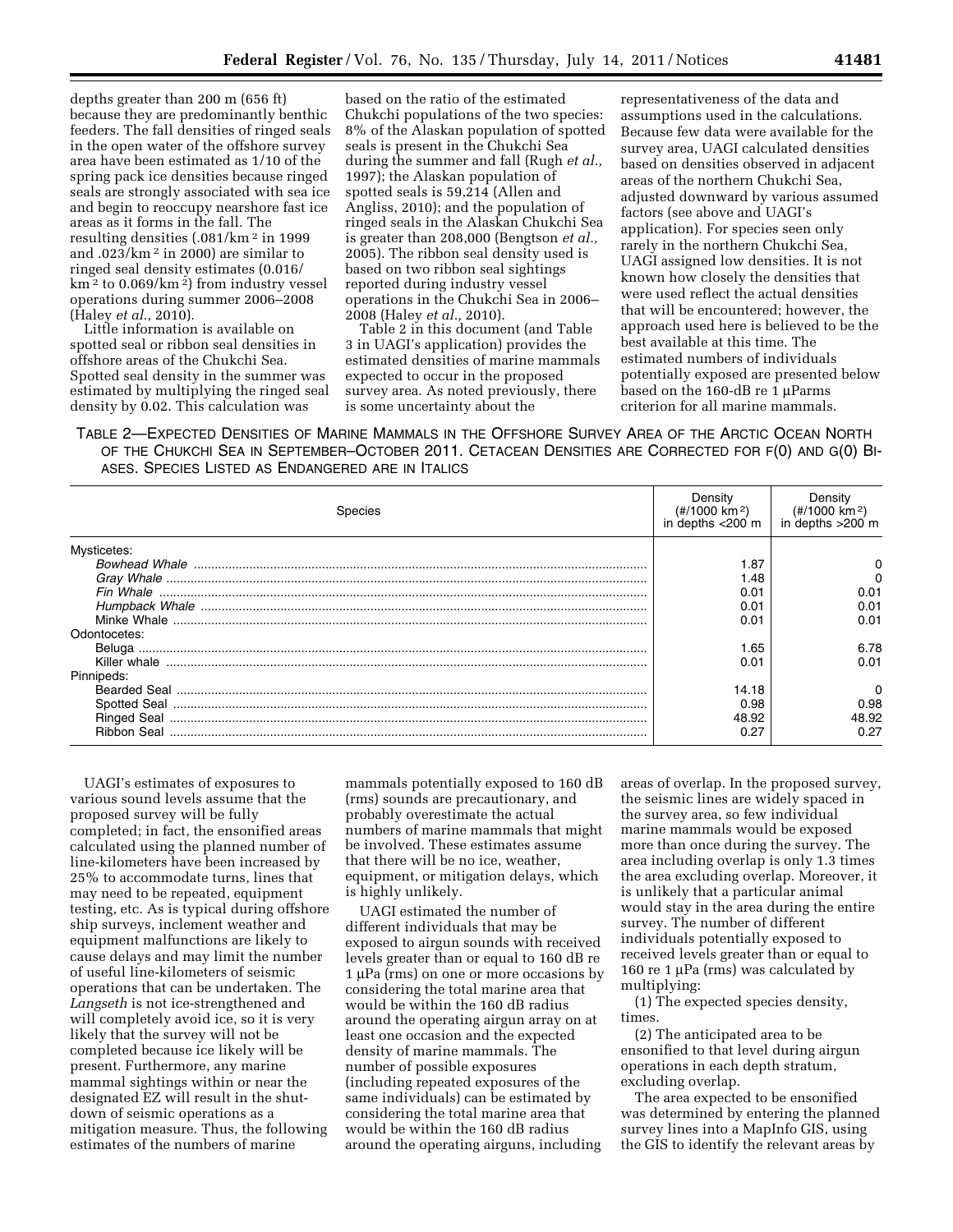''drawing'' the applicable 160 dB buffer (see Table 1 in this document and in the IHA application) around each seismic line, and then calculating the total area within the buffers. Areas of overlap (because of lines being closer together than the 160 dB radius) were limited and included only once when estimating the number of individuals exposed. Before calculating numbers of individuals exposed, the areas were increased by 25% as a precautionary measure.

For species whose densities were the same regardless of water depth, UAGI used ensonified areas for all water depths to calculate numbers exposed. For species whose densities were different in water depths less than 200 m (656 ft) and greater than 200 m (656 ft; see Table 2 in this document and Table 3 in UAGI's application), UAGI used ensonified areas for tracklines in water depths less than 200 m (656 ft) and the sum of the ensonified areas in water depths 200–1,000 m (656–3,280 ft) and greater than 1,000 m (3,280 ft) and applied them to the different densities.

Table 4 in UAGI's application shows the estimates of the number of different individual marine mammals that

potentially could be exposed to sounds greater than or equal to 160 dB re 1 μPa (rms) during the proposed seismic survey if no animals moved away from the survey vessel. Table 3 in this document presents the abundance of the different species or stocks, proposed take authorization, and the percentage of the regional population or stock. Table 4 in UAGI's application includes species beyond those presented in Table 3 in this document for which take is requested. Walrus and polar bears are not included in this document because those species are under the jurisdiction of the USFWS. Although presented in Table 4 in UAGI's application, no take has been requested and none is proposed to be authorized for narwhal or harbor porpoise. Because the harbor porpoise is mainly a shallow-water species, it is not expected to occur in the survey area. Narwhals are considered extralimital in Alaska, and any vagrants likely would be associated with sea ice. The *Langseth* is not icestrengthened and will completely avoid ice, so encounters with narwhals are not expected.

Applying the approach described above, approximately 122,530 km2 (47,309 mi2; approximately 153,163 km2

 $[59,137 \text{ mi}^2]$  including the 25% contingency) would be within the 160 dB isopleth on one or more occasions during the survey. For less than 200 m (656 ft) and greater than 200 m (656 ft) depth ranges, the areas are 38,188 km2 (14,744 mi2; 47,736 km2 [18,431 mi2] including the 25% contingency) and 84,342 km2 (32,565 mi2; 105,427 km2 [40,706 mi2] including the 25% contingency), respectively. Because this approach does not allow for turnover in the mammal populations in the study area during the course of the survey, the actual number of individuals exposed could be underestimated in some cases. However, the approach assumes that no marine mammals will move away from or toward the trackline as the *Langseth*  approaches in response to increasing sound levels prior to the time the levels reach 160 dB, which will result in overestimates for those species known to avoid seismic vessels. The take estimates presented in this section of the document do not take into consideration the mitigation and monitoring measures that are proposed for inclusion in the IHA (if issued).

TABLE 3—POPULATION ABUNDANCE ESTIMATES, TOTAL PROPOSED TAKE, AND THE PERCENTAGE OF THE POPULATION OR STOCK THAT MAY BE EXPOSED TO SOUNDS ≥160 DB RE 1 µPA (RMS) DURING THE PROPOSED SEISMIC SURVEY IN THE ARCTIC OCEAN, SEPTEMBER–OCTOBER 2011

| Species | Abundance       | Proposed take<br>authorization | Percentage of<br>population or stock |  |
|---------|-----------------|--------------------------------|--------------------------------------|--|
|         | 214.731         | 89                             | 0.6                                  |  |
|         | 19.126          |                                | 0.4                                  |  |
|         | 320.800         |                                | 0.01                                 |  |
|         | 810             |                                | 0.2                                  |  |
|         | 5.700           |                                | 0.04                                 |  |
|         | 442.968         | 794                            | 1.8                                  |  |
|         | 5768            |                                | 0.3                                  |  |
|         | 250,000-300,000 | 677                            | $0.2 - 0.3$                          |  |
|         | 59.214          | 150                            | 0.3                                  |  |
|         | 249,000         | 7.492                          |                                      |  |
|         | 49,000          |                                | 0.09                                 |  |

<sup>1</sup> Unless stated otherwise, abundance estimates are from Allen and Angliss (2011).<br><sup>2</sup> Based on estimate of 10,545 individuals in 2001 with a 3.4% annual growth rate (George *et al.*, 2004 and revised by Zeh and Punt, 200

<sup>4</sup> Based on estimates for the eastern Chukchi Sea and Beaufort Sea stocks (Allen and Angliss, 2011).<br><sup>5</sup> Based on estimates for the Northern resident and transient stocks (Allen and Angliss, 2011).

## *Encouraging and Coordinating Research*

UAGI and NSF will coordinate the planned marine mammal monitoring program associated with the seismic survey in the Arctic Ocean with other parties that may have interest in the area and/or be conducting marine mammal studies in the same region during the proposed seismic survey. No other marine mammal studies are expected to occur in the study area at the proposed time. However, other industry-funded

seismic surveys may be occurring in the northeast Chukchi and/or western Beaufort Sea closer to shore, and those projects are likely to involve marine mammal monitoring. UAGI and NSF have coordinated, and will continue to coordinate, with other applicable Federal, State, and Borough agencies, and will comply with their requirements.

## *Negligible Impact and Small Numbers Analysis and Preliminary Determination*

NMFS has defined ''negligible impact'' in 50 CFR 216.103 as ''\* \* \* an impact resulting from the specified activity that cannot be reasonably expected to, and is not reasonably likely to, adversely affect the species or stock through effects on annual rates of recruitment or survival.'' In making a negligible impact determination, NMFS considers a variety of factors, including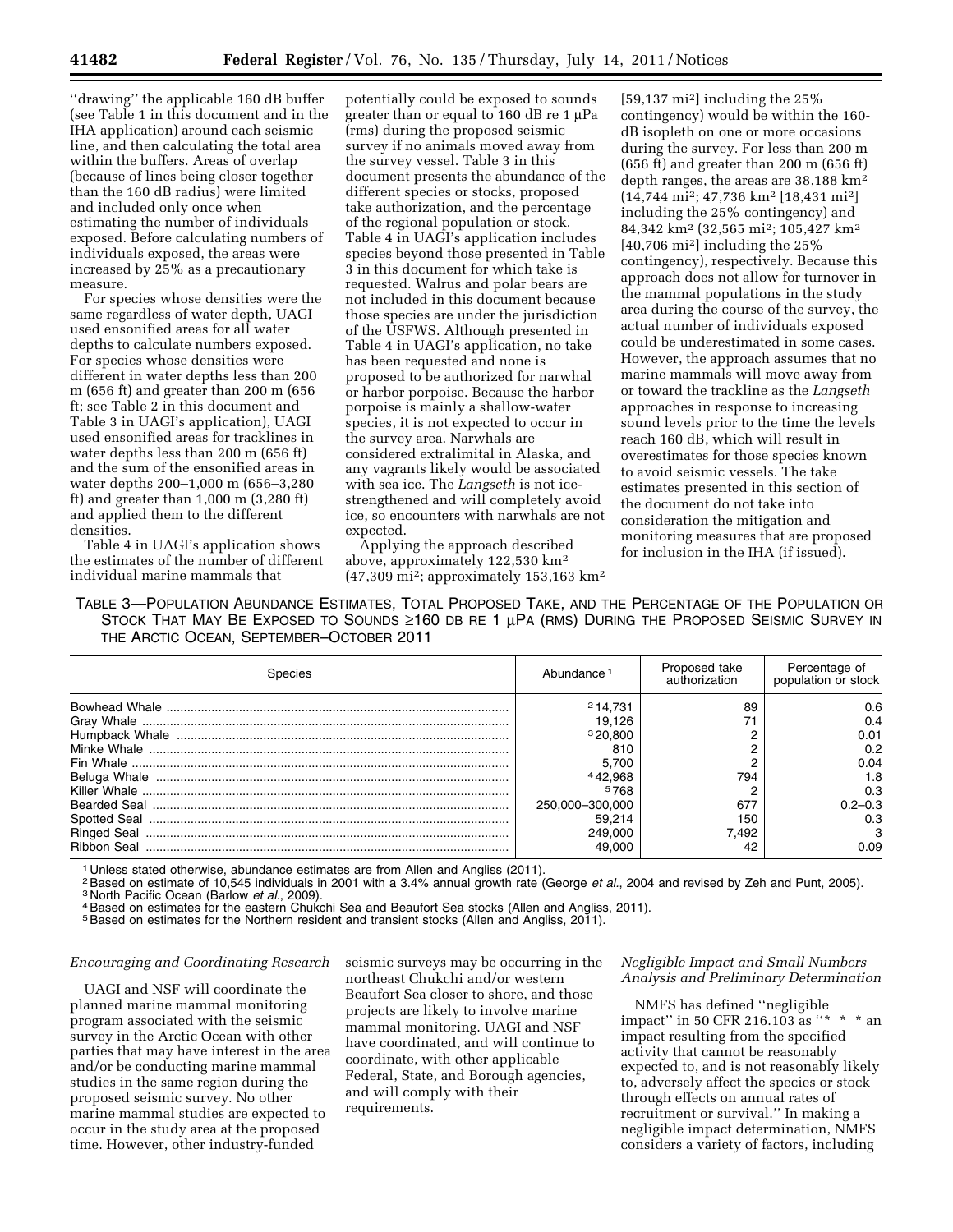but not limited to: (1) The number of anticipated mortalities; (2) the number and nature of anticipated injuries; (3) the number, nature, intensity, and duration of Level B harassment; and (4) the context in which the takes occur.

For reasons stated previously in this document, no injuries or mortalities are anticipated to occur as a result of UAGI's proposed seismic survey, and none are proposed to be authorized by NMFS. Additionally, for reasons presented earlier in this document, temporary hearing impairment (and especially permanent hearing impairment) is not anticipated to occur during the proposed specified activity. Impacts to marine mammals are anticipated to be in the form of Level B behavioral harassment only, due to the brief duration and sporadic nature of the survey. Certain species may have a behavioral reaction (*e.g.,* increased swim speed, avoidance of the area, *etc.*) to the sound emitted during the proposed marine seismic survey. Table 3 in this document outlines the number of Level B harassment takes that are anticipated as a result of the proposed activities. No mortality or injury is expected to occur, and due to the nature, degree, and context of behavioral harassment anticipated, the activity is not expected to impact rates of recruitment or survival. The proposed survey would not occur in any areas designated as critical habitat for ESAlisted species. Additionally, as mentioned previously in this document, the proposed seismic survey will not destroy marine mammal habitat.

While some of the species could potentially occur in the proposed survey area year-round, some species only occur at certain times of the year. In the fall, bowhead whales begin their westward migration through the Beaufort Sea in late August/early September. The whales usually reach Barrow around mid-September. It is likely that most bowhead whales will not enter the proposed survey area until about the second half of the proposed survey time period. Additionally, humpback and fin whales have only started to be sighted in the Chukchi Sea in the last 5–6 years. As the extent of Arctic sea ice begins to change, these species may be expanding their normal range further north. However, this is still considered the extreme northern edge of the range of these species, so it is unlikely that they will be present throughout the entire proposed survey time period.

Of the 11 marine mammal species likely to occur in the proposed survey area, three are listed as endangered under the ESA: Bowhead, humpback,

and fin whale. All of these species are also considered depleted under the MMPA. As stated previously in this document, the affected bowhead whale stock has been increasing at a rate of 3.4% per year since 2001. On December 10, 2010, NMFS published a notification of proposed threatened status for subspecies of the ringed seal (75 FR 77476) and a notification of proposed threatened and not warranted status for subspecies and distinct population segments of the bearded seal (75 FR 77496) in the **Federal Register**. Neither species is considered depleted under the MMPA. The listing for these species is not anticipated to be completed prior to the end of this proposed seismic survey. Certain stocks of beluga whale and spotted seal are listed or proposed for listing under the ESA. However, those stocks do not occur in the proposed project area.

As has been noted previously in this document, many cetacean species, especially mysticetes, may display avoidance reactions and not enter into areas close to the active airgun array. However, alternate areas are available to these species. The location of the survey is not a known feeding ground for these species. It is not used for breeding or nursing. Although ice seals breed and nurse in the Chukchi Sea, the survey occurs outside of the time for ice seal breeding or nursing in the Chukchi Sea.

The population estimates for the species that may potentially be taken as a result of UAGI's proposed seismic survey were presented earlier in this document. For reasons described earlier in this document, the maximum calculated number of individual marine mammals for each species that could potentially be taken by harassment is small relative to the overall population sizes (3% for ringed seals, 1.8% for beluga whales, and less than 1% of each of the other 9 marine mammal populations or stocks).

Based on the analysis contained herein of the likely effects of the specified activity on marine mammals and their habitat, and taking into consideration the implementation of the mitigation and monitoring measures, NMFS preliminarily finds that the proposed seismic survey will result in the incidental take of small numbers of marine mammals and that the total taking from UAGI's proposed activities will have a negligible impact on the affected species or stocks. Impact on

## **Availability of Affected Species or Stock for Taking for Subsistence Uses**

#### *Relevant Subsistence Uses*

Subsistence remains the basis for Alaska Native culture and community. Marine mammals are legally hunted in Alaskan waters by coastal Alaska Natives. In rural Alaska, subsistence activities are often central to many aspects of human existence, including patterns of family life, artistic expression, and community religious and celebratory activities. Additionally, the animals taken for subsistence provide a significant portion of the food that will last the community throughout the year. The main species that are hunted include bowhead and beluga whales, ringed, spotted, and bearded seals, walruses, and polar bears. (As mentioned previously in this document, both the walrus and the polar bear are under the USFWS' jurisdiction.) The importance of each of these species varies among the communities and is largely based on availability.

Barrow and Wainwright, which is in the Chukchi Sea, are the two villages that are closest to the proposed survey area, which will be initiated more than 200 km (124 mi) offshore. Marine mammals are also hunted in the Beaufort Sea villages of Kaktovik and Nuiqsut (mostly from Cross Island). Other villages in the Chukchi Sea that hunt for marine mammals include Point Lay, Point Hope, Kivalina, and Kotzebue. The villages of Kivalina and Kotzebue are many hundreds of miles south of the proposed project area.

### *(1) Bowhead Whale*

Bowhead whale hunting is the key activity in the subsistence economies of Barrow and two smaller communities to the east, Nuiqsut and Kaktovik. Bowhead whales are also hunted by communities along the Chukchi Sea. The community of Barrow hunts bowhead whales in both the spring and fall during the whales' seasonal migrations along the coast. The communities of Nuiqsut and Kaktovik participate only in the fall bowhead harvest. The spring hunt at Barrow occurs after leads open because of the deterioration of pack ice; the spring hunt typically occurs from early April until the first week of June. The fall migration of bowhead whales that summer in the eastern Beaufort Sea typically begins in late August or September. The location of the fall subsistence hunt depends on ice conditions and (in some years) industrial activities that influence the bowheads movements as they move west (Brower, 1996). In the fall,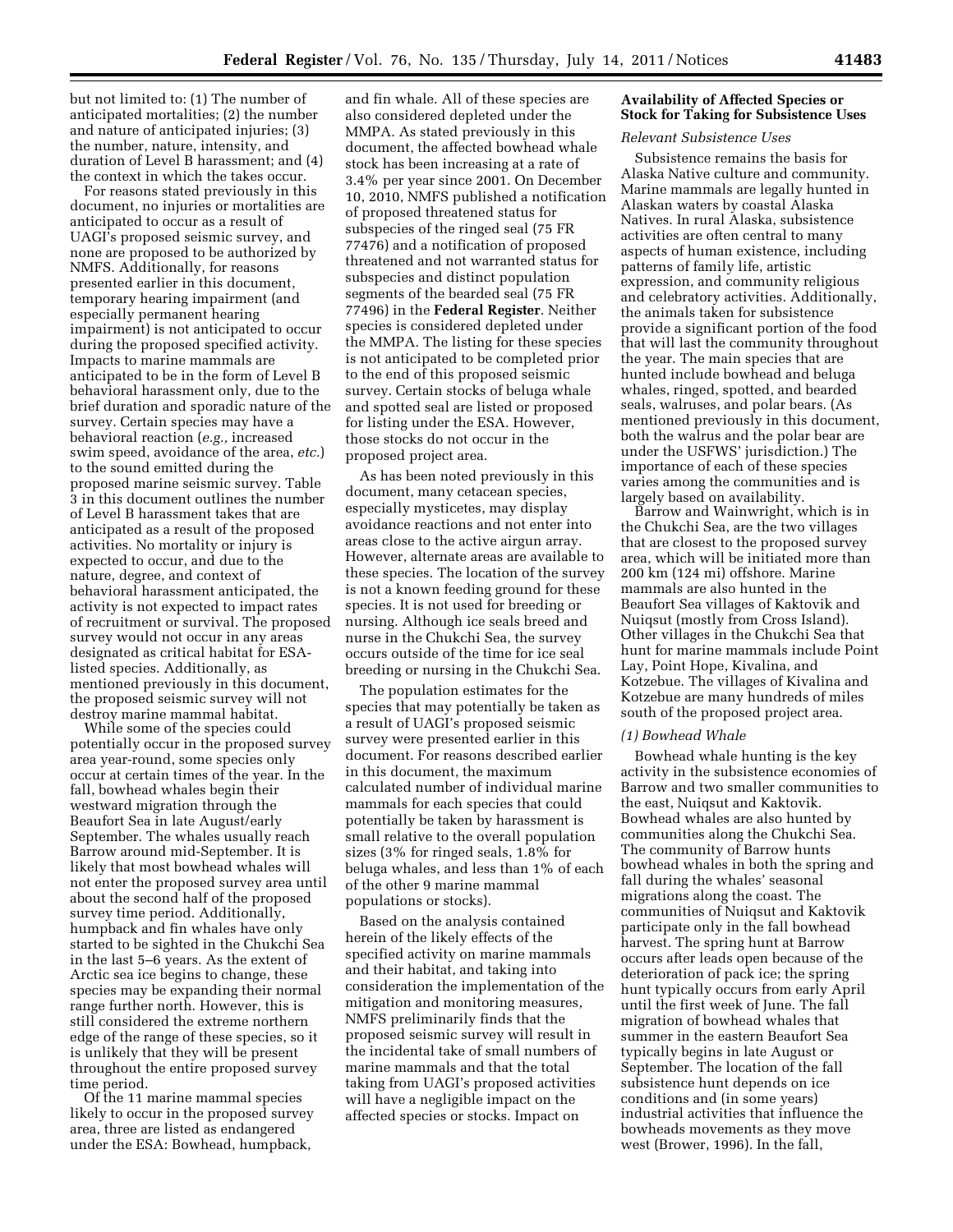subsistence hunters use aluminum or fiberglass boats with outboards. Hunters prefer to take bowheads close to shore to avoid a long tow during which the meat can spoil, but Braund and Moorehead (1995) report that crews may (rarely) pursue whales as far as 80 km (50 mi) offshore. The autumn hunt at Barrow usually begins in mid-September, and mainly occurs in the waters east and northeast of Point Barrow. The whales have usually left the Beaufort Sea by late October (Treacy, 2002a,b). Along the Chukchi

Sea coast, bowhead whales have recently primarily been hunted during the spring, between March and June. However, with changing ice patterns, there is a possibility that Chukchi Sea villages could begin participating in fall bowhead whale hunts. Table 4 in this document (Table 5 in UAGI's application) presents harvest data for the years 1993–2008 for bowhead whale hunts in five North Slope communities.

The proposed survey will not have any impacts on the spring bowhead whale hunt by communities along the Chukchi Sea and Barrow, as those hunts are completed many months prior to the beginning of this proposed survey. The villages of Kaktovik and Nuiqsut are several hundred miles to the east of the proposed survey location. Therefore, no impacts are anticipated on the fall hunts at Kaktovik or Nuiqsut (Cross Island). The closest tracklines to Barrow are more than 200 km (124 mi) and in most cases between 250 and 800 km (155–497 mi) to the northwest of Barrow. The whales will reach Barrow before they enter into the proposed survey area.

Table 4. Number of bowhead whales landed, by year, at Point Hope, Wainwright, Barrow, Cross Island (Nuiqsut), and Kaktovik, 1993-2008. Barrow numbers include the total number of whales landed for the year followed by the numbers landed during the fall hunt in parenthesis.

| Year | Point Hope | Wainwright | Barrow  | Cross Island | Kaktovik |
|------|------------|------------|---------|--------------|----------|
| 1993 | 2          | 5          | 23(7)   | 3            | 3        |
| 1994 | 5          | 4          | 16(1)   | 0            | 3        |
| 1995 |            | 5          | 19 (11) | 4            | 4        |
| 1996 | 3          | 3          | 24 (19) | 2            |          |
| 1997 | 4          | 3          | 30(21)  | 3            |          |
| 1998 | З          | 3          | 25 (16) | 4            | 3        |
| 1999 | 2          | 5          | 24(6)   | 3            | 3        |
| 2000 | 3          | 5          | 18 (13) | 4            | 3        |
| 2001 | 4          | 6          | 27(7)   | 3            | 4        |
| 2002 | 0          |            | 22 (17) | 4            | 3        |
| 2003 | 4          | 5          | 16(6)   | 4            | 3        |
| 2004 | 3          | 4          | 21 (14) | 3            | 3        |
| 2005 |            | 4          | 29 (13) |              | 3        |
| 2006 |            | 2          | 22 (19) | 4            | 3        |
| 2007 | 3          | 4          | 20(7)   | 3            | 3        |
| 2008 | 2          | 2          | 21(12)  | 4            | 3        |

Sources: USDI/BLM and references therein; Burns et al. (1993); Koski et al. (2005); Suydam et al. 2004, 2005, 2006, 2007, 2008, 2009.

## *(2) Beluga Whale*

Beluga whales are available to subsistence hunters at Barrow in the spring when pack-ice conditions deteriorate and leads open up. Belugas may remain in the area through June and sometimes into July and August in ice-free waters. Hunters usually wait until after the spring bowhead whale hunt is finished before turning their attention to hunting belugas. Few, if any, belugas are taken by Kaktovik and Nuiqsut hunters and only during the fall whale harvest. Along the Chukchi Sea, belugas are hunted during the spring and in the summer (between July and August) by residents of Wainwright and Point Hope. Near Point Lay, belugas are taken in June and July. During 2002– 2006, Alaska Native subsistence hunters took a mean annual number of

25.4 beluga whales from the Beaufort Sea stock and 59 from the eastern Chukchi Sea stock. The average annual harvest of beluga whales taken by Barrow for 1962–1982 was five (MMS, 1996). The Alaska Beluga Whale Committee recorded that 23 beluga whales had been harvested by Barrow hunters from 1987 to 2002, ranging from 0 in 1987, 1988, and 1995 to the high of 8 in 1997 (Fuller and George, 1999; Alaska Beluga Whale Committee, 2002 cited in USDI/BLM, 2005).

UAGI's proposed seismic survey is not anticipated to impact beluga hunts conducted by villages of the North Slope. The timing of the proposed survey is after the spring and summer beluga harvests in the Chukchi Sea. Although hunting of beluga from Point Hope may extend into September, off

Point Hope, the vessel will remain approximately 80 km (50 mi) from the coast, in transit northward to the study area.

#### *(3) Ice Seals*

Ringed seals are hunted by villagers along the Beaufort Sea coast mainly from October through June. Hunting for these smaller mammals is concentrated during winter because bowhead whales, bearded seals, and caribou are available through other seasons. Winter leads in the area off Point Barrow and along the barrier islands of Elson Lagoon to the east are used for hunting ringed seals. The average annual ringed seal harvest by the community of Barrow from the 1960s through much of the 1980s has been estimated as 394. Along the Chukchi Sea coast, ringed seals are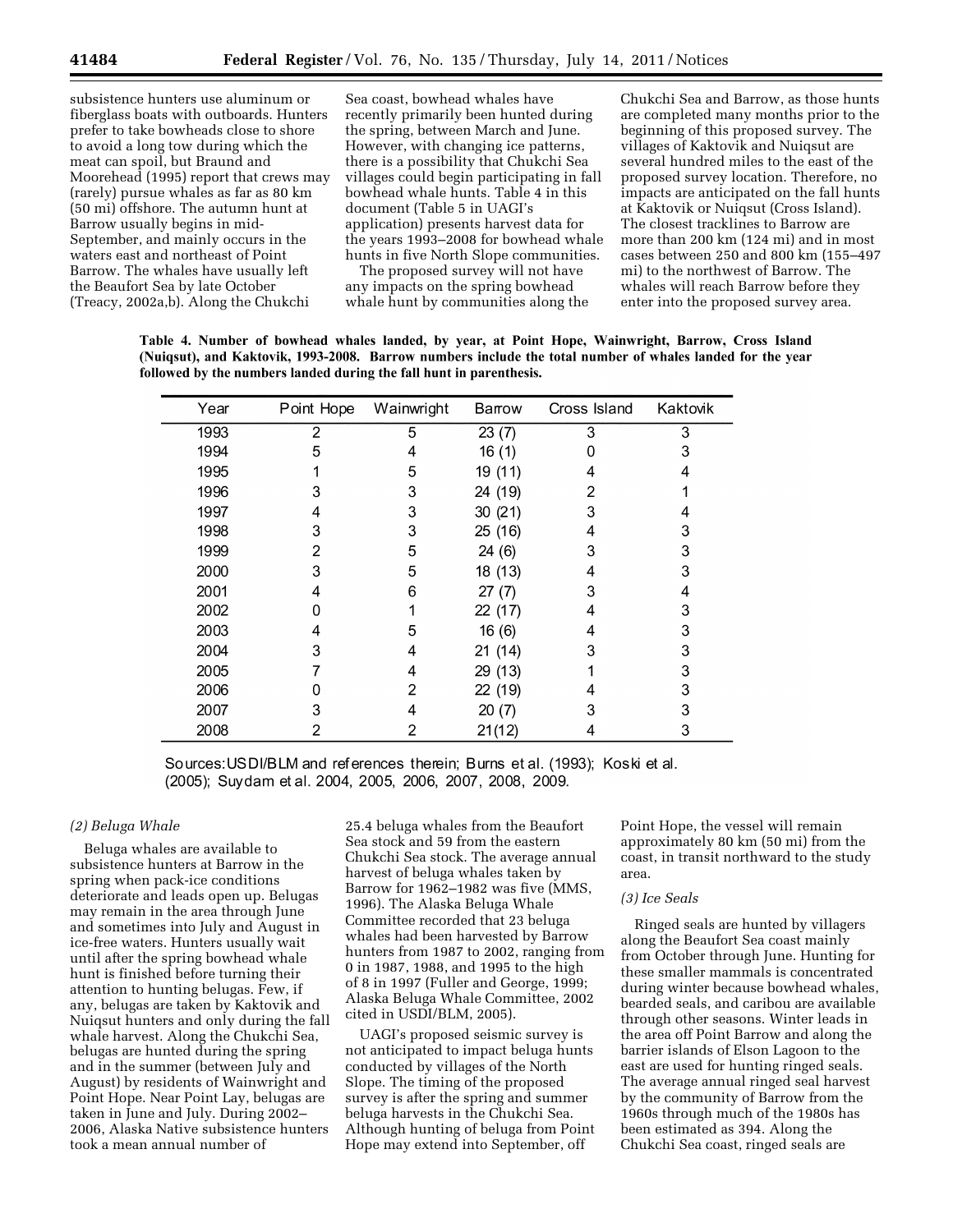mainly taken between May and September near Wainwright, and throughout the year by Point Lay and Point Hope hunters. As the seismic survey will occur far offshore, the survey will not affect ringed seals in the nearshore areas where they are hunted. It is unlikely that accessibility to ringed seals during the subsistence hunt could be impaired during the *Langseth'*s transit to and from the study area when the airguns are not operating. Although some hunting in the Chukchi Sea does occur as far as 32 km (20 mi) from shore, the area affected during transit would be in close proximity to the ship, which will be transiting approximately 80 km (50 mi) offshore.

The spotted seal subsistence hunt on the Beaufort Sea coast peaks in July and August, at least in 1987–1990, but involves few animals. Spotted seals typically migrate south by October to overwinter in the Bering Sea. Admiralty Bay, less than 60 km (37 mi) to the east of Barrow (and more than 260 km [162 mi] from the proposed survey area), is a location where spotted seals are harvested. Spotted seals are also occasionally hunted in the area off Point Barrow and along the barrier islands of Elson Lagoon to the east (USDI/BLM, 2005). The average annual spotted seal harvest by the community of Barrow from 1987–1990 was one (Braund *et al.,*  1993). Along the Chukchi Sea coast, seals are mainly taken between May and September near Wainwright, and throughout the year by Point Lay and Point Hope hunters.

The proposed seismic survey will take place at least 200 km offshore from the preferred nearshore harvest area of these seals. It is unlikely that accessibility to spotted seals during the subsistence hunt could be impaired during the *Langseth'*s transit to and from the study area when the airguns are not operating. Although some hunting in the Chukchi Sea does occur as far as 40 km (25 mi) from shore, the area affected during transit would be in close proximity to the ship.

Bearded seals, although not favored for their meat, are important to subsistence activities in Barrow because of their skins. Six to nine bearded seal hides are used by whalers to cover each of the skin-covered boats traditionally used for spring whaling. Because of their valuable hides and large size, bearded seals are specifically sought. Bearded seals are harvested during the summer months in the Beaufort Sea (USDI/BLM, 2005). The summer hunt typically occurs near Thetis Island in July through August (prior to initiation of UAGI's proposed survey). The animals inhabit the environment around

the ice floes in the drifting ice pack, so hunting usually occurs from boats in the drift ice. Braund *et al.* (1993) estimated that 174 bearded seals were harvested annually at Barrow from 1987 to 1990. The majority of bearded seal harvest sites from 1987 to 1990 was within approximately 24 km (15 mi) of Point Barrow (Braund *et al.,* 1993), well inshore of the proposed survey. Along the Chukchi Sea coast, bearded seals are mainly taken between May and September near Wainwright, during the spring and summer by Point Hope hunters, and throughout the year by Point Lay hunters. These hunts occur closer into shore than the proposed survey area or the proposed transit route.

## **Potential Impacts to Subsistence Uses**

NMFS has defined ''unmitigable adverse impact'' in 50 CFR 216.103 as:

\* \* \* an impact resulting from the specified activity: (1) That is likely to reduce the availability of the species to a level insufficient for a harvest to meet subsistence needs by: (i) Causing the marine mammals to abandon or avoid hunting areas; (ii) Directly displacing subsistence users; or (iii) Placing physical barriers between the marine mammals and the subsistence hunters; and (2) That cannot be sufficiently mitigated by other measures to increase the availability of marine mammals to allow subsistence needs to be met.

Noise emitted during the proposed seismic survey from the acoustic sources has the potential to impact marine mammals hunted by Native Alaskans. In the case of cetaceans, the most common reaction to anthropogenic sounds (as noted previously in this document) is avoidance of the ensonified area. In the case of bowhead whales, this often means that the animals divert from their normal migratory path by several kilometers. However, because the proposed survey occurs so far from any of the traditional hunting grounds and to the west of the fall bowhead hunting areas (meaning the whales would reach the hunting grounds before entering the survey area), it is not anticipated that there will be impacts to subsistence uses.

### **Plan of Cooperation (POC)**

Regulations at 50 CFR 216.104(a)(12) require MMPA authorization applicants for activities that take place in Arctic waters to provide a POC or information that identifies what measures have been taken and/or will be taken to minimize adverse effects on the availability of marine mammals for subsistence purposes. UAGI has worked with the people of the North Slope Borough (NSB) to identify and avoid areas of

potential conflict. The project's principal investigator (PI) contacted Dr. Glenn Sheehan of the Barrow Arctic Science Consortium and NSB biologist, Dr. Robert Suydam, on January 7, 2010, to inform them of the proposed study and the elements intended to minimize potential subsistence conflict. The PI presented the proposed UAGI survey at a meeting of the Alaska Eskimo Whaling Commission (AEWC) in Barrow on February 11, 2010. He explained the survey plans to the local residents, including NSB Department of Wildlife Management biologists, consulted with stakeholders about their concerns, and discussed the aspects of the survey designed to mitigate impacts. No major concerns were expressed. The PI also attended the 2011 AEWC meeting on February 17–18; representatives from all NSB communities attended. The only concern expressed was that AEWC would like a good communication link with the *Langseth* during the survey. As requested by AEWC, communication lines between the NSB and the *Langseth*  during the survey will be kept open in order to minimize potential conflicts. The study was also presented to government agencies, affected stakeholders, and the general public at the annual Arctic Open-water Meeting in Anchorage, Alaska, on March 7–8, 2011.

As part of its MMPA IHA application, UAGI submitted a POC to NMFS. As noted in the POC, a Barrow resident knowledgeable about the mammals and fish of the area is expected to be included as a PSO aboard the *Langseth.*  Although the primary duty of this individual will be as a member of the PSO team responsible for implementing the monitoring and mitigation requirements, this person will also be able to act as a liaison with hunters if they are encountered at sea. However, the proposed activity has been timed so as to avoid overlap with the main harvests of marine mammals (especially bowhead whales). Meetings with whaling captains, other community representatives, the AEWC, NSB, and any other parties to the POC have been and will continue to be held, as necessary, to negotiate the terms of the POC and to coordinate the planned seismic survey operations with subsistence activity.

## **Unmitigable Adverse Impact Analysis and Preliminary Determination**

NMFS has preliminarily determined that UAGI's proposed marine seismic survey in the Arctic Ocean will not have an unmitigable adverse impact on the availability of marine mammal species or stocks for taking for subsistence uses.